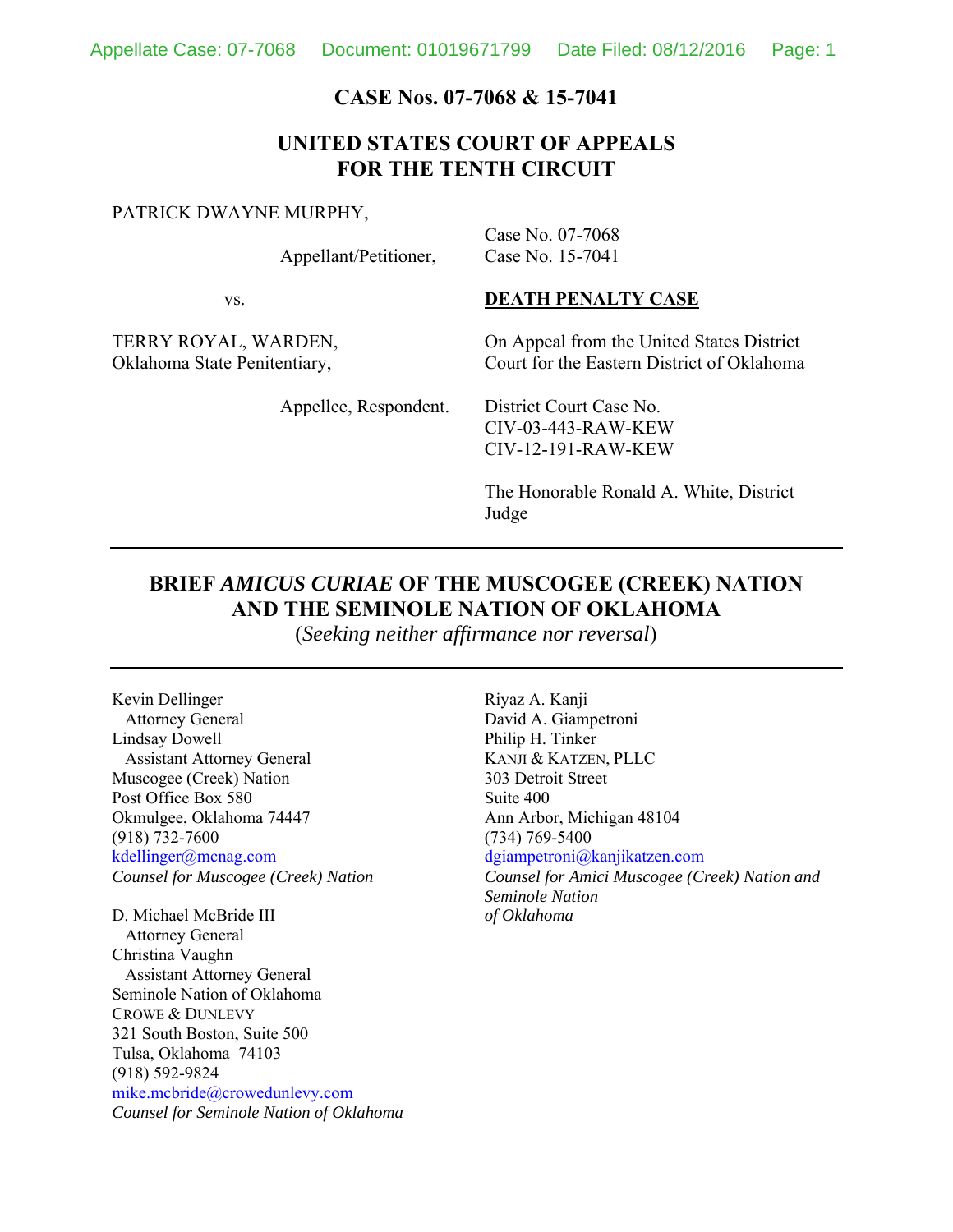# **TABLE OF CONTENTS**

| $\mathbf{I}$ . |                 | NEBRASKA v. PARKER REAFFIRMED AND CLARIFIED THE                                                                                                                                     |
|----------------|-----------------|-------------------------------------------------------------------------------------------------------------------------------------------------------------------------------------|
|                | A.              |                                                                                                                                                                                     |
|                | <b>B.</b>       | Solem Step 2: Surrounding Circumstances Evidence Must                                                                                                                               |
|                | $\mathcal{C}$ . | Solem Step 3: Evidence Of Subsequent Demographics And<br>Subsequent Treatment Of The Lands by Government Officials                                                                  |
| II.            |                 | UNDER THE SOLEM FRAMEWORK, CONGRESS DID NOT                                                                                                                                         |
|                | A.              | Step 1: The Statutory Text Does Not Evince Congress's Intent                                                                                                                        |
|                | <b>B.</b>       | Step 2: The Circumstances Surrounding The Enactment Of The<br>Creek Allotment Act Do Not Unequivocally Show A Widely<br>Held Contemporaneous Understanding That The Reservation     |
|                |                 | The Creek Nation consistently rejected the Commission's<br>1.<br>attempts to terminate the reservation by negotiating a<br>cession of tribal lands for a sum certain payment<br>.20 |
|                |                 | Records of the negotiations between the Creek Nation<br>2.<br>and the Dawes Commission refute the notion that the<br>Nation believed that allotment would result in<br>23           |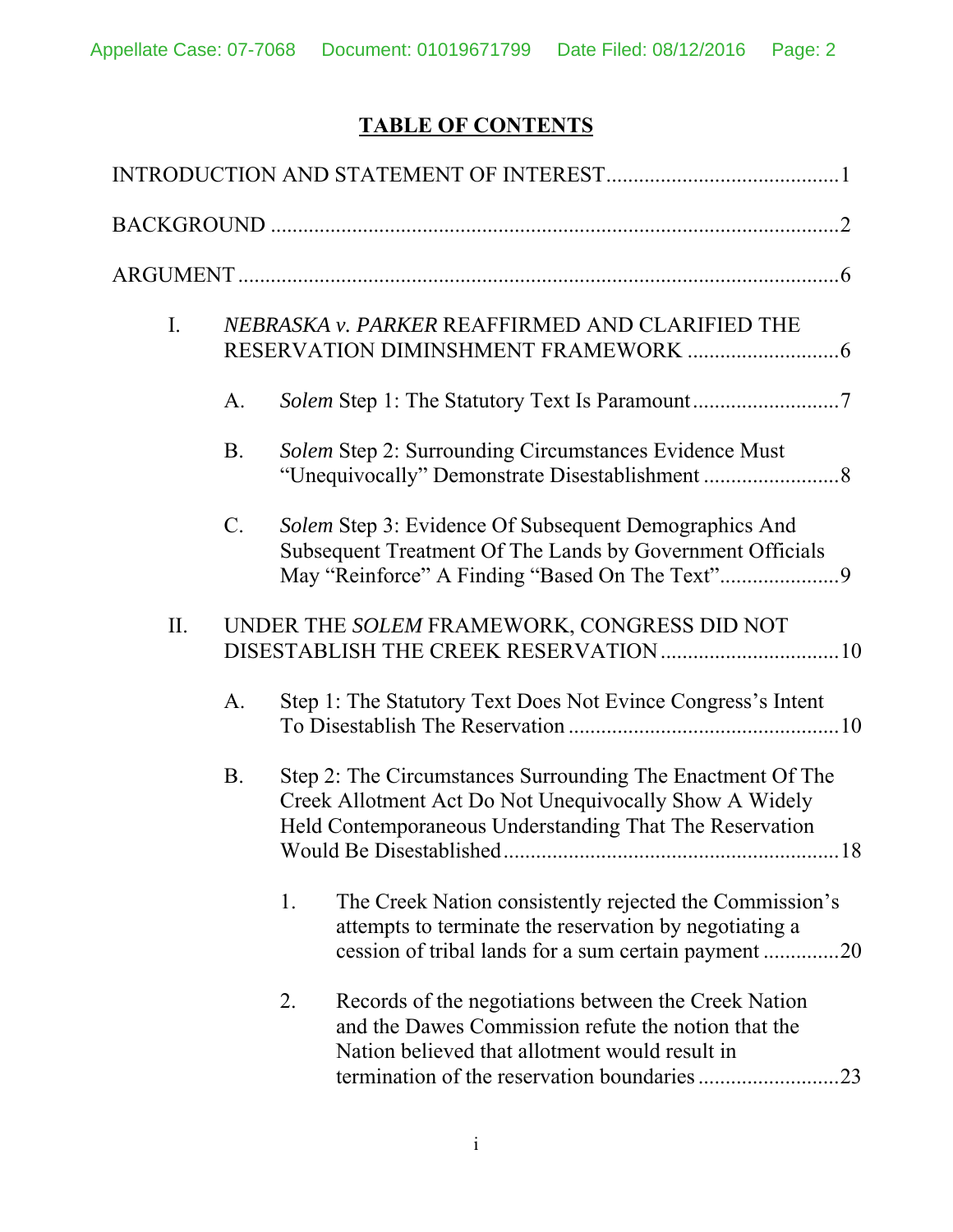| $\mathbf{C}$ . |    | Step 3: The Post-Allotment Treatment Of The Lands And<br>Demographic History Cannot Override, And In Fact<br>Reinforces, The Absence Of Textual Evidence Of<br>.26 |
|----------------|----|--------------------------------------------------------------------------------------------------------------------------------------------------------------------|
|                | 1. | Post-allotment treatment of the Creek reservation by<br>Congress, the BIA, and federal courts supports continued                                                   |
|                | 2. | Subsequent unsupported statements, including by this<br>Court in Osage Nation, do not undermine continued<br>.32                                                   |
|                | 3. | The Nation's continuing presence within the boundaries<br>of its 1866 reservation supports continued reservation<br>.35                                            |
|                |    | 38                                                                                                                                                                 |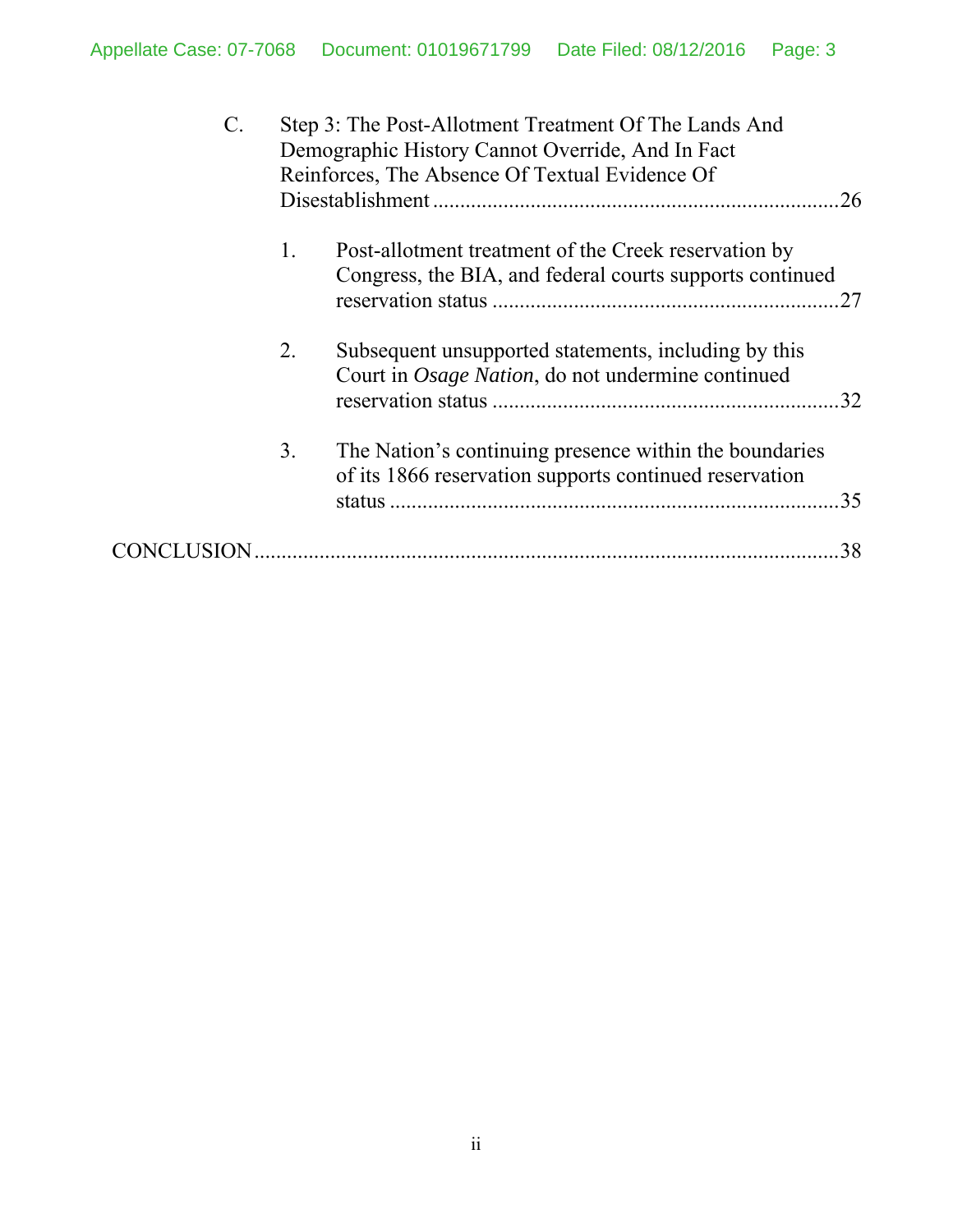# **TABLE OF AUTHORITIES**

# **Cases**

| DeCoteau v. Dist. County Court for Tenth Jud. Dist.,                          |
|-------------------------------------------------------------------------------|
| <i>Enlow v. Bevenue</i> , 1994 WL 1048313                                     |
|                                                                               |
| Indian Country, U.S.A., Inc. v. Oklahoma,                                     |
|                                                                               |
| Murphy v. State, 124 P.3d 1198 (Okla. Crim. App. 2005)11, 19                  |
|                                                                               |
|                                                                               |
|                                                                               |
| Pittsburg & Midway Coal Mining Co. v. Yazzie,                                 |
| Plains Commerce Bank v. Long Family Land & Cattle Co., 554 U.S. 316 (2008) 30 |
|                                                                               |
|                                                                               |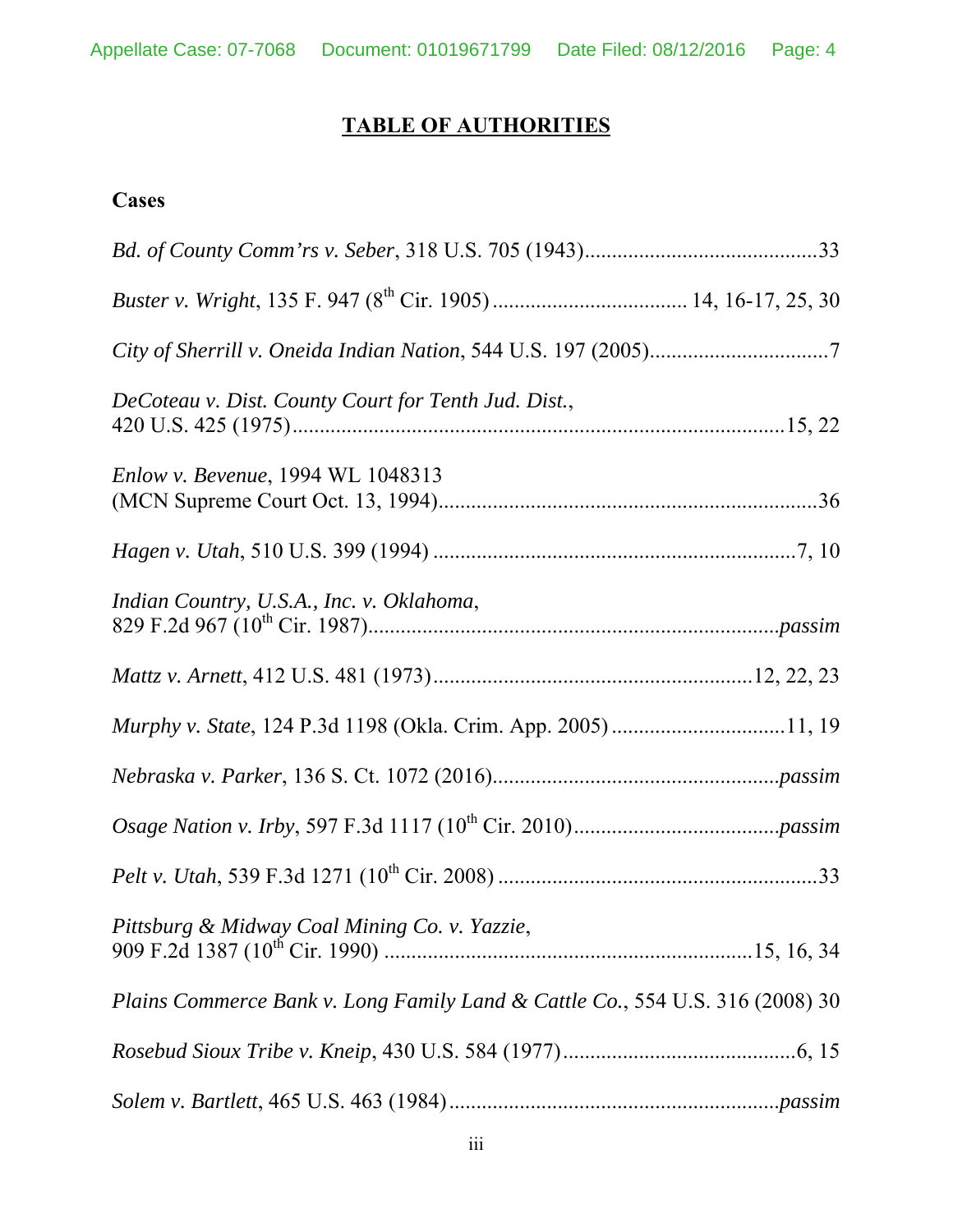# **Constitutions and Statutes**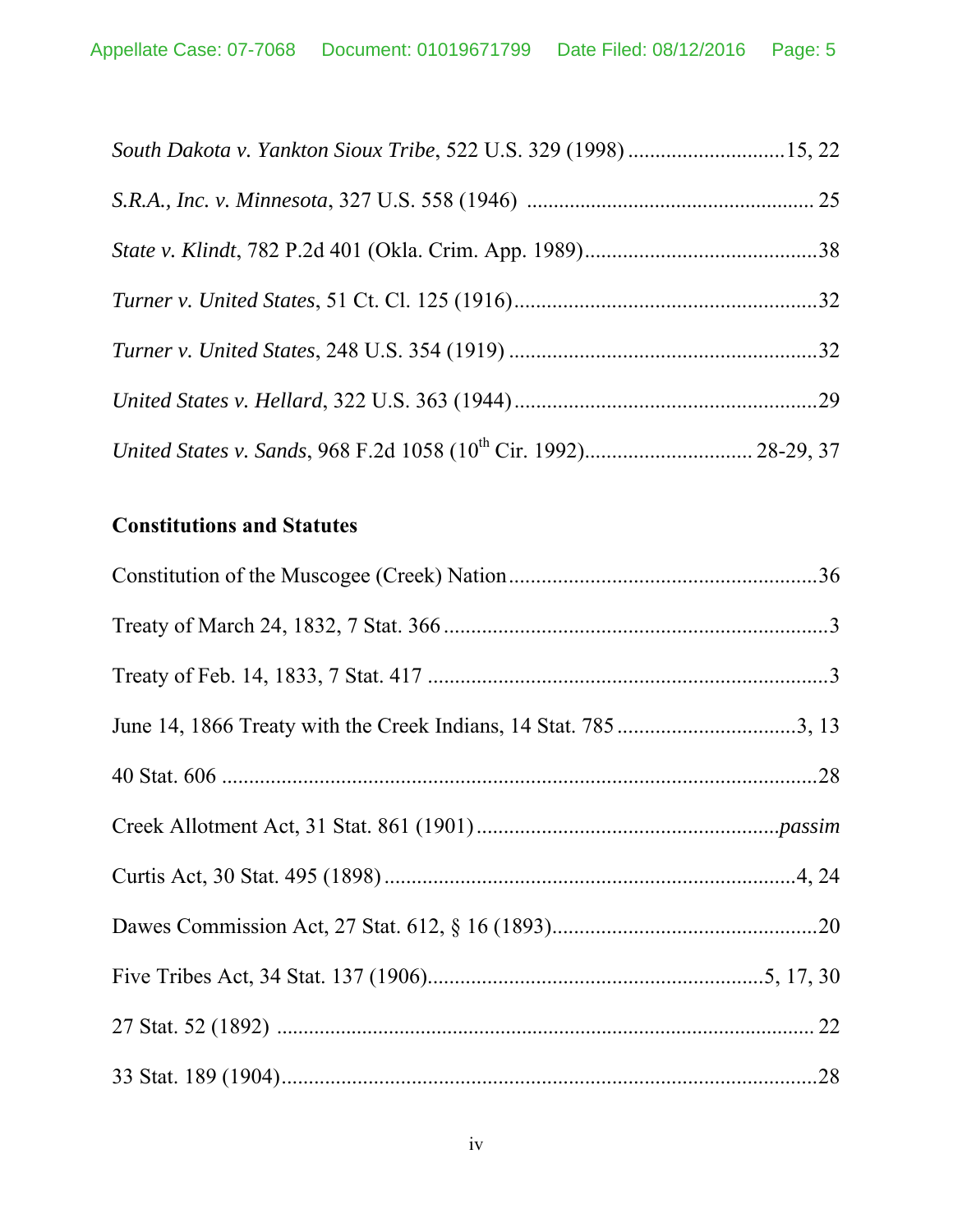# **Other Authorities**

| Report of the Commissioner of Indian Affairs,                                                                                        |
|--------------------------------------------------------------------------------------------------------------------------------------|
|                                                                                                                                      |
| Commission to the Five Civilized Tribes, Annual Reports                                                                              |
| Annual Report of the Commission to the Five Civilized Tribes (1899)  4                                                               |
| Seventh Annual Report of the Commission to the<br>Five Civilized Tribes, H. Doc. No. 5, $56^{th}$ Cong., 2d Sess. (1900)  21, 22, 26 |
|                                                                                                                                      |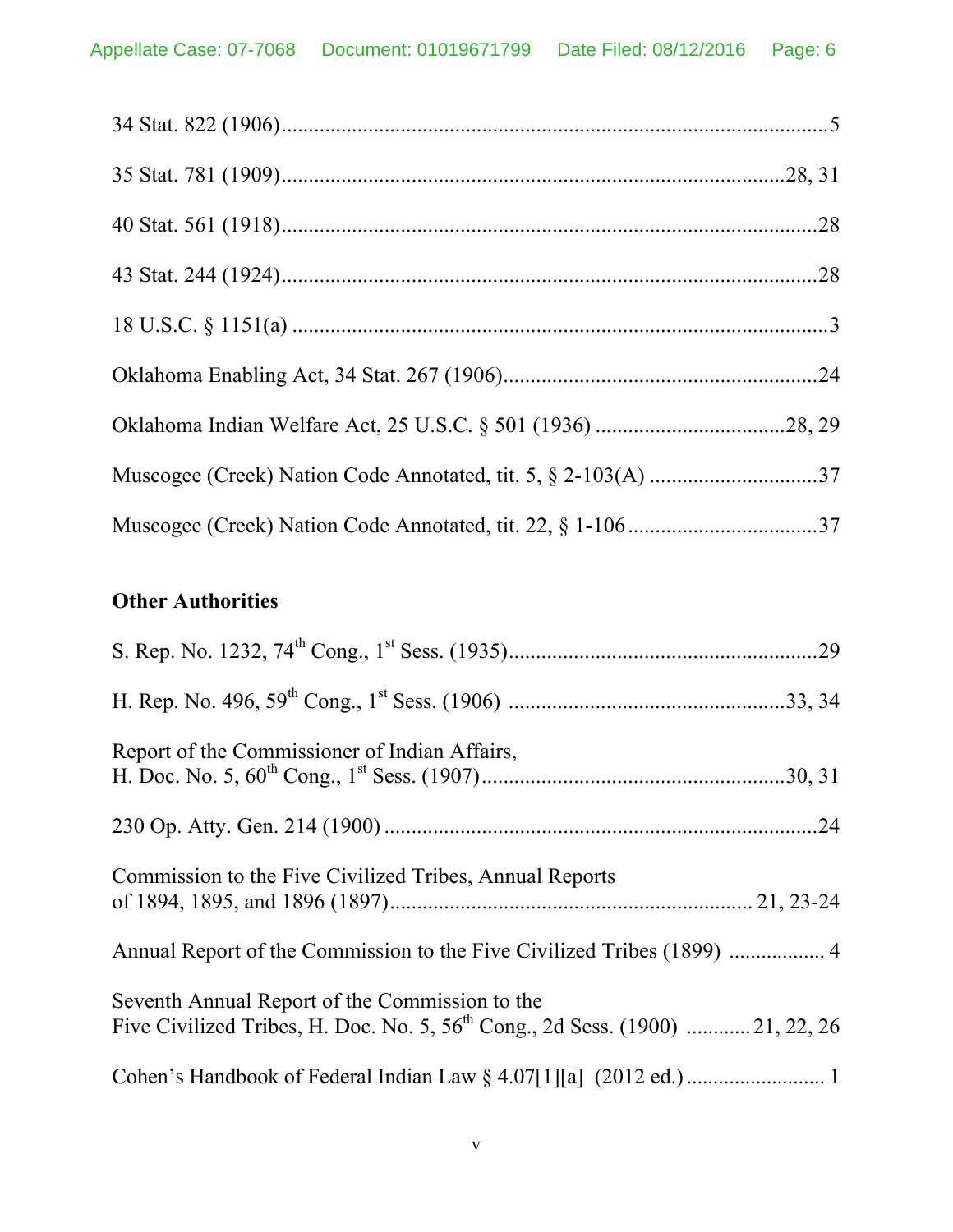F. Prucha, The Great Father (University of Nebraska Press 1984) .......................... 32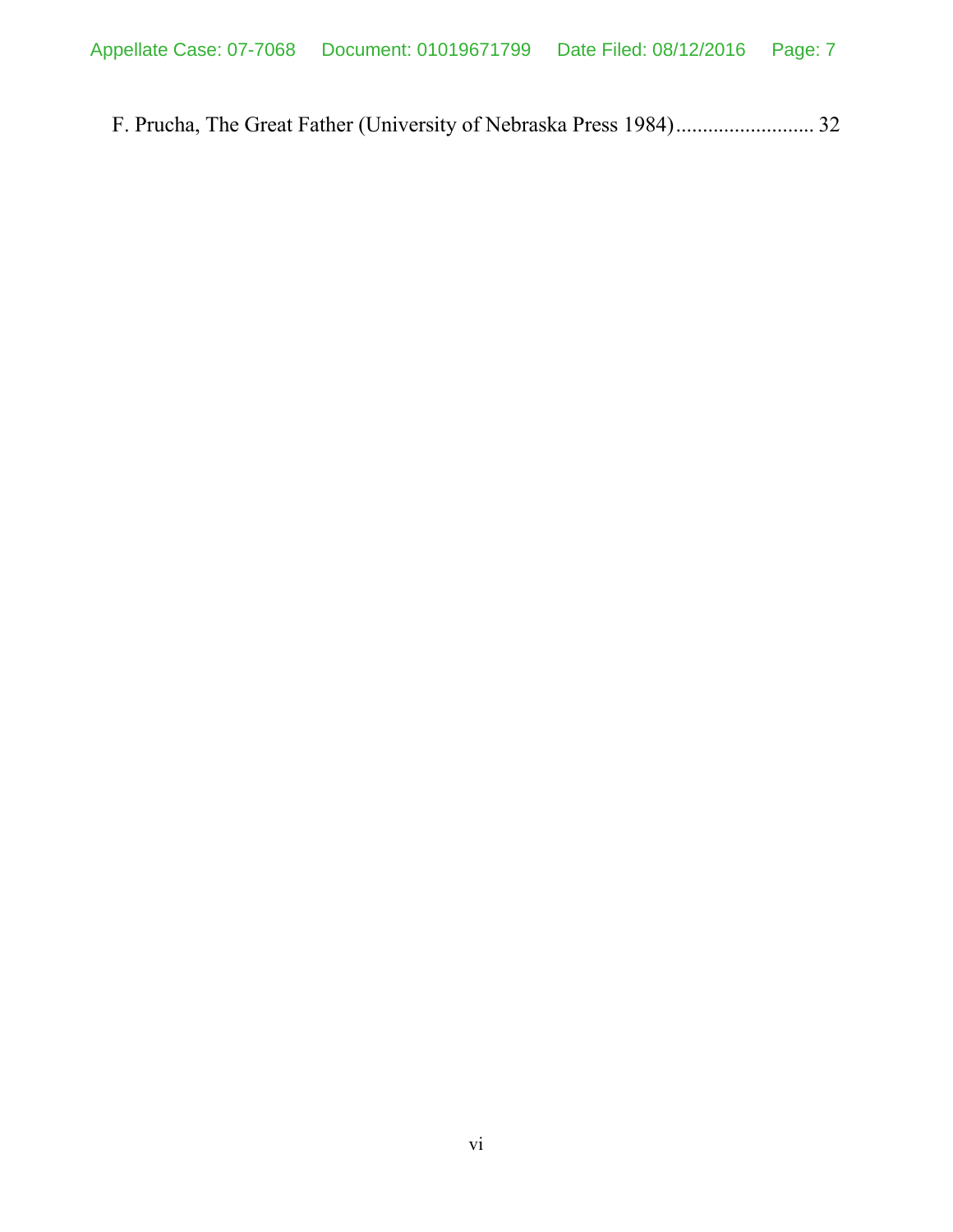#### **INTRODUCTION AND STATEMENT OF INTEREST**

Amici the Muscogee (Creek) Nation and the Seminole Nation of Oklahoma are federally recognized Indian nations that occupy lands within the boundaries of reservations guaranteed to them under treaties entered with the United States in the 19<sup>th</sup> century. Cohen's Handbook of Federal Indian Law § 4.07[1][a] (2012 ed.).<sup>1</sup> It is undisputed that the land at issue in this case is within the original boundaries of the Creek reservation. What is disputed is whether those boundaries retain their reservation status, a question that this Court expressly left open in *Indian Country, U.S.A., Inc. v. Oklahoma,* 829 F.2d 967, 975 and n.5 (10<sup>th</sup> Cir. 1987), and has not adjudicated since. Should the Court reach the issue here, its decision will have a direct impact on the sovereign interests of the Creek Nation that will transcend the confines of this case. Due to the parallels between the histories of the Creek and Seminole reservations, the Seminole Nation likewise has a critical interest in any such determination.

After the district court rendered its decision, a unanimous Supreme Court reaffirmed and clarified the analysis that courts must undertake to determine whether a reservation has been diminished. *See Nebraska v. Parker*, 136 S. Ct.

<sup>1</sup> Amici submit this brief by permission of the Court. *See* Order 08/13/2016, 07- 7068 ( $10^{th}$  Cir). No party's counsel authored this brief in part or in whole. No party or party's counsel or person other than Amici contributed any money to its preparation or submission.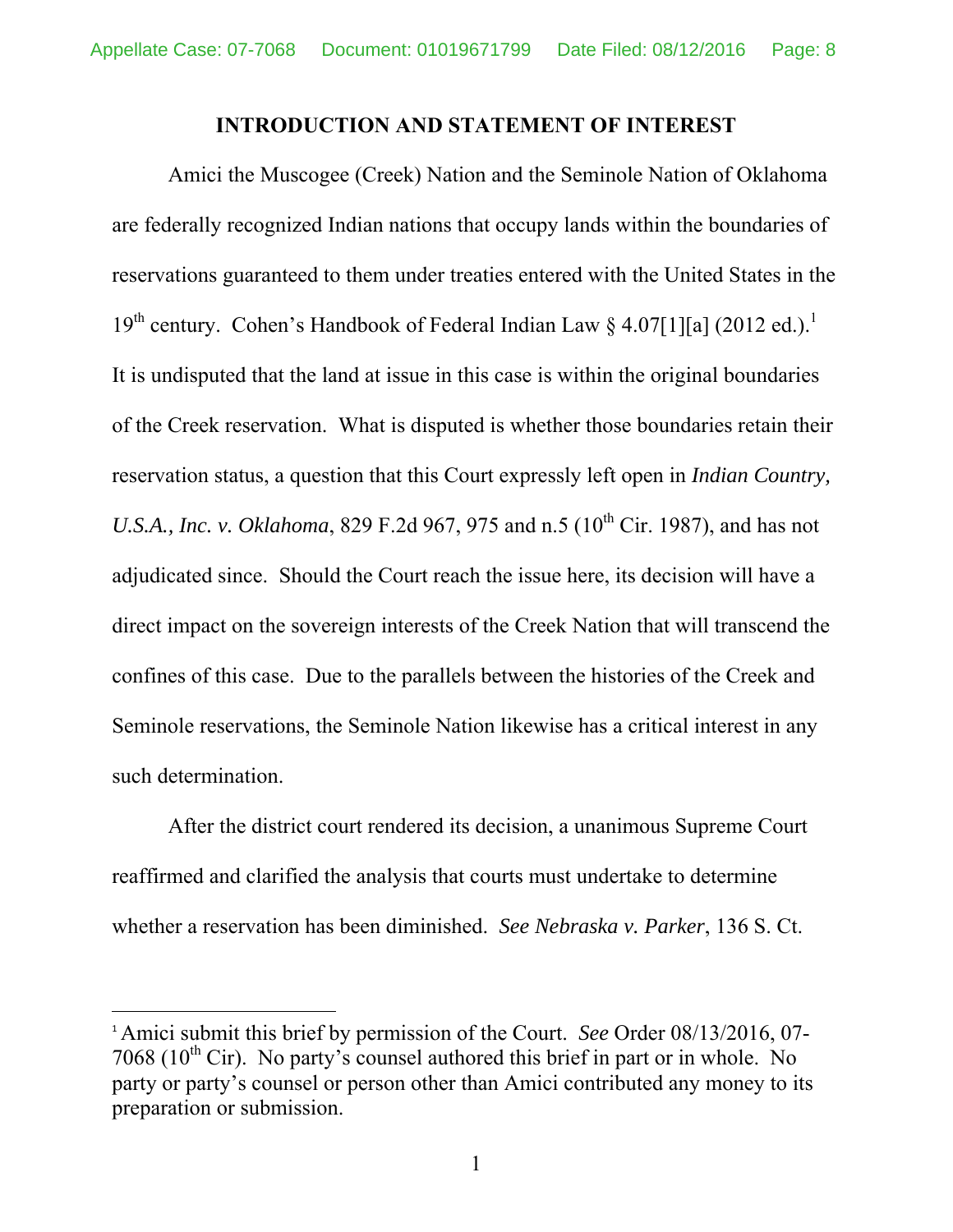1072, 1078-82 (2016). *Parker* is a watershed decision with direct implications for this Court's resolution of the reservation status issue.

*Parker* emphatically reaffirmed that "[o]nly Congress has the power to diminish a reservation." *Parker*, 136 S. Ct. at 1082. Under the "well settled" framework applied in *Parker*, *id*. at 1078, the treaty promises by which the United States established the Five Tribes' reservations in exchange for those tribes' vastly larger eastern homelands cannot be abrogated by the march of time, the weight of popular assumptions, or even, as *Parker* makes clear, a century or more of State efforts to assert jurisdiction. Instead, the framework set forth in *Parker* is the sole path to a decision on reservation disestablishment and, as demonstrated below, adherence to that path compels the conclusion that the Creek reservation has not been disestablished.<sup>2</sup>

#### **BACKGROUND**

In the early part of the  $19<sup>th</sup>$  century, the Muscogee (Creek) Nation, the Seminole Nation and three other tribal nations – collectively known then as the Five Civilized Tribes, and today as the Five Tribes – were forcibly removed from their homelands in the southeast United States and relocated to the Indian Territory in the present State of Oklahoma. *See Indian Country, U.S.A.*, 829 F.2d at 970 n.2, 971. In 1832, the Creek Nation entered into a treaty with the United States by

<sup>&</sup>lt;sup>2</sup> Amici's interest in this case is limited to the reservation status issue. Amici take no position on Petitioner's other claims.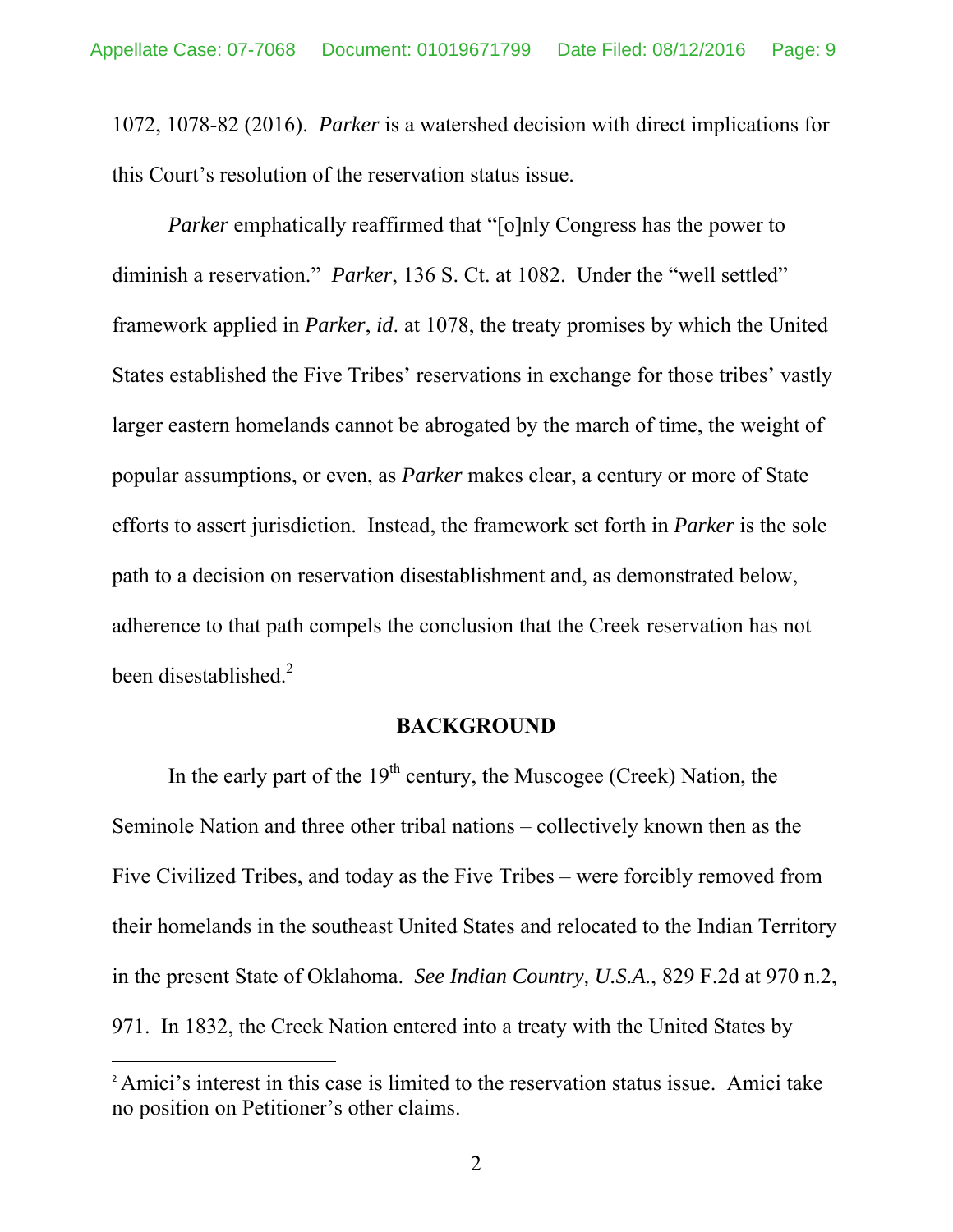which it ceded its former homeland in exchange for an Indian Territory reservation. Treaty of March 24, 1832, 7 Stat. 366, art. XIV. Congress subsequently granted the Nation a fee simple patent to its reservation, promising that the United States would preserve the Nation's rights to it. Treaty of Feb. 14, 1833, 7 Stat 417, art. III.

 In 1866, the Nation ceded the western half of that reservation to the United States in exchange for a sum-certain payment of \$975,168. June 14, 1866 Treaty with the Creek Indians, 14 Stat. 785, art. III. Under this treaty, the Nation "retained title to its 'reduced . . . reservation,' which [the United States] promised to be 'forever set apart as a home for said Creek Nation.'" *Indian Country, U.S.A.*, 829 F.2d at 971 (quoting 14 Stat. 785, arts. III, IX) (ellipses in original) (citations omitted). The reservation defined in the 1866 treaty constituted an "Indian reservation" under 18 U.S.C. 1151(a). *See id*. at 973-74 (discussing 1832, 1833, and 1866 Creek treaties and concluding same). The land at issue in this case is within the boundaries of that reservation.

Toward the end of the  $19<sup>th</sup>$  century, Congress began developing a policy to terminate the Five Tribes' titles to their lands and open the reservations to non-Indian settlement. To that end, Congress established the Dawes Commission in 1893 to negotiate with the Five Tribes to "extinguish tribal land title and develop an allotment plan," but the Tribes "refused to negotiate" regarding those goals. *Id*.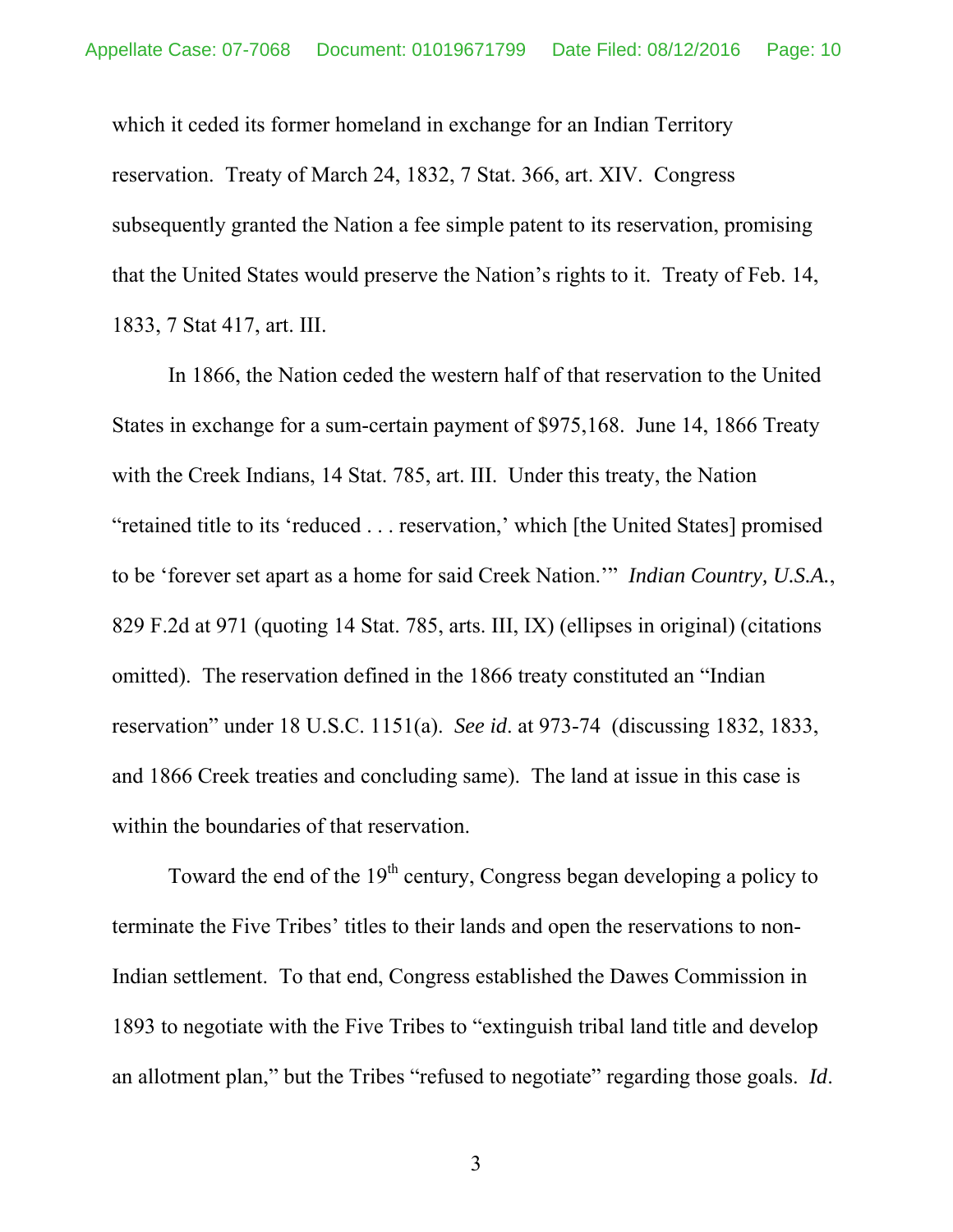at 977. Congress therefore passed a series of statutes subjecting the Tribes to increasing federal control to "coerce the Creek Nation [and other Tribes] to agree to allotment and cession of tribal lands[.]" *Id.* at 978.

One such statute, the Curtis Act, "abolished the existing Creek court system and rendered then-existing tribal laws unenforceable in the federal courts." *Id.*; *see* Curtis Act, 30 Stat. 495, §§ 26, 28 (1898). This Act also proposed an allotment plan for the Creek Nation, 30 Stat. at 505-07, which Congress ratified but the Nation rejected. *See* Annual Report of the Commission to the Five Civilized Tribes at 9 (1899) (Amici App. A at 3).<sup>3</sup>

In response to this pressure, "[i]n 1901, the Creek Nation finally agreed to the allotment of tribal lands." *Indian Country, U.S.A.*, 829 F.2d at 978. The Nation and the Commission negotiated an allotment agreement, which Congress ratified on March 1, 1901. Creek Allotment Act, 31 Stat. 861 (1901). Under this agreement, the Nation refused to cede any lands to the United States, and the vast majority of tribal lands were allotted in severalty amongst the Nation's citizens. *Id*. ¶ 3.

Because the Nation held fee title to its lands, the Creek Allotment Act required the Nation's principal chief to execute deeds transferring the Nation's "right, title, and interest" in the lands to the individual tribal members, who would

<sup>&</sup>lt;sup>3</sup> For the convenience of the parties and the Court, *Amici* provide copies of various public documents in the Appendices to this brief.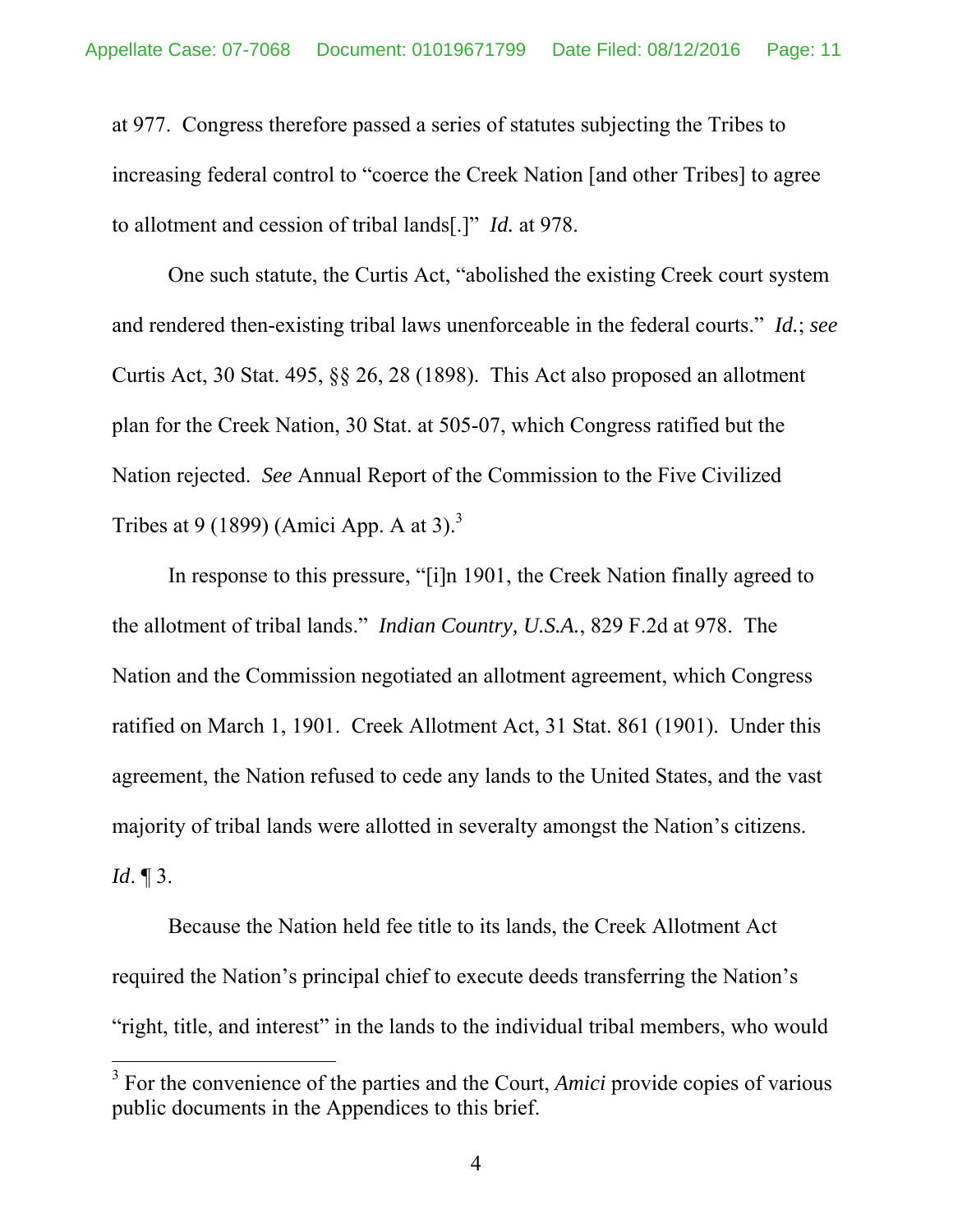hold their allotments under federal supervision. *Id*. ¶¶ 7, 23. The Act further reaffirmed that the Nation would have jurisdiction to enact laws and regulations (subject to federal approval) affecting both tribal land and the "lands . . . of individuals after allotment[.]" *Id*. ¶ 42.

The Act also contemplated the dissolution of the Creek Nation's tribal government on March 4, 1906, "subject to such further legislation as Congress may deem proper." *Id*. ¶ 46. However, Congress canceled the dissolution on March 2, 1906, 34 Stat. 822, and on April 26, 1906, provided that the Creek and other Five Tribes' governments would be "continued in full force and effect for all purposes authorized by law, until otherwise provided by law[.]" Five Tribes Act, 34 Stat. 137, § 28 (1906).

As this Court has explained, "[a]lthough Congress at one time may have envisioned the termination of the Creek Nation and complete divestiture of its territorial sovereignty, the legislation enacted in 1906 reveals that Congress decided not to implement that goal, and instead explicitly perpetuated the Creek Nation and recognized its continuing legislative authority." *Indian Country, U.S.A.*, 829 F.2d at 981. The Creek Nation has never been terminated. *Id*. at 971.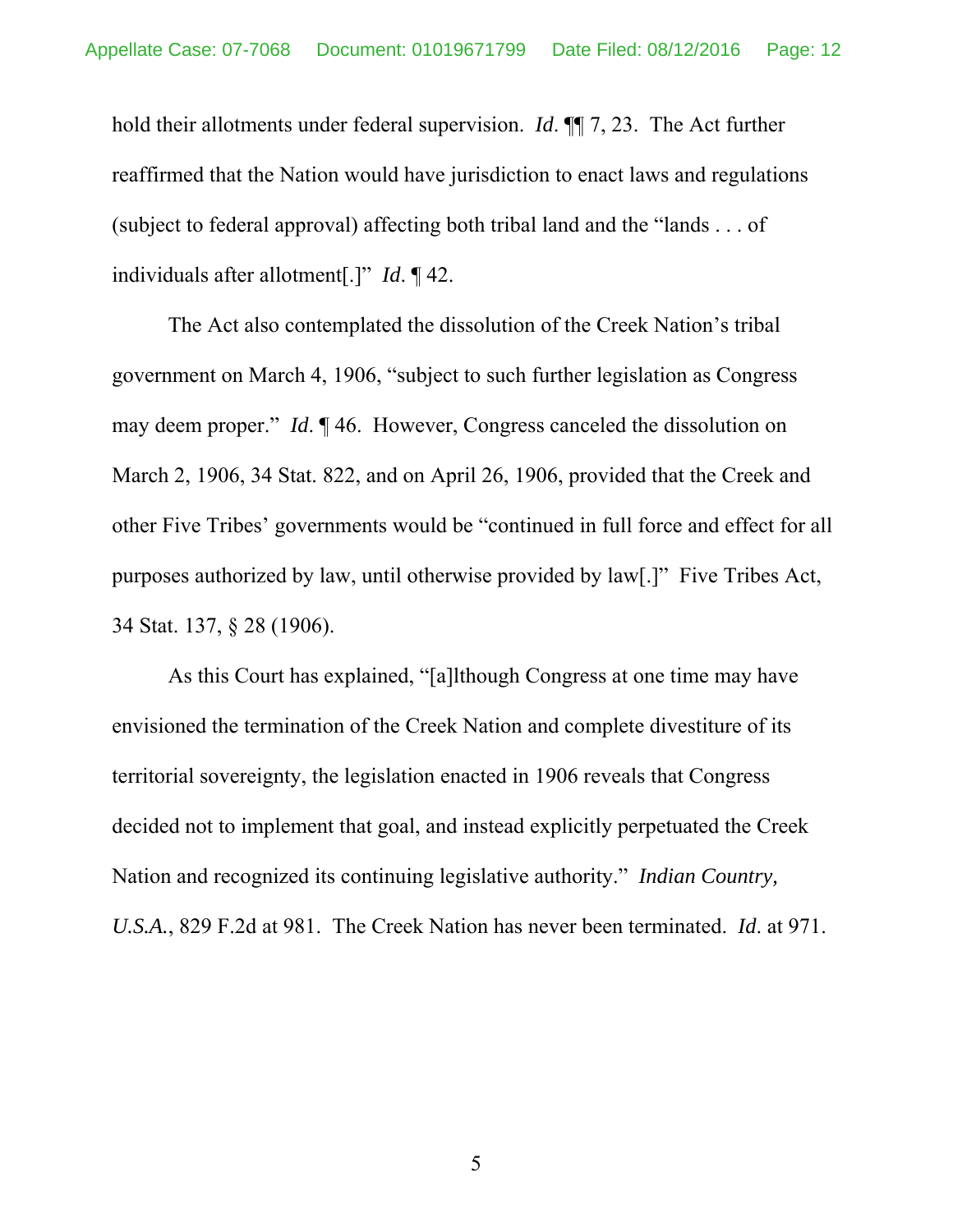#### **ARGUMENT**

# **I.** *NEBRASKA v. PARKER* **REAFFIRMED AND CLARIFIED THE RESERVATION DIMINISHMENT FRAMEWORK**

In *Solem v. Bartlett*, 465 U.S. 463 (1984), the Supreme Court enunciated the

principles that control determinations of reservation status:

The first and governing principle is that only Congress can divest a reservation of its land and diminish its boundaries. Once a block of land is set aside for an Indian Reservation . . . the entire block retains its reservation status until Congress explicitly indicates otherwise.

*Id.* at 470. Congress's intent to diminish a reservation "will not be lightly inferred" and Congress must "clearly evince an 'intent . . . to change . . . boundaries' before diminishment will be found." *Id*. (ellipses in original) (quoting *Rosebud Sioux Tribe v. Kneip*, 430 U.S. 584, 615 (1977)). Absent evidence of such intent, courts "are bound . . . to rule that diminishment did not take place and that the old reservation boundaries survived." *Id*. at 472.

 To implement these principles, *Solem* established a three-step framework that requires courts to look first to the relevant statutory text as the "most probative evidence of congressional intent." *Id*. *Parker* unanimously reaffirmed *Solem*'s framework, 136 S. Ct. at 1079, and clarified the permissible scope of evidence that courts may consider at each step and the weight to be accorded those steps.<sup>4</sup>

<sup>&</sup>lt;sup>4</sup> Parker addressed "only the single question of diminishment" and therefore "express[ed] no view about whether equitable considerations of laches and acquiescence may curtail the Tribe's [governmental] power[s]." 136 S. Ct. at 1082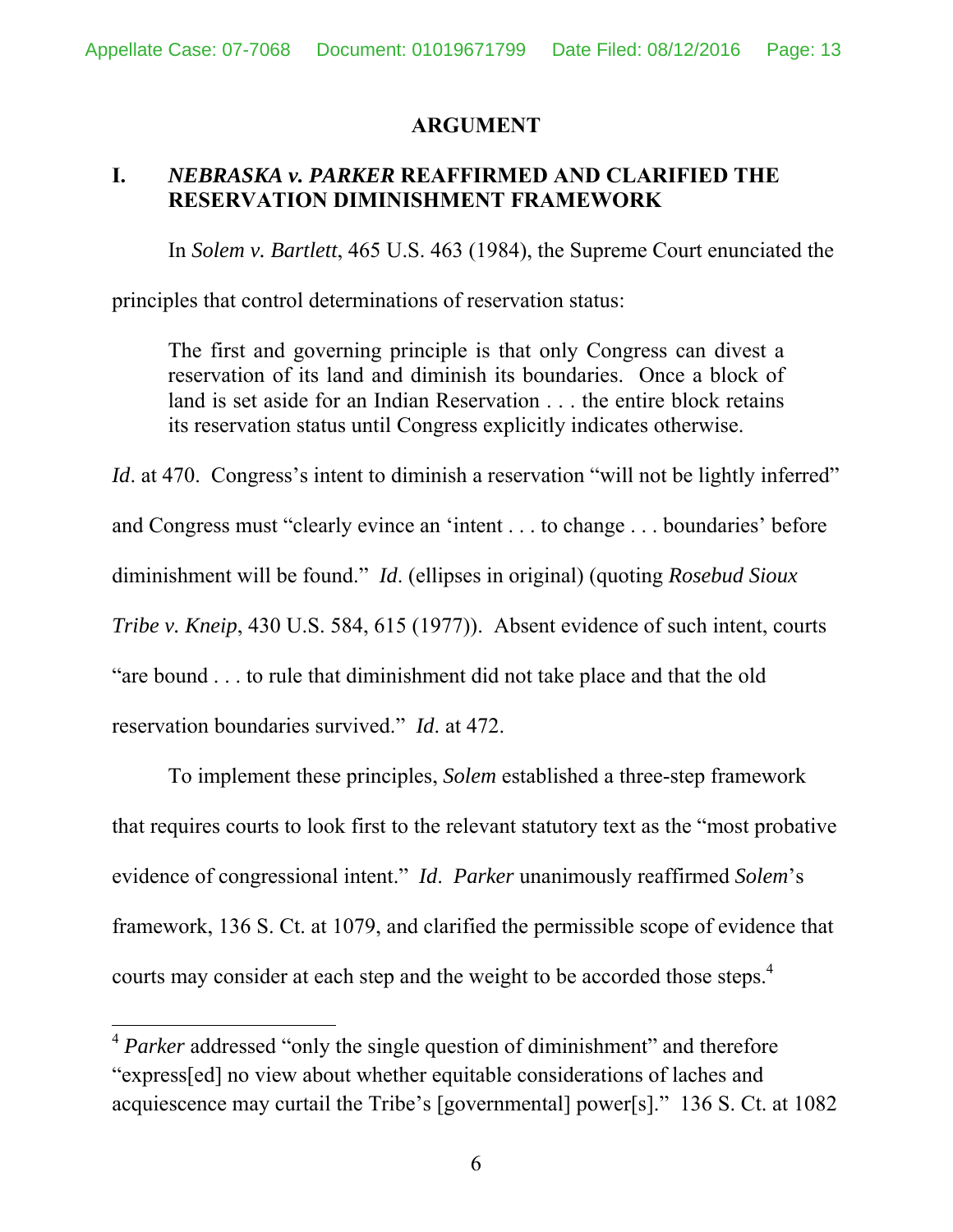#### **A.** *Solem* **Step 1: The Statutory Text Is Paramount**

*Parker* reaffirms the primacy of statutory language in the diminishment analysis. 136 S. Ct. at 1079. Courts must "start with the statutory text, for '[t]he most probative evidence of diminishment is, of course, the statutory language[.]'" *Id*. (quoting *Hagen v. Utah*, 510 U.S. 399, 411 (1994)). The Court's decisions had already established that the hurdle for finding textual evidence of diminishment is high. *See*, *e.g.*, *Solem*, 465 U.S. at 474-75 and n.17 (statutory reference to "reservations thus diminished" was "hardly dispositive. . . . [and] cannot carry the burden of establishing an express congressional purpose" in part because Congress "may well have been referring to" something other than "diminishment of reservation boundaries" (quotation marks omitted)). *See also Hagen*, 510 U.S. at 411 ("Throughout the [diminishment] inquiry, [courts] resolve any ambiguities in favor of the Indians[.]"). A litigant who cannot clear this hurdle has "failed at the first and most important step." *Parker*, 136 S. Ct. at 1080.

*Parker* summarized the Court's precedents identifying the textual "hallmarks of diminishment." *Id*. at 1079. These "include '[e]xplicit reference to cession or other language evidencing the present and total surrender of all tribal interests' or 'an unconditional commitment from Congress to compensate the

<u> 1989 - Johann Stein, marwolaethau a gweledydd a ganlad y ganlad y ganlad y ganlad y ganlad y ganlad y ganlad</u>

<sup>(</sup>citing *City of Sherrill v. Oneida Indian Nation*, 544 U.S. 197, 217-21 (2005)). That issue is likewise not presented here.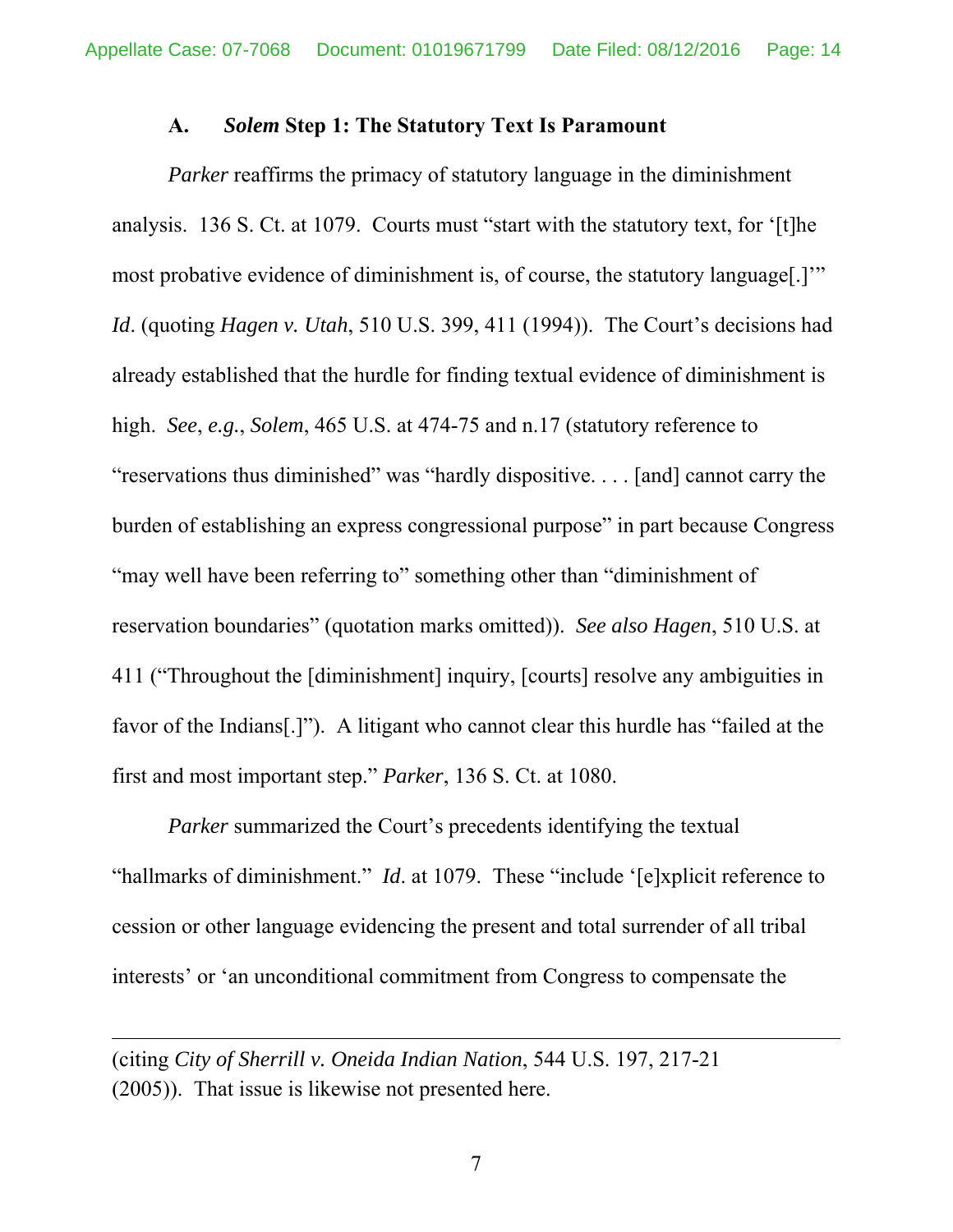Indian tribe for its opened land.'" *Id.* (quoting *Solem*, 465 U.S. at 470). Language "restoring portions of the reservation to the public domain," is another hallmark of diminishment, *id*., because "[i]n the nineteenth century, to restore land to the public domain was to extinguish the land's prior use." *Id. See also Osage Nation v. Irby*, 597 F.3d 1117, 1123 ( $10^{th}$  Cir. 2010) (additional "[e]xamples of express termination language" include "reservation is hereby discontinued," "hereby, vacated," and "hereby, abolished" (quotation marks omitted)).

Because the act at issue in *Parker* "bore none of these hallmarks," 136 S. Ct. at 1079, the Court concluded that "Congress did not intend to diminish the reservation," *id*. at 1080.

#### **B.** *Solem* **Step 2: Surrounding Circumstances Evidence Must "Unequivocally" Demonstrate Disestablishment**

Where the statutory text lacks clear expression of Congress's intent to diminish a reservation, a court may examine "the circumstances surrounding" the relevant legislation. *Parker*, 136 S. Ct. at 1079. These circumstances include "the manner in which the [allotment statute] was negotiated" and the legislative history. *See id*. at 1080-81. To support a diminishment finding, such evidence must be "clear and plain" and "unambiguous," and it must "*unequivocally* reveal[] a widely held, contemporaneous understanding that the affected reservation would shrink as a result of the proposed legislation." *Id.* at 1080-81 (emphasis in original) (quotation marks omitted).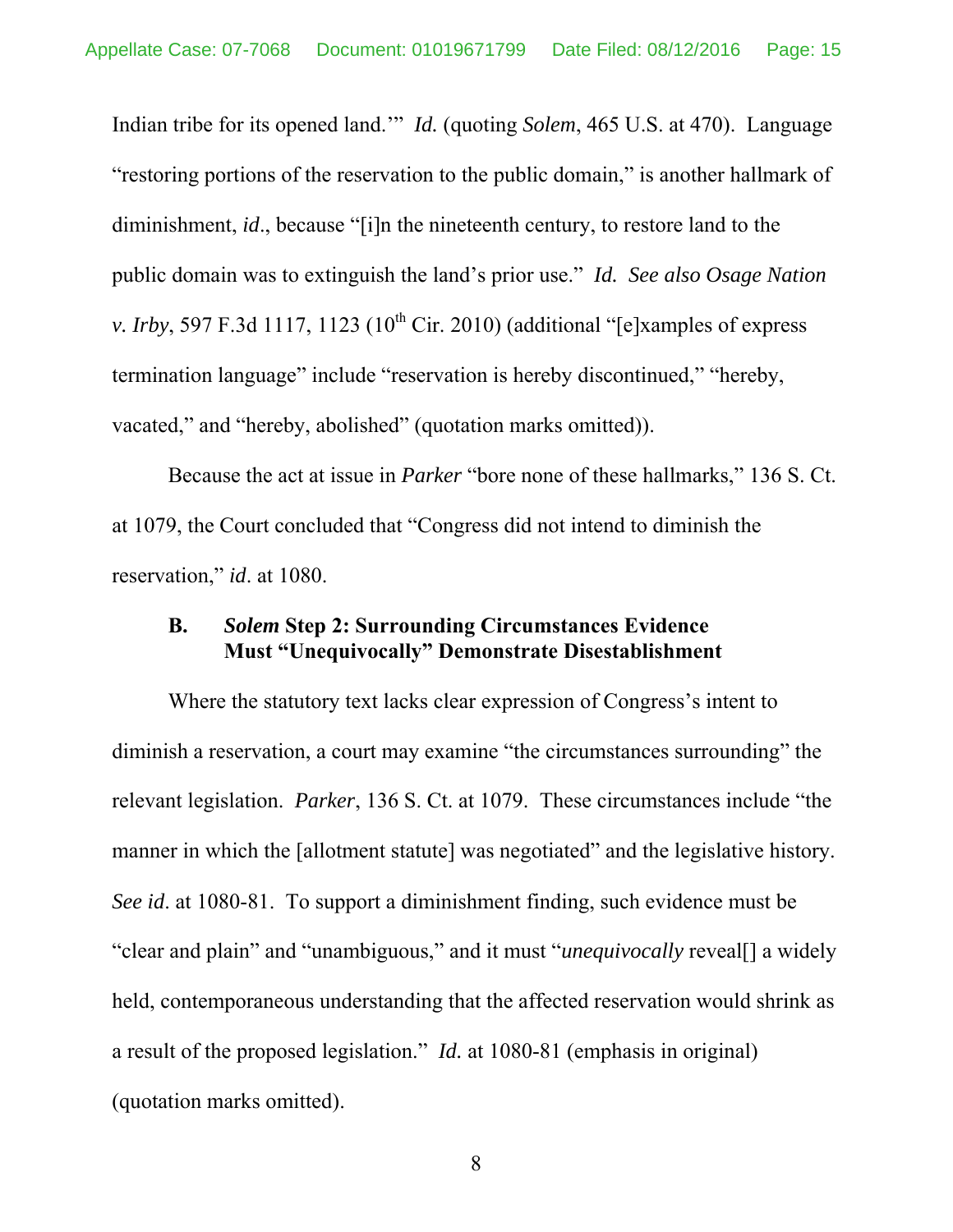*Parker* makes clear that this requirement is to be applied strictly. There, the legislative history contained statements supporting Congress's intent to diminish the reservation, and others supporting "the opposite conclusion." *Id*. at 1080. Notably, the Court did not weigh the competing evidence, but simply concluded that such "mixed historical evidence . . . cannot overcome the lack of clear textual signal that Congress intended to diminish the reservation." *Id*.

### **C.** *Solem* **Step 3: Evidence Of Subsequent Demographics And Subsequent Treatment Of The Lands By Government Officials May "Reinforce" A Finding "Based On The Text"**

Under Step 3, a court may look to "subsequent demographic history" and the "subsequent treatment of the disputed land by Government officials" to "reinforc[e] a finding of diminishment or nondiminishment *based on the text*." *Id.* at 1081-82 (emphasis added) (quotation marks omitted). Again, *Parker* applied this limitation strictly. There, the tribe "was almost entirely absent from the disputed territory for more than 120 years," *id*. at 1081, during which time the population had been more than 98 percent non-Indian. *See* Pet. Br., 2015 WL 7294863, at 24-34. Yet the Court unanimously held that "[t]his subsequent demographic history cannot overcome our conclusion that Congress did not intend to diminish the reservation in 1882. And *it is not our role to rewrite the 1882 Act in light of this subsequent demographic history*." 136 S. Ct. at 1081-82 (emphasis added) (quotation marks omitted).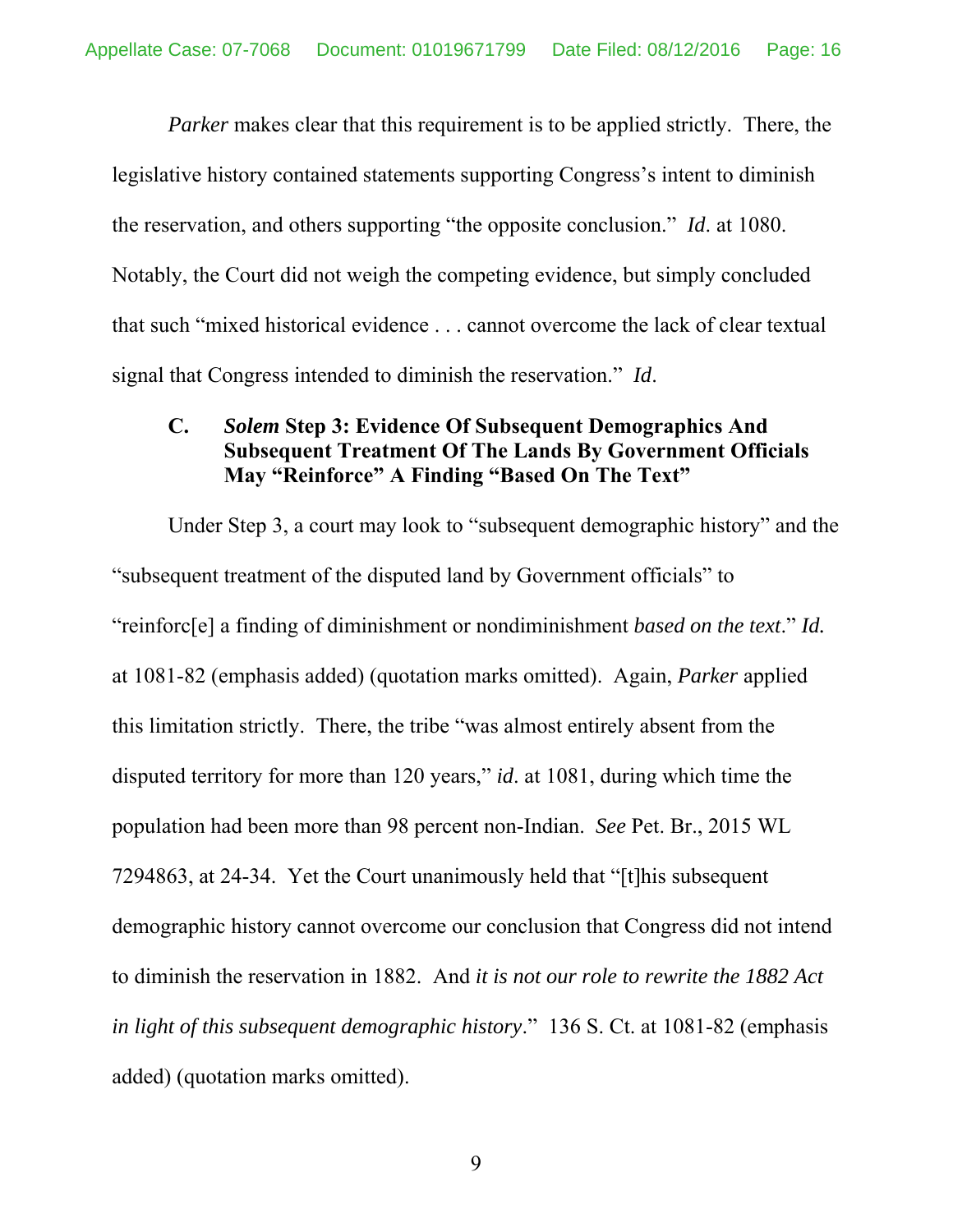Similarly, in its consideration of the subsequent treatment of the lands, the Court acknowledged that federal officials "for more than a century" had treated the reservation as terminated, *id*. at 1082, while only limited evidence pointed in the other direction. *Id*. But again, the Court did not weigh this competing evidence. It simply concluded that "[t]his 'mixed record' of subsequent treatment of the disputed land cannot overcome the statutory text[.]" *Id*. 5

### **II. UNDER THE** *SOLEM* **FRAMEWORK, CONGRESS DID NOT DISESTABLISH THE CREEK RESERVATION**

## **A. Step 1: The Statutory Text Does Not Evince Congress's Intent To Disestablish The Reservation**

Statutory text is the "most probative evidence" of diminishment. *Parker*, 136 S. Ct. at 1079 (quotation marks omitted). Yet while the district court asserted that "a careful review of the Acts of Congress which culminated in [Oklahoma statehood] in 1906" leaves "no doubt" that the Creek reservation was disestablished, Order and Opinion, Doc. 71 at 52, it did not discuss or even cite

<sup>5</sup> In *Parker*, Nebraska had urged the Court to find "*de facto* diminishment" in light of the subsequent demographic history and government treatment of the disputed lands. Pet. Br., 2015 WL 7294863, at 25-38, 47-48. *Solem* had stated that demographic change can suggest "that *de facto,* if not *de jure,* diminishment may have occurred." 465 U.S. at 471. And *Hagen* found that state jurisdiction and demographic change can lead to a "practical acknowledgment" of diminishment. 510 U.S. at 421. In both cases, however, the Court found clear evidence of diminishment or non-diminishment in the statutory text. To the extent that any uncertainty existed in the Court's prior case law as to whether courts may find diminishment based on demographics or jurisdictional history where that finding is not clearly supported by the text, *Parker* eliminated it. *See* 136 S. Ct. at 1081-82.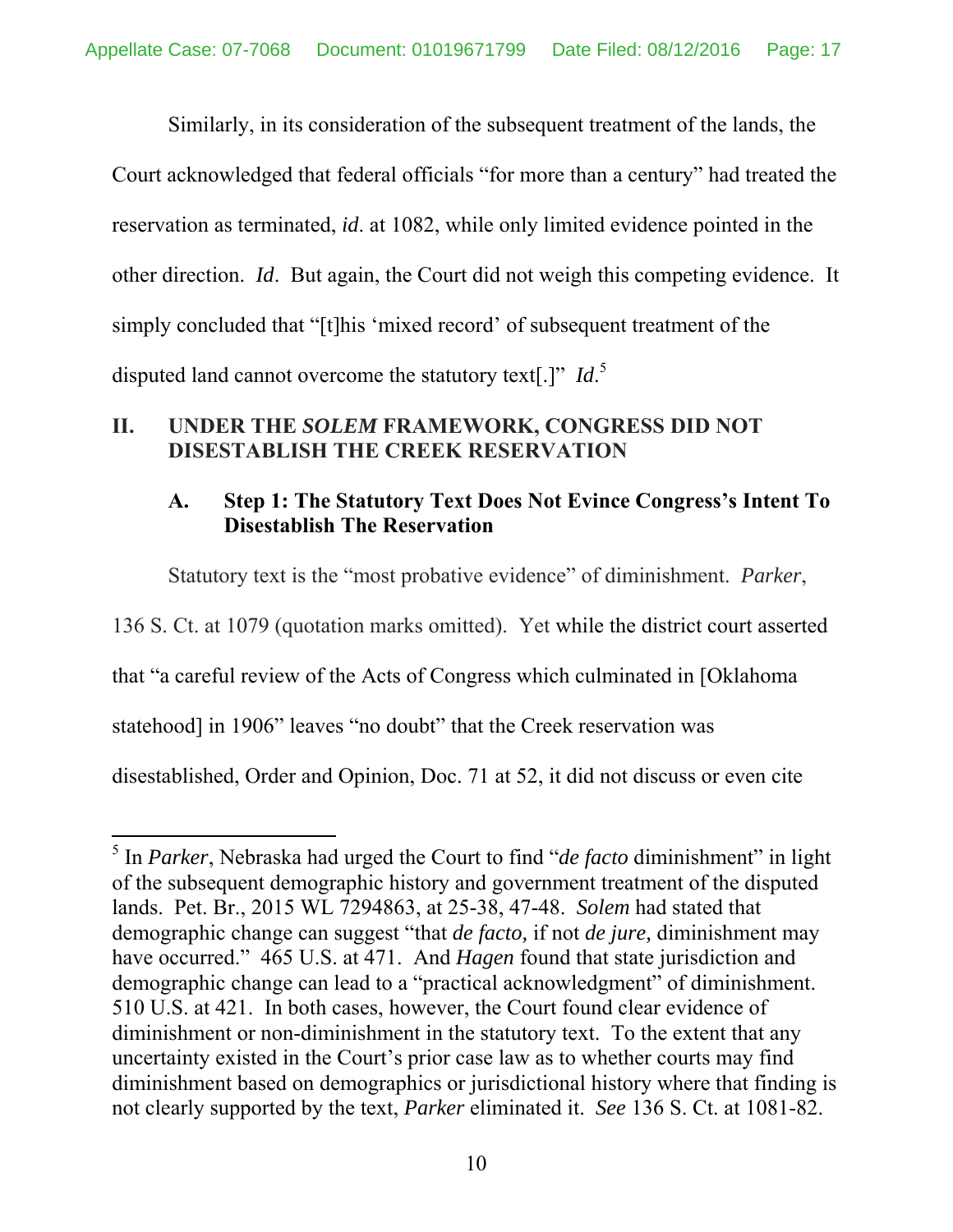those acts, thus bypassing entirely this "first and most important step." *Parker*,

136 S. Ct. at 1080. The State Court of Appeals likewise failed to identify any

statutory language supporting its diminishment finding. *Murphy v. State*, 124 P.3d

1198, 1207-08 (Okla. Crim. App. 2005).

As noted, *Parker* identified as the "hallmarks of diminishment" explicit

textual reference to a cession of lands to the United States in exchange for a sum

certain payment to the tribe, or language restoring the disputed lands to the public

domain. 136 S. Ct. at 1079. *See also Solem*, 465 U.S. at 470-71 (same); *Osage* 

*Nation*, 597 F.3d at 1123 (same and noting other termination language).

In *Osage Nation v. Irby*, this Court found no such textual evidence of

diminishment in the Osage Allotment Act, stating as follows:

Unlike other allotment acts, the Act did not directly open the reservation to non-Indian settlement. With the exception of certain parcels of trust land reserved for the Osage Nation, the Act allotted the entire reservation to members of the tribe with no surplus lands allotted for non-Indian settlement. As the Act did not open any land for settlement by non-Osage, there is no sum-certain or any other payment arrangement in the Act. And neither the Osage Allotment Act nor the Oklahoma Enabling Act contain express termination language. Thus, the operative language of the statute does not unambiguously suggest diminishment or disestablishment of the Osage reservation.

*Id.* at 1123-24.

This reasoning applies fully to the Creek Allotment Act. The Act did not

directly open the reservation to non-Indian settlement. No mention is made of a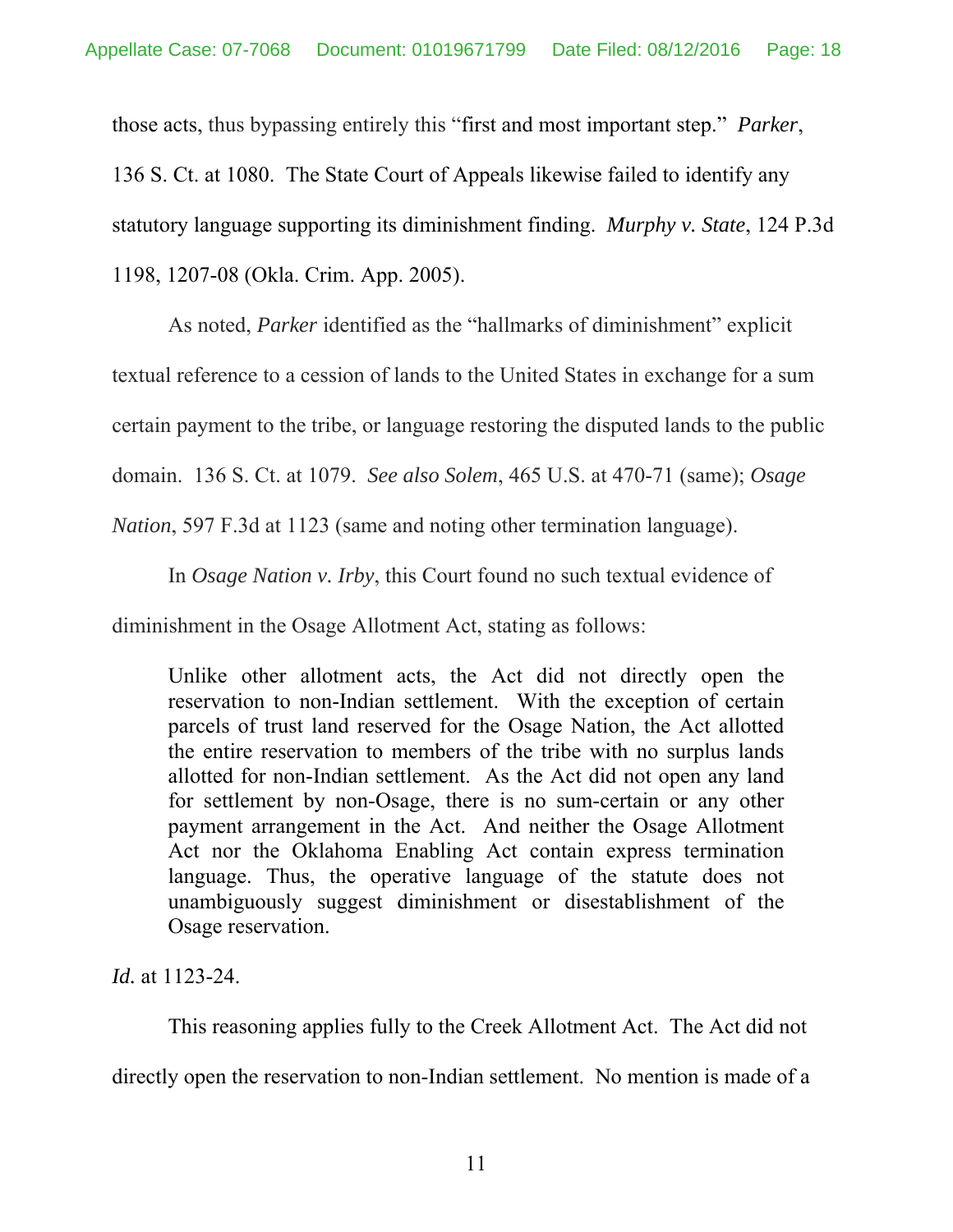restoration of lands to the public domain. There exists no reference to a cession of lands to the United States (or other express boundary termination language) in exchange for a sum-certain payment to the Nation.

In sum, the Act is devoid of the hallmarks of diminishment. Instead, as demonstrated next, it bears the hallmarks of continued reservation status recognized in *Parker* and *Solem*.

First, the Act was not a "surplus lands act." Like the Osage Act, it allotted the reservation entirely to Creek citizens (subject to a limited exception discussed below). *See* 31 Stat. 861, ¶ 3 ("all lands of said tribe . . . shall be allotted among the citizens of the tribe"). Provisions for tribal members "to obtain individual allotments" in a disputed area suggest continued reservation status for that area. *Solem*, 465 U.S. at 474; *Mattz v. Arnett*, 412 U.S. 481, 504 (1973) (finding it "inescapable [that] [t]he presence of allotment provisions . . . cannot be interpreted to mean that the reservation was to be terminated").

Second, Congress expressly recognized the Creek Nation's continuing territorial jurisdiction over the "lands . . . *of individuals after allotment*" which remained subject to "act[s], ordinance[s], or resolution[s] of the national council of the Creek Nation" as approved by the President of the United States. 31 Stat. 861, ¶ 42 (emphasis added). There is no way to square Congress's express understanding that the Nation would continue to exercise territorial jurisdiction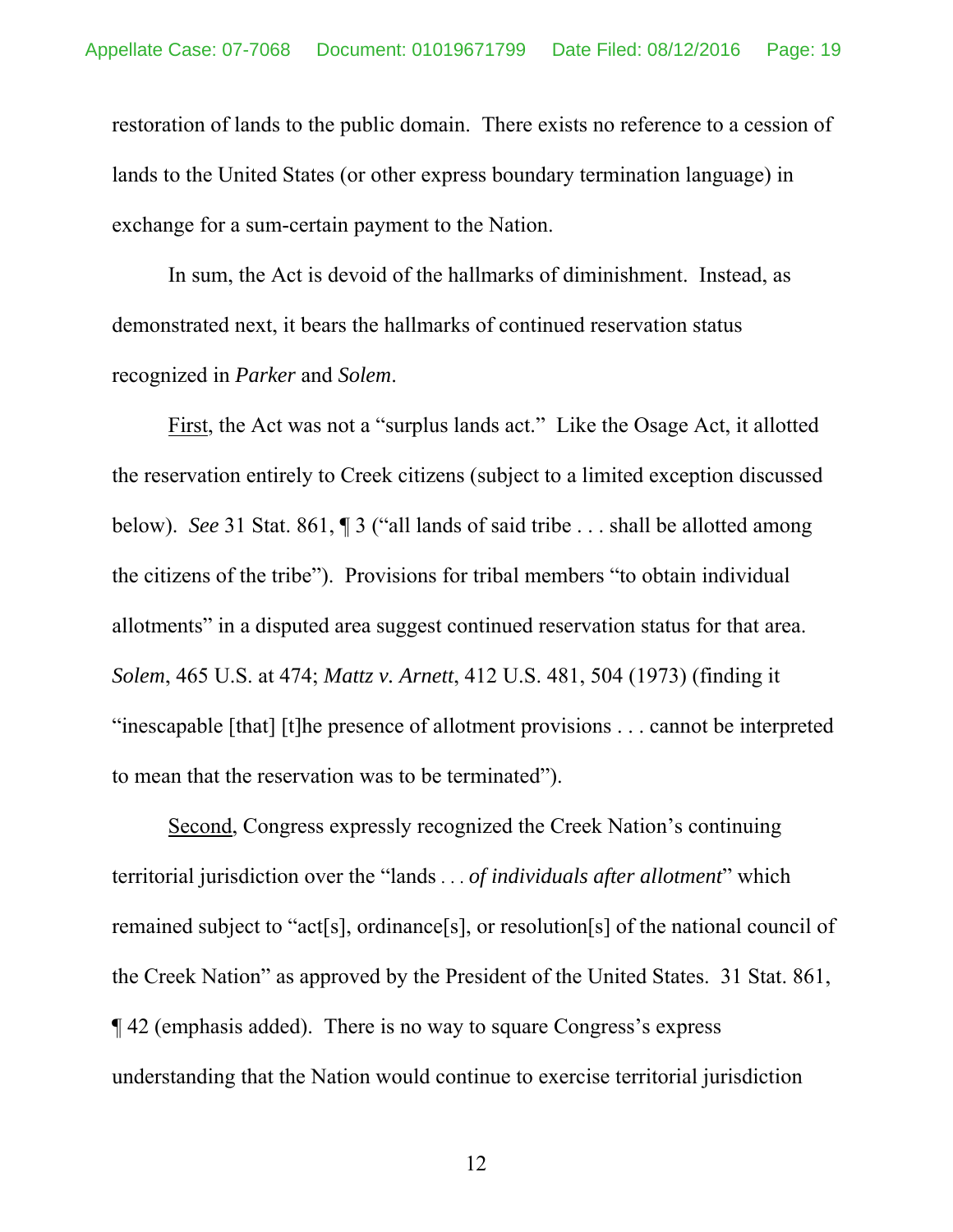over allotted reservation lands with a finding that Congress, in that same legislation, disestablished those lands.

Third, the Act set aside lands for tribal purposes. *See, e.g., id.* at ¶ 2 (referring to lands set aside "for Creek schools and public buildings") and ¶ 24 (same for Creek orphanages). Such provisions "strongly suggest" reservation boundaries remain intact. *Solem*, 465 U.S. at 474 (also stating that "[i]t is difficult to imagine why Congress would have reserved lands for [tribal] purposes [including tribal schools] if it did not anticipate that the [affected] area would remain part of the reservation").

 Fourth, in *Parker*, the absence of textual evidence of diminishment was "confirmed by the text of [an] earlier treat[y]" that contained a hallmark of diminishment in the form of an explicit cession to the United States in exchange for a sum-certain payment. *Parker*, 136 S. Ct. at 1080. This "undermine[d] [the] claim that Congress intended to do the same with the reservation's boundaries in 1882 as it did in" the earlier treaties. *Id*. That same reasoning applies here. The 1866 treaty contained unequivocal terms of cession to the United States in exchange for a sum-certain payment, resulting in a "reduced Creek reservation." 14 Stat. 785, arts. III, IX) ("[T]he Creeks hereby cede and convey to the United States . . . the west half of their entire domain . . . . and in consideration of said cession . . . the United States agree to pay the sum of [975,168] dollars"). Under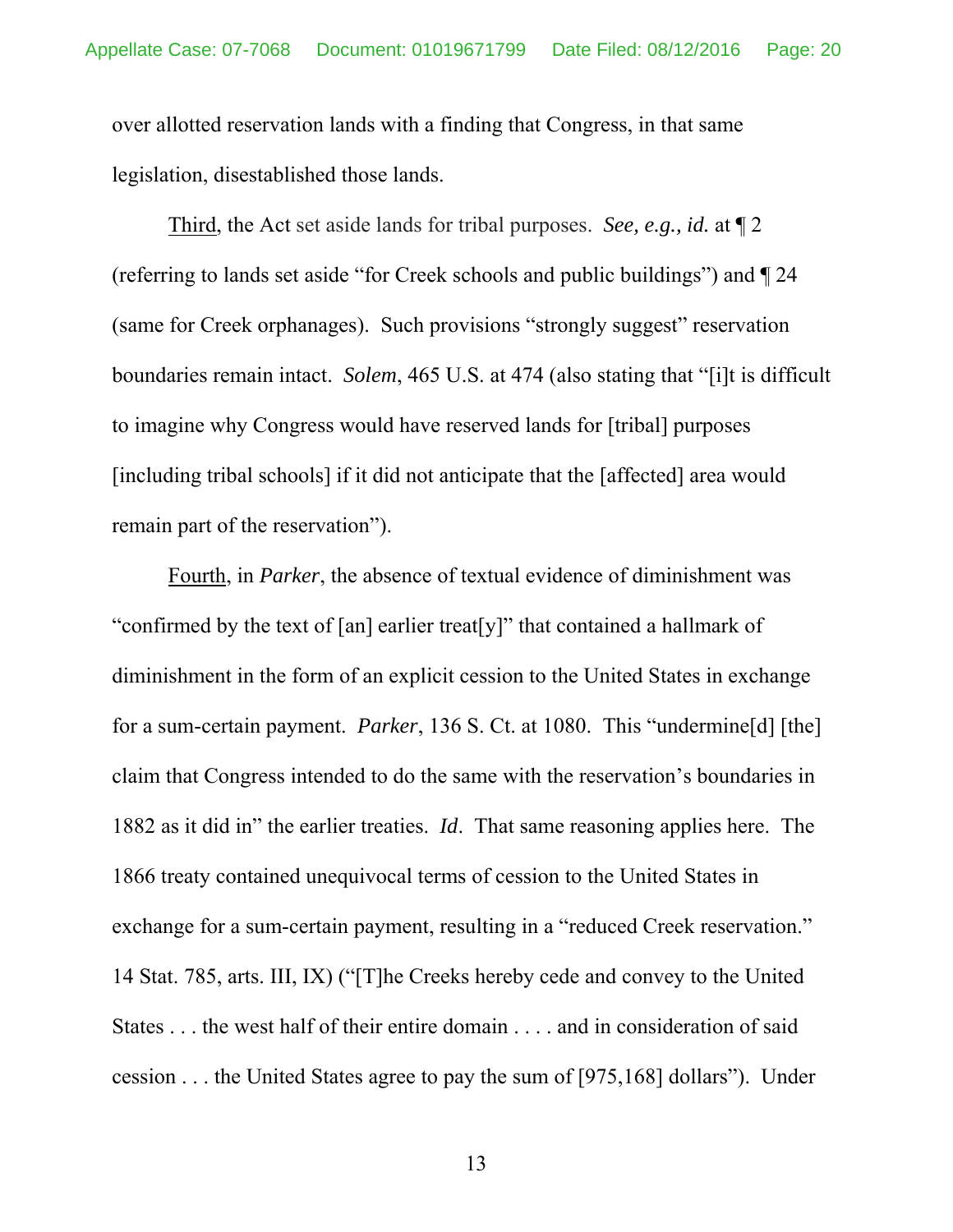*Parker*, the inclusion of such terms in the earlier treaty and their absence in the 1901 Allotment Act "undermine[] [the] claim" that Congress intended to disestablish the Creek reservation through the statute. 136 S. Ct. at 1080.

 Finally, a narrow exception to the Act's general allotment of lands to Creek citizens likewise supports continued reservation status. The Act permitted tracts within town sites "in the Creek Nation" to be appraised and subject to "disposition" and sale" to non-members "for the benefit of the tribe[.]" 31 Stat. 861, ¶ 10. *Parker* addressed a provision with similar effect and noted that "rather than the Tribe's receiving a fixed sum . . . the Tribe's profits were entirely dependent upon how many nonmembers purchased the appraised tracts of land." *Parker*, 136 S. Ct. at 1079. Such provisions "allow non-Indian settlers to own land on the reservation," but "do not diminish the reservation's boundaries." *Parker*, 136 S. Ct. at 1080 (quotation marks and citation omitted). *See also Buster v. Wright*, 135 F. 947, 958 ( $8<sup>th</sup>$  Cir. 1905) ("[P]urchasers of lots in town sites ... within the original limits of the Creek Nation . . . are still subject to the laws of that nation $[.]$ ").

 In sum, the key textual factors *Parker* and *Solem* identified as supporting continued reservation status apply to the Creek Allotment Act. And this is no surprise. The Act was not a statute returning vast tracts of land to the public domain or otherwise opening the reservation to an influx of non-Indian settlers.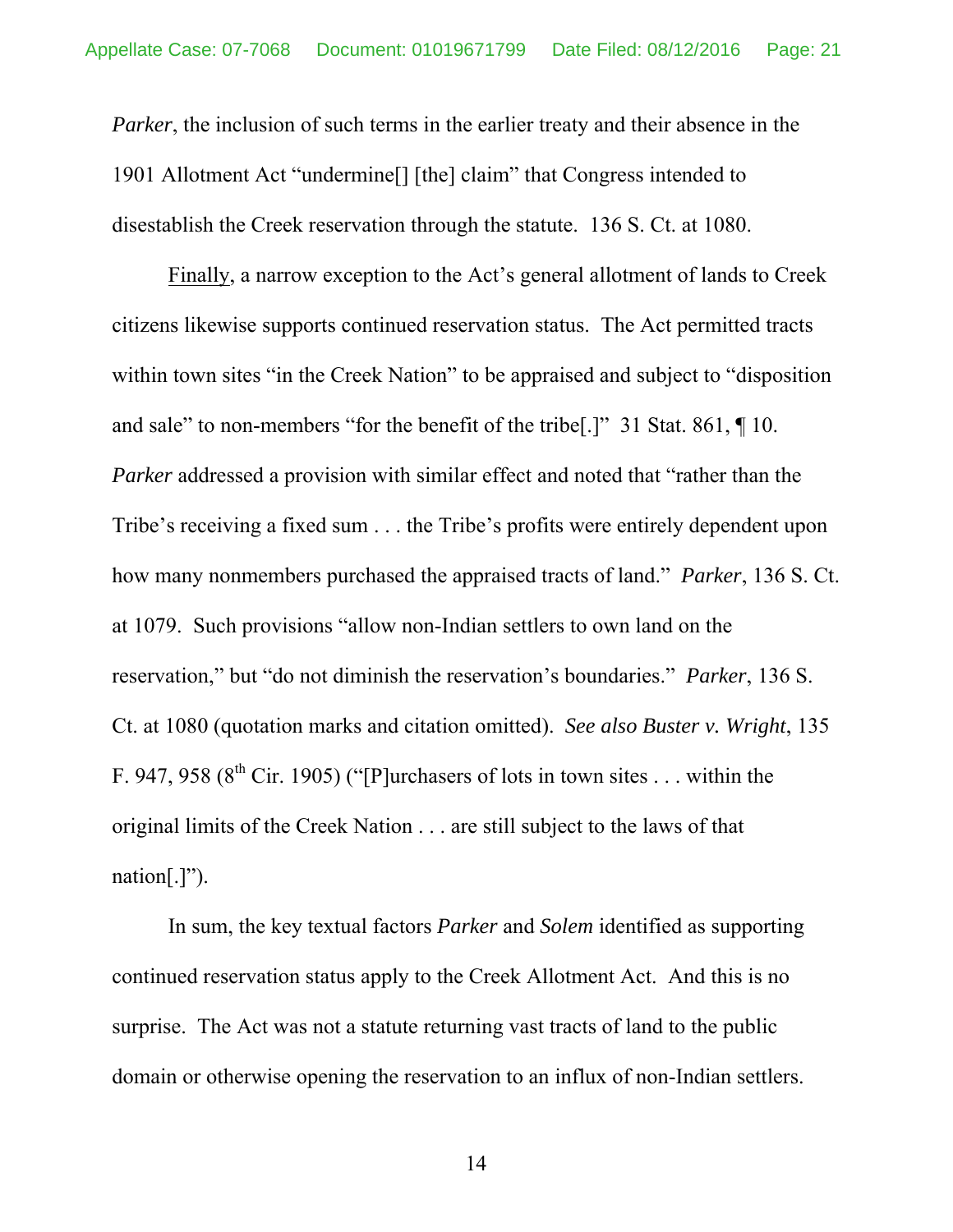With very limited exceptions, the Act – pursuant to which the Creek Nation received no compensation from the United States – allotted the entirety of the reservation to Creek citizens. All of it would be served by tribal schools and other tribal institutions and subject to the jurisdiction of the Creek Nation under federal supervision. The Act certainly wrought changes within the reservation, but nothing in its terms suggests that it disestablished the reservation boundaries. "Congress must clearly evince the intent to reduce boundaries," *Pittsburg & Midway Coal Mining Co. v. Yazzie*, 909 F.2d 1387, 1393 (10<sup>th</sup> Cir. 1990), and it did not do so here.

This construction of the statute is not contradicted by the fact that the allotment certificates would transfer the "right, title, and interest" in the allotted reservation lands from the tribe to individual tribal members. *See* 31 Stat. 861, ¶ 23. First, this language does not reflect a cession to the United States which, as discussed above, is a classic hallmark of diminishment. *See*, *e.g.*, *South Dakota v. Yankton Sioux Tribe*, 522 U.S. 329, 344 (1998) (diminishment found where tribe ceded land "to the United States"); *Rosebud*, 430 U.S. at 597 (same); *DeCoteau v. Dist. County Court for Tenth Jud. Dist.*, 420 U.S. 425, 445 (1975) (same). Instead, it simply effectuates an uncompensated change from communal title to title in severalty, and a transfer of title says nothing about reservation boundaries. As this Court has explained, "the distinction between title and boundary was an important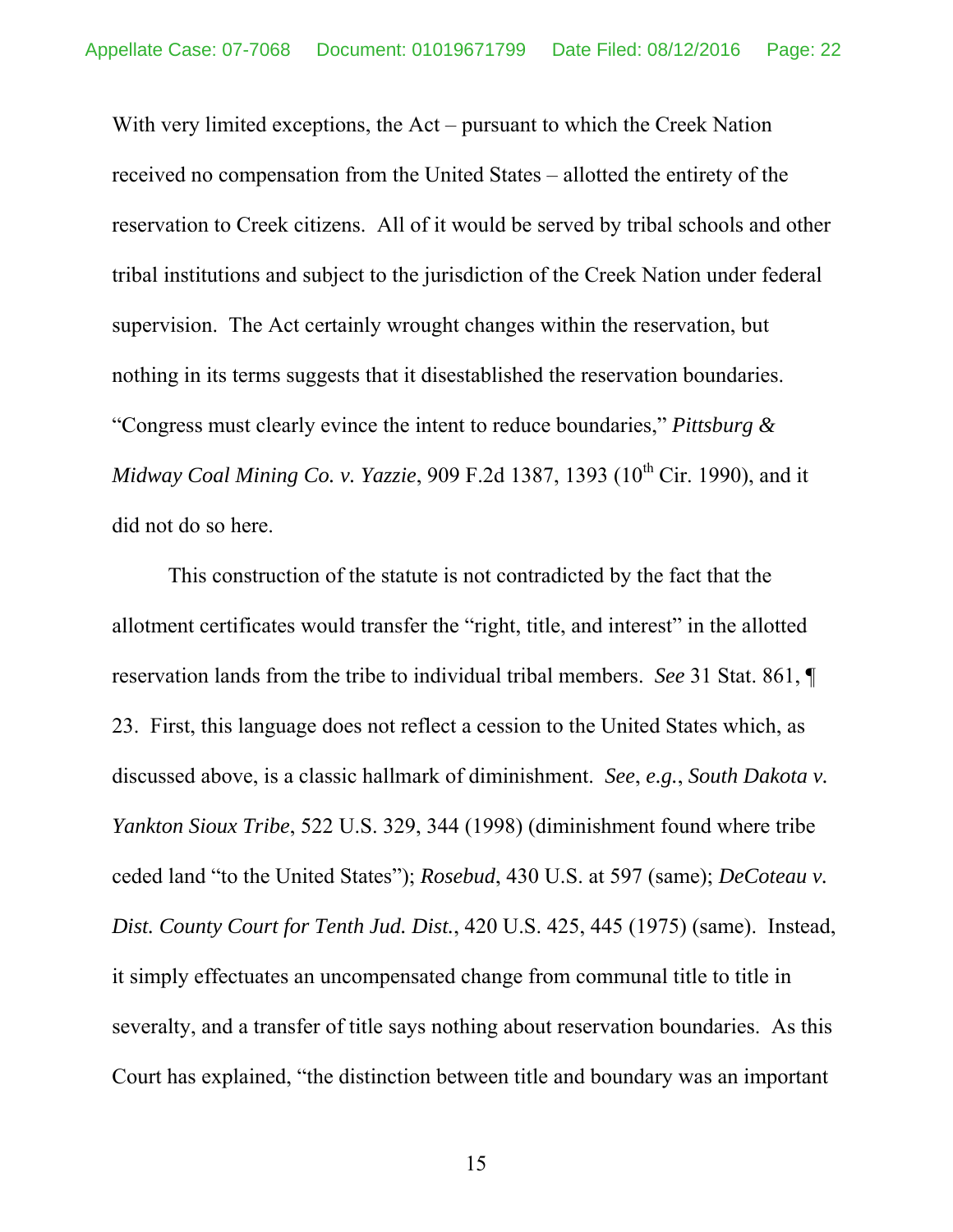one, and thus, the Supreme Court has required that specific congressional intent to diminish *boundaries* and not just Indian land titles be clearly established" by the statutory text. *Yazzie*, 909 F.2d at 1394-95 (emphasis in original). *Solem* indeed speaks forcefully to this point: "Once a block of land is set aside for an Indian reservation *and no matter what happens to the title of individual plots within the area*, the entire block retains its reservation status until Congress explicitly indicates otherwise." 465 U.S. at 470 (emphasis added). Both *Solem* and *Yazzie* applied this principle to find continued reservation status where Indian title was extinguished and would vest in non-Indians. The principle carries even more force here. The title transfer provision did not, for the vast majority of the reservation, which was allotted to Creek citizens, extinguish Indian title at all.

Furthermore, as noted above, Congress expressly provided for continued jurisdiction of the Nation over "lands . . . of individuals after allotment." 31 Stat. 861, ¶ 42. This provision is flatly incompatible with the notion that Congress intended that the transfer from tribal to individual Indian title would disestablish the reservation or otherwise divest the Nation of its sovereign authority over it. Moreover, the Act's title transfer provision applied to non-Indian purchasers of town sites "in like manner" as it applied to tribal members, *id*. ¶ 23, and those non-Indian purchasers were likewise "subject to the laws of that nation[.]" *Buster*, 135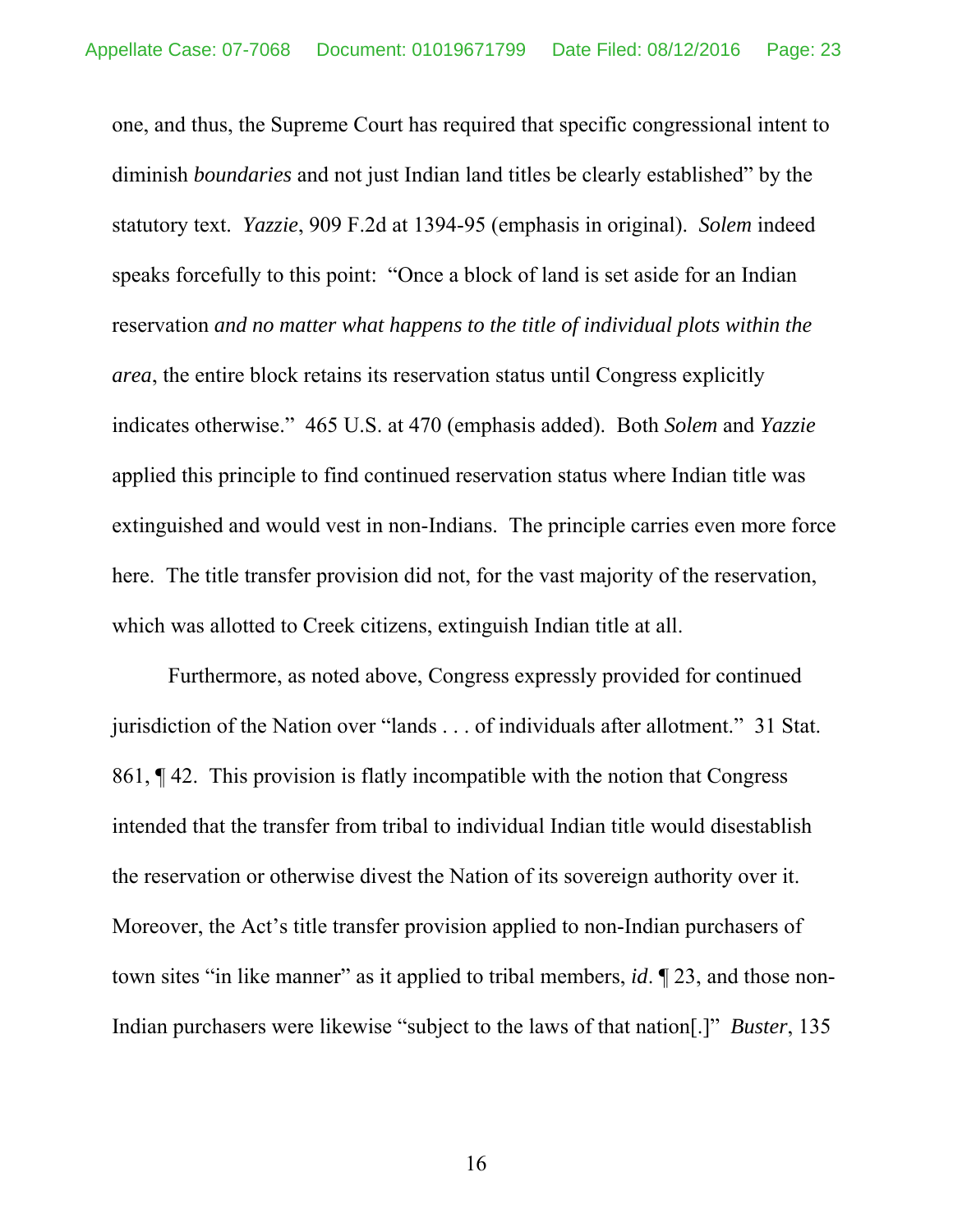F. at 958. The Act's title transfer language did not affect the reservation's status or boundaries.

Nor is continued reservation status undermined by the Act's provision for the dissolution of the Creek government in 1906. 31 Stat. 861, ¶ 46. First, that provision was entirely prospective, and expressly "subject to further legislation as Congress may deem proper." *Id*. *Buster* described that provision as "a contract" that the Creek government "shall continue, and that it shall exercise until that time over all persons within the limits of [its] territorial jurisdiction . . . every governmental power it then possessed of which it has not been deprived by the agreement of 1901 or by some subsequent act of Congress." 135 F. at 953.

No "further legislation" ever dissolved the Creek Nation. To the contrary, with the 1906 Five Tribes Act, Congress provided that "the tribal existence and present tribal governments of the . . . Creek . . . [and other Five] tribes or nations are hereby *continued in full force and effect* for all purposes authorized by law, until otherwise provided by law[.]" 34 Stat. 137, § 28 (emphases added). As this Court has explained:

Although Congress at one time may have envisioned the termination of the Creek Nation and *complete divestiture of its territorial sovereignty*, the legislation enacted in 1906 reveals that *Congress decided not to implement that goal*, and instead explicitly perpetuated the Creek Nation and recognized its *continuing legislative authority*. Congress subsequently repudiated its earlier policies of termination. . . . *It is not for the courts to complete a task that Congress chose not to finish*.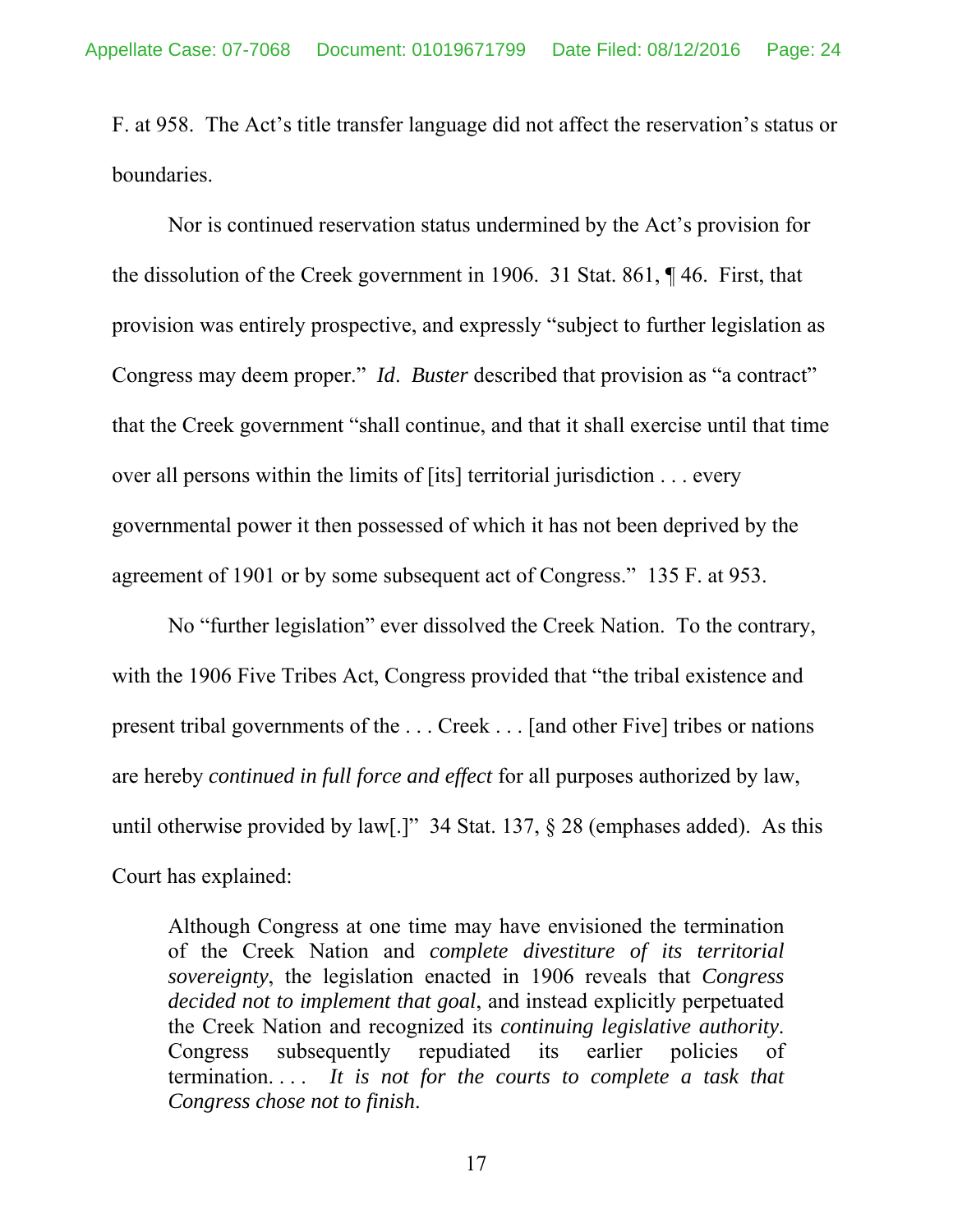*Indian Country, U.S.A.*, 829 F.2d at 981 (emphasis added) (citation omitted).

Under the express terms of the Act, that continuing territorial sovereignty encompassed "lands . . . of individuals after allotment[.]"31 Stat. 861, ¶ 42. The Act's reference to the never-accomplished dissolution of the tribal government does not suggest that Congress thereby disestablished the reservation.

\* \* \*

 Statutory text is "[t]he most probative evidence" of whether Congress intended to disestablish a reservation. *Parker*, 136 S. Ct. at 1079 (quotation marks omitted). The text of the Creek Allotment Act does not support a finding of disestablishment under the standards required by the Supreme Court. It instead strongly supports a finding of continued reservation status.

# **B. Step 2: The Circumstances Surrounding The Enactment Of The Creek Allotment Act Do Not Unequivocally Show A Widely Held Contemporaneous Understanding That The Reservation Would Be Disestablished**

 Where, as here, a statute lacks clear language of diminishment, courts may look to the historical circumstances surrounding the passage of the act. *Parker*, 136 S. Ct. at 1080-81. To overcome a lack of textual indicia of diminishment, such evidence must be "unambiguous," and "*unequivocally* reveal<sup>[]</sup> a widely held, contemporaneous understanding that the affected reservation would shrink as a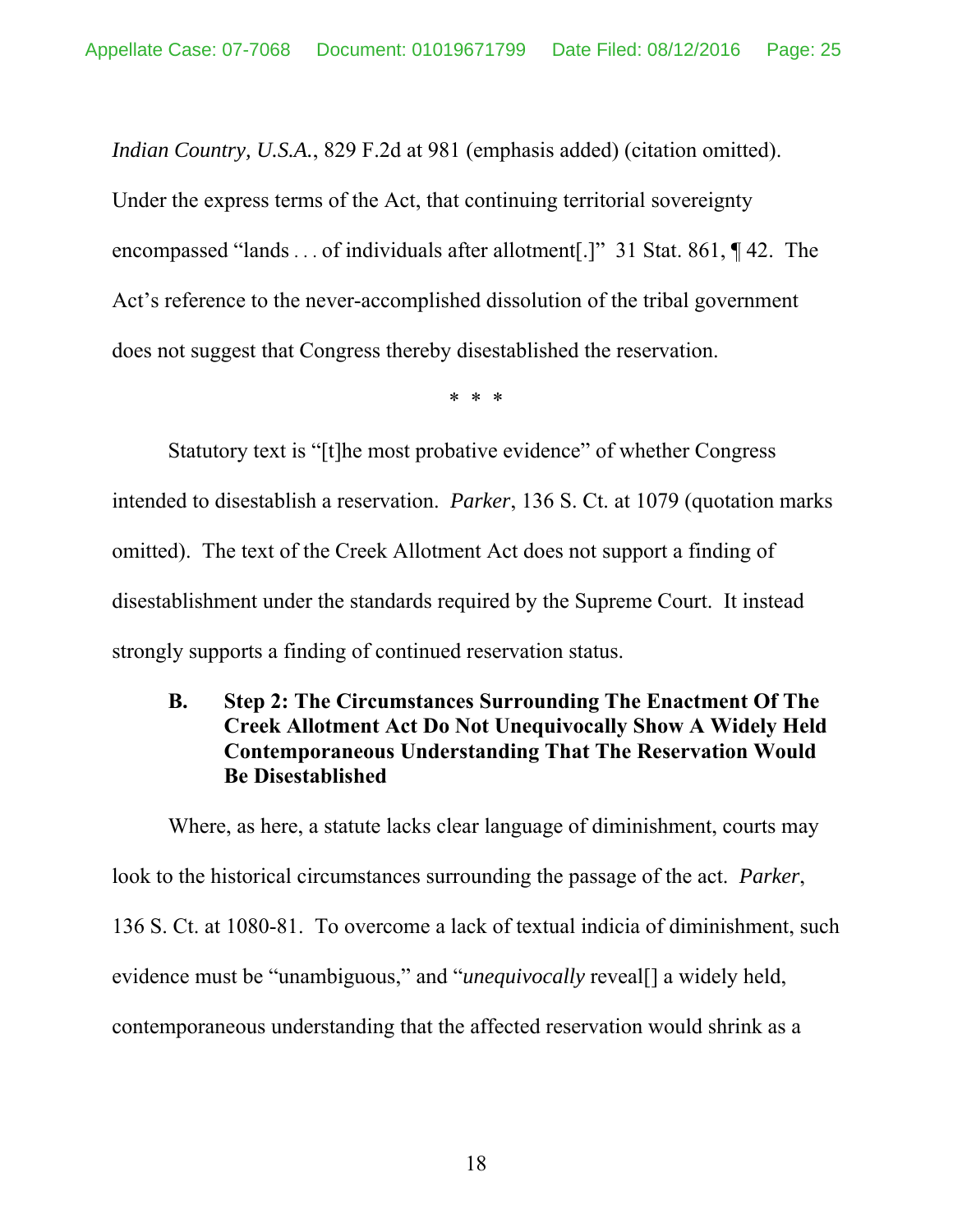result of the proposed legislation." *Id.* (emphasis in original) (quotation marks omitted).

Neither the district court nor the State Court of Appeals identified *any* evidence regarding the historical circumstances surrounding the negotiations and passage of the Creek Allotment Act, let alone evidence unequivocally reflecting a widespread contemporaneous understanding that the reservation would be disestablished as a result of the Act. Order and Opinion, Doc. 71 at 51-53; *Murphy v. State*, 124 P.3d at 1207-08. Nor can it be said that such unequivocal evidence of diminishment exists because, as discussed below, the Creek Nation and the United States never understood or agreed that allotment would result in termination of the reservation boundaries.

*Osage Nation* illustrates the type of historical evidence that this Court has identified as supporting diminishment in the absence of clear textual support, evidence which simply does not obtain here. There, this Court found that "all the parties at the table understood that the Osage reservation would be disestablished by the Osage Allotment Act[.]" 597 F.3d at 1125. The evidence submitted indicated that the Osage Nation "approached Congress to begin negotiating a bill to abolish their tribal affairs," because "[t]he Osage were very anxious to bring about the allotment." *Id*. at 1124 (quotation marks omitted). Other evidence indicated that the Osage in fact recognized that their Act "would terminate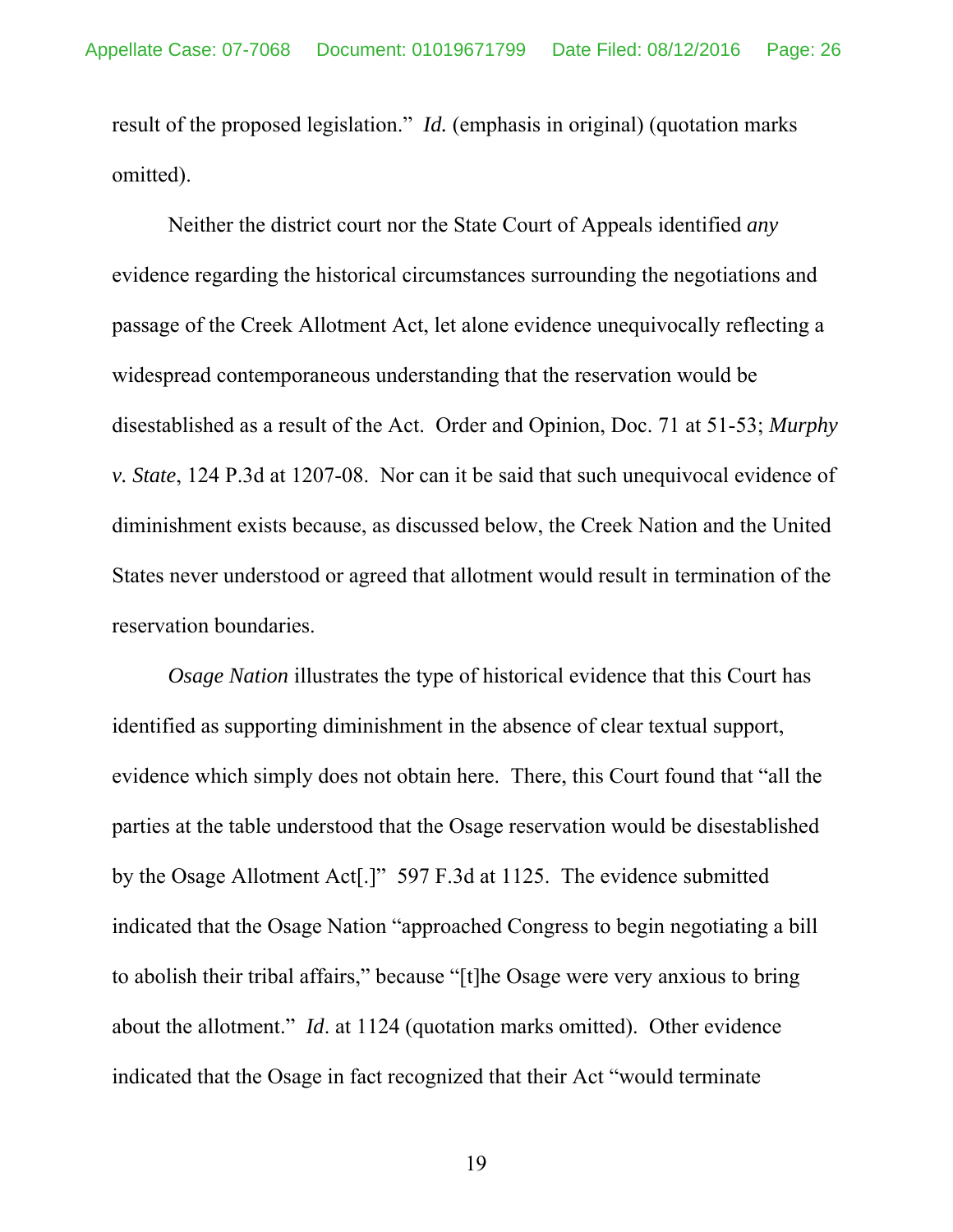reservation status," and that prominent Osage representatives acknowledged the "dissolution of the reserve." *Id*. (quotation marks omitted). While the evidence submitted showed that the Osage attempted to negotiate several terms in the allotment agreement, *id*. at 1125, there was no indication that they sought continuation of their territorial or political rights. As elaborated upon below, the negotiations between the Creek Nation and the Dawes Commission stand in sharp contrast.6

## **1. The Creek Nation consistently rejected the Commission's attempts to terminate the reservation by negotiating a cession of tribal lands for a sum certain payment**

Because the Five Tribes held fee title to their reservation lands, "Congress initially believed that tribal consent was a prerequisite to individual land allotment." *Indian Country, U.S.A.*, 829 F.2d at 977. Congress therefore established the Dawes Commission in 1893 to negotiate for "the extinguishment of the national or tribal title to any lands [of the Five Tribes] within [the Indian] Territory . . . either by cession . . . to the United States, or by the allotment and division of the same in severalty among the Indians . . . or by such other method as may be agreed upon[.]" 27 Stat. 612, § 16 (1893). The Tribes initially "refused to negotiate" with the Commission. *Indian Country, U.S.A.*, 829 F.2d at 977. While

<sup>6</sup> The evidence of continuing reservation status in *Osage Nation* was primarily "contemporaneous to th[e] litigation" rather than "evidence regarding widely held understanding of the Osage Allotment Act at the time it was passed[.]" *Id*. at 1125.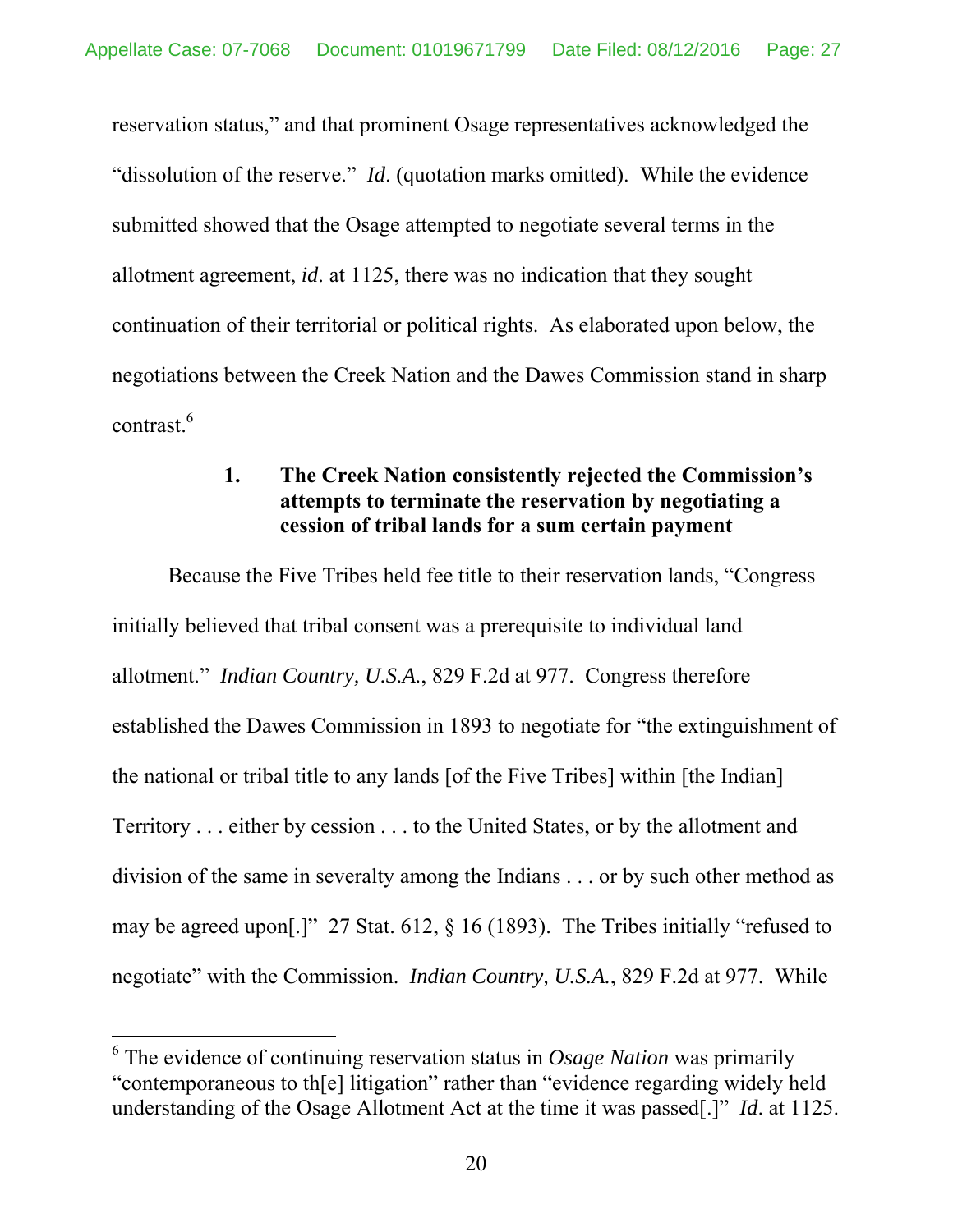they eventually did so, they held steadfast in their refusal to cede their lands,

despite that being the United States' preferred option. As the Commission

explained in its first Annual Report to the Commissioner of Indian Affairs in 1894:

Early interviews . . . satisfied us that the Indians would not, under any circumstances, agree to cede any portion of their lands to the Government, but would insist that if any agreements were made for allotment of their lands it should all be divided equally among them. . . . Finding this unanimity among the people against the cession of any of their lands to the United States, we abandoned all idea of purchasing any of it and determined to offer them an equal division of their lands.

Commission to the Five Civilized Tribes, Annual Reports of 1894, 1895,

and 1896 at 14 (1897) (Annual Reports 1894-1897) (Amici App. A at 7).

The Commission's annual report for 1900, submitted to the Secretary of the

Interior just months after the negotiations of the Allotment Act had concluded,

likewise stated as follows:

Had it been possible to secure from the Five Tribes *a cession to the United States of the entire territory at a given price*, . . . the duties of the commission would have been immeasurably simplified . . . . When an understanding is had, however, of the *great difficulties which have been experienced in inducing the tribes to accept allotment* in severalty . . . it will be seen *how impossible it would have been to have adopted a more radical scheme of tribal extinguishment*, no matter how simple its evolutions.

Seventh Annual Report of the Commission to the Five Civilized Tribes at 9, H.

Doc. No. 5,  $56<sup>th</sup>$  Cong., 2d Sess. (1901) (1900 Commission Report) (Amici App.

A. at 12) (emphases added).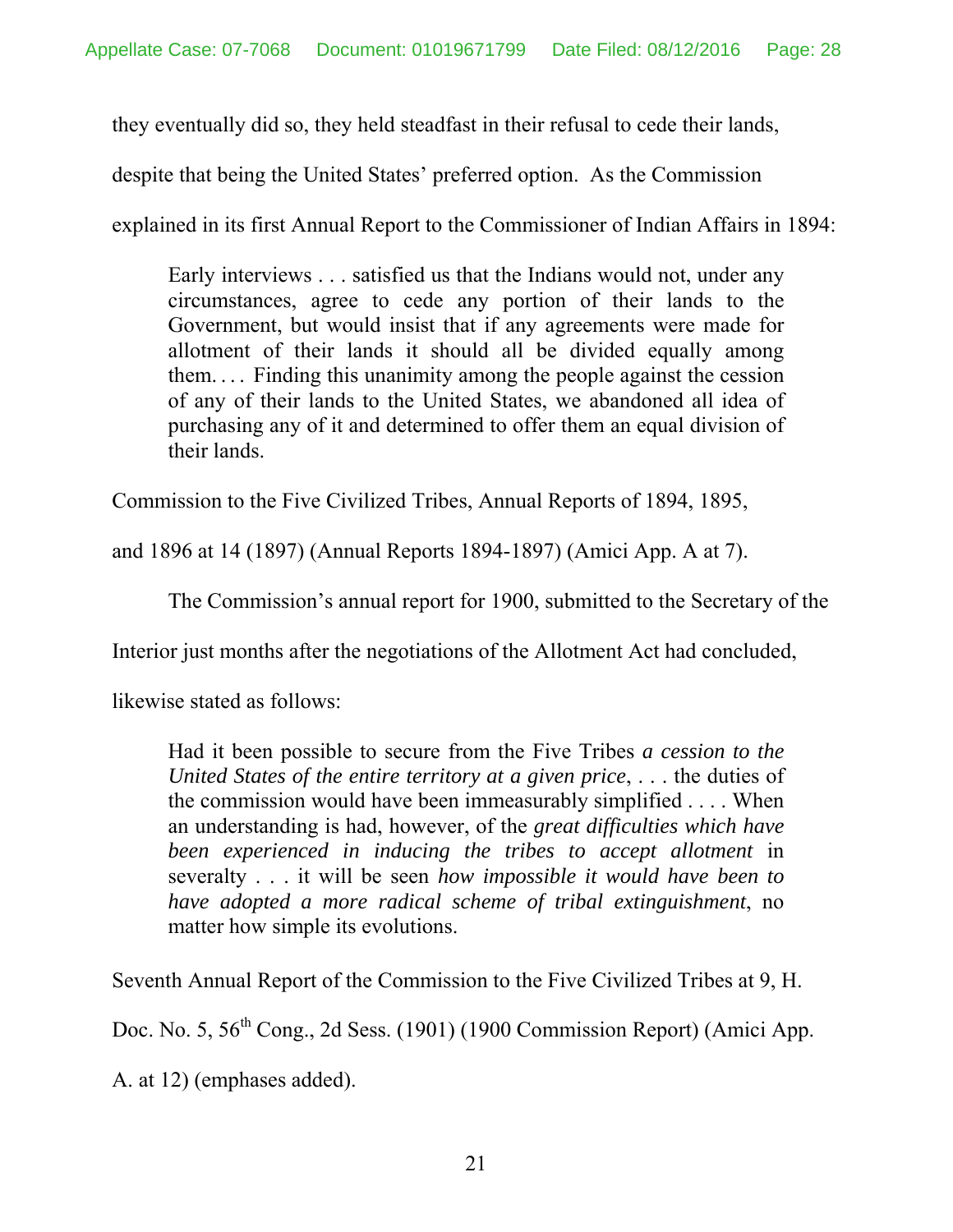The allotment agreement thus reflects the Tribes' rejection of the United States' preference for "a more radical scheme of tribal extinguishment." Congress and the Commission were simply unable to accomplish their desired outcome of "a cession to the United States of the entire territory at a given price." *Id*. That option would have been a "hallmark[] of diminishment," *Parker*, 136 S. Ct. at 1079, "'precisely suited' to terminating reservation status," *Yankton Sioux*, 522 U.S. at 344 (quoting *DeCoteau* 420 U.S. at 445).

These events weigh strongly against disestablishment. In *Mattz*, Congress had allotted the Klamath River reservation in 1892 after repeatedly introducing legislation to "abolish" it. 412 U.S. at 499-501. Reports and legislative history leading up to the 1892 allotment statute were "hostile to continued reservation status[.]" *Id*. at 499. However, the 1892 statute contained no disestablishment language, but instead simply provided for allotment to tribal members, with unallotted lands opened to purchase by non-Indians. *Id*. at 494-95 (citing 27 Stat. 52 (1892)). Because Congress had contemplated, but failed to enact, legislation containing express disestablishment language, the statute represented "a clear retreat from previous congressional attempts to vacate the . . . Reservation in express terms[.]" *DeCoteau*, 420 U.S. at 448 (describing the holding in *Mattz*). This sequence of events "compels the conclusion that efforts to terminate the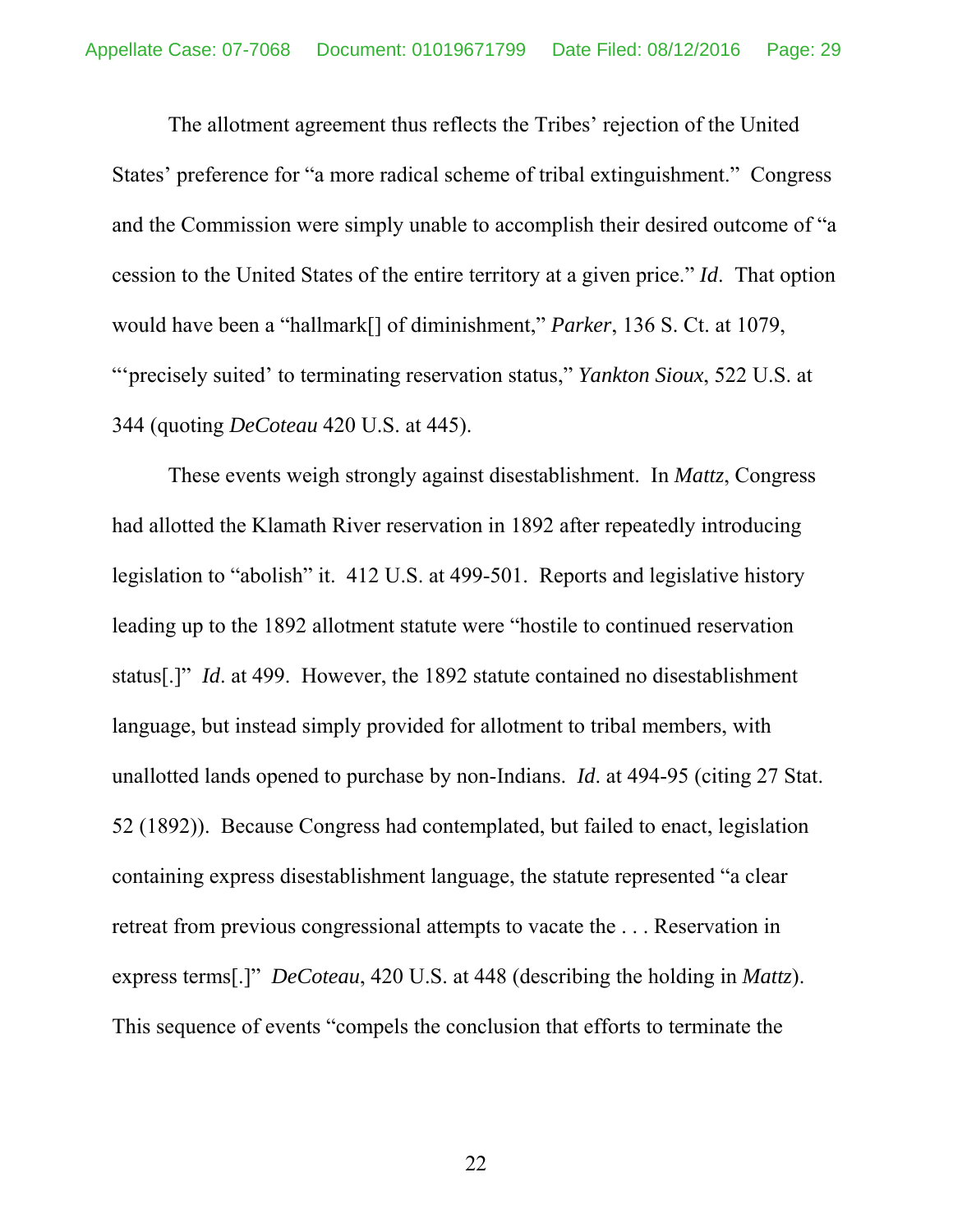reservation by denying allotments to the Indians failed completely." *Mattz*, 412 U.S. at 504.

That reasoning applies here. Congress's "more radical scheme of tribal extinguishment" through a "cession to the United States of the entire territory at a given price" failed, and the Creek Allotment Act – allotting the reservation to Creek citizens and preserving tribal jurisdiction over it – marked a "clear retreat" from Congress's initial termination goals. This history contrasts sharply with the evidence submitted in *Osage Nation*, where this Court found that "all the parties at the table" understood that the reservation would be dissolved.

## **2. Records of the negotiations between the Creek Nation and the Dawes Commission refute the notion that the Nation believed that allotment would result in termination of the reservation boundaries**

Records of the Creek Nation's negotiations with the Commission demonstrate that the Commission and the Nation understood that the Act would preserve the Nation's territorial sovereignty. And contemporaneous opinions of the federal courts and the United States Attorney General confirmed that the Creek Nation retained sovereign authority over its lands after the Act.

In 1895, the Commission wrote to the Five Tribes explaining that it had "not come here to interfere at all with the administration of public affairs in these nations, or to undertake to deprive any of your people of their just rights." Annual Reports 1894-1897 at 61 (Amici App. A at 8). Rather, the Commission sought to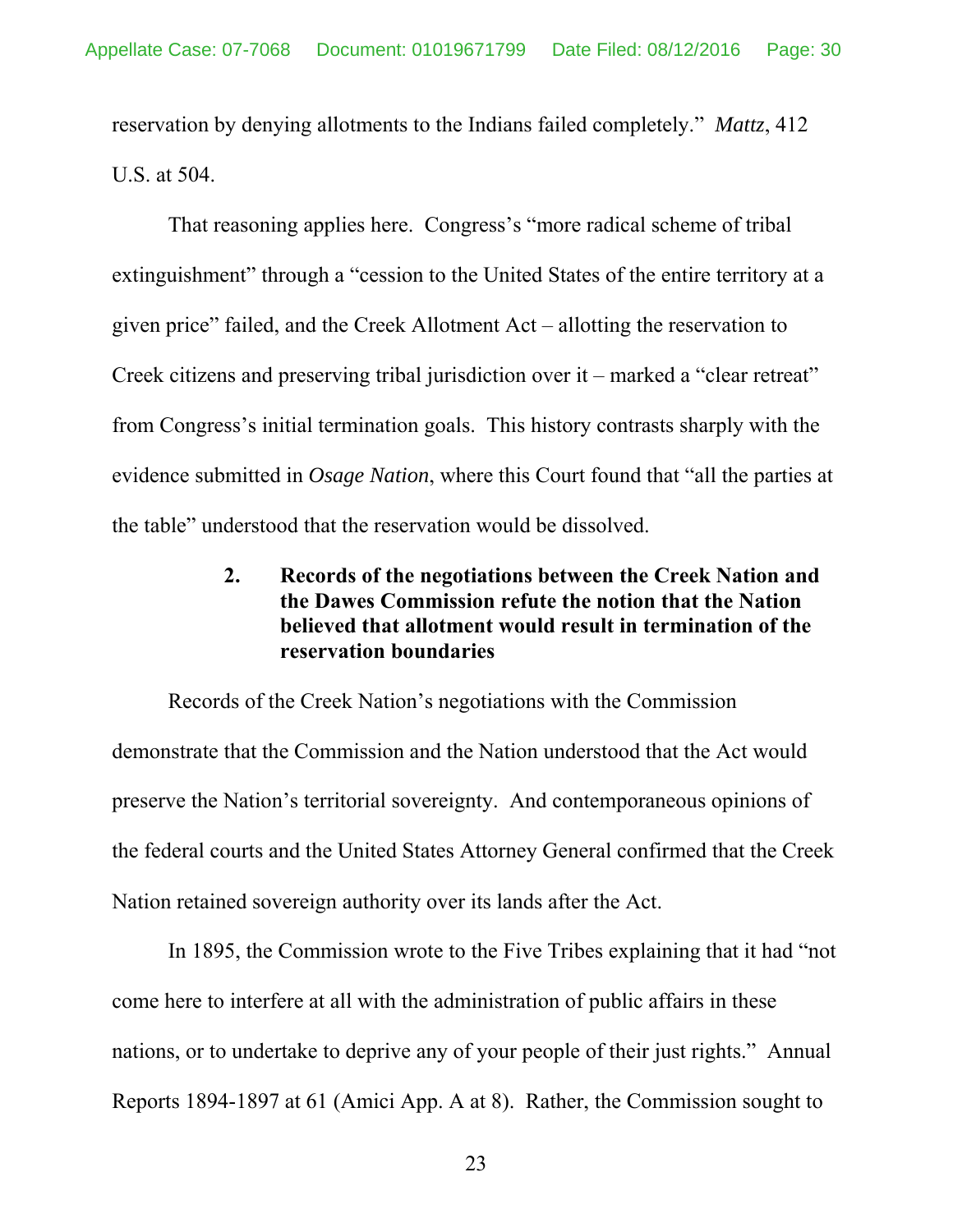"secur[e]" for the Nations "their just rights under the treaty obligations[.]" *Id*. Those treaty rights included the 1866 treaty promises establishing the reservation boundaries as they stood on the eve of allotment, *Indian Country, U.S.A.*, 829 F.2d at 975, and the Act expressly protected the Nation's "existing treaties," 31 Stat. 861, § 44. The Oklahoma Enabling Act likewise contained express protection for Indian land rights, and preserved the authority of the United States over the Tribes' lands and their treaty rights. 34 Stat. 267, §1 (1906).

The Creek Nation had every reason to believe that its rights – including territorial jurisdiction within its reservation – would be protected after allotment. For example, the 1898 Curtis Act authorized non-Indians to purchase fee lands within town sites in the Creek and other Indian Territory reservations. 30 Stat. 495, § 15. These non-Indian residents were subject to the Tribes' taxing powers (enforced by federal agents). This power was upheld in 1900 by the United States Attorney General with respect to the Creek Nation. *See* 230 Op. Atty. Gen. 214, 217 (1900) (Amici App. A. at 18) (attesting to the validity of the Creek Nation's tax and stating that "the legal right to purchase land within an Indian nation gives the [non-Indian] purchaser no right of exemption from the laws of such nation"). The United States and the Nation, then, understood that the Nation enjoyed territorial jurisdiction over its reservation when they entered negotiations for the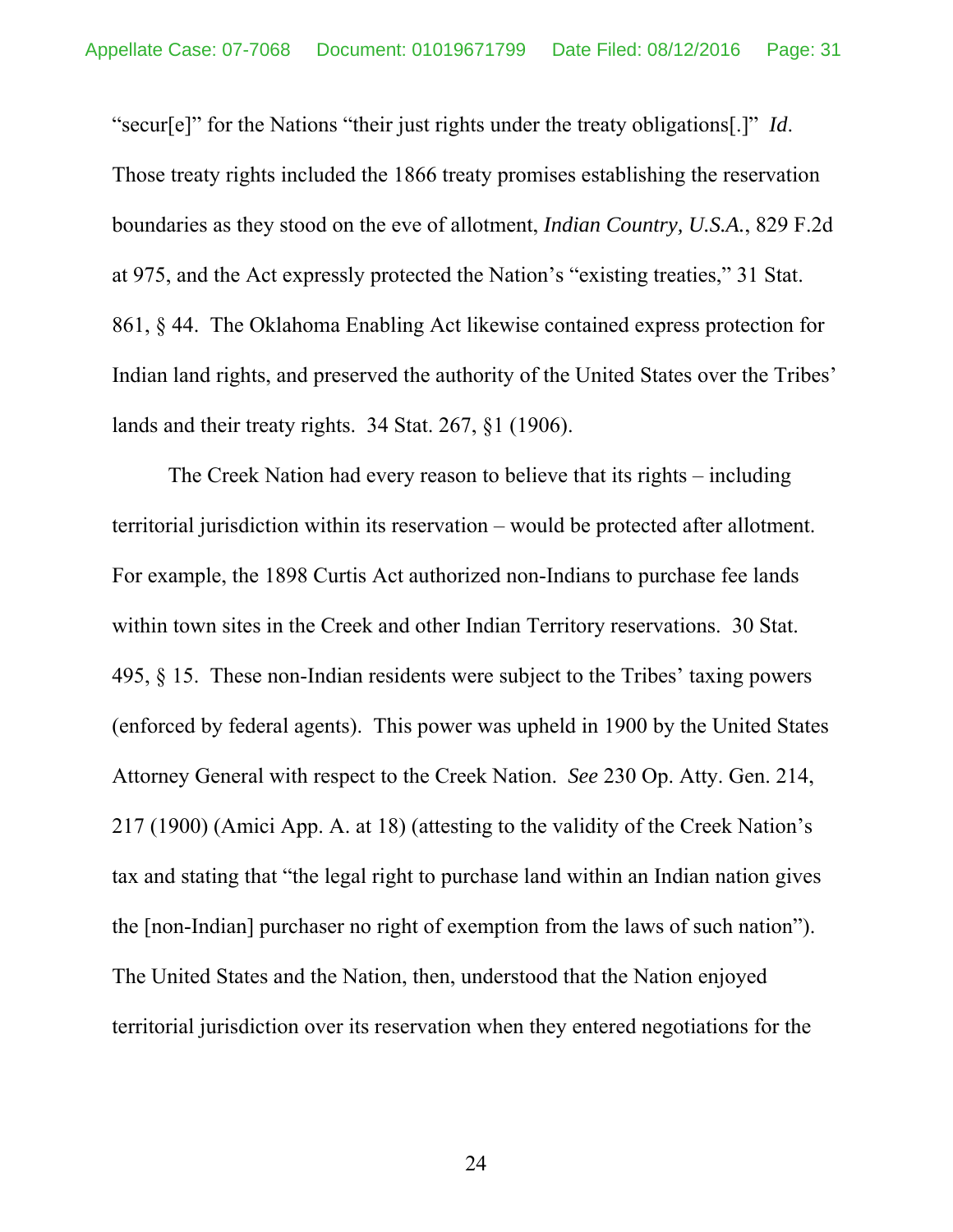Act. *See S. R. A., Inc. v. Minnesota*, 327 U.S. 558, 562 (1946) (the right of a

sovereign to tax "depends primarily upon its territorial jurisdiction over the area").

The Creek Nation and the United States likewise understood that the Act would not terminate this sovereign territorial power. In *Buster*, the Eighth Circuit explained that the parties considered the taxes affirmed by the Attorney General in

1900 when they negotiated the Allotment Act:

It was under this state of facts that the United States and the Creek Nation made the agreement of 1901. . . . The subject of these taxes was presented to the minds of the contracting parties and was considered during the negotiation of the agreement . . . . But they made no provision that noncitizens who engaged in the mercantile business in the Creek Nation should be exempt from these taxes. . . . [T]he conclusive presumption is that they intended to make no such contract, and that the power of the Creek Nation to exact these taxes, and the authority of the Secretary of the Interior and of his subordinates to collect them, were neither renounced, revoked, nor restricted, but that they remained in full force and effect after as before the agreement of 1901.

*Buster*, 135 F. at 954.

Unlike *Osage Nation*, where this Court found that "all parties to the table"

understood that the Osage Act would disestablish the reservation, the United States

and the Creek Nation held the opposite understanding; namely, that the Nation's

territorial jurisdiction over its reservation would survive passage of the Act. Thus,

while the Commission may have initially desired to wholly terminate the Nation's

reservation, "it is impossible to say that the [Nation] agreed to th[ose] terms."

*Solem*, 465 U.S. at 476-77. As the Commission acknowledged after negotiations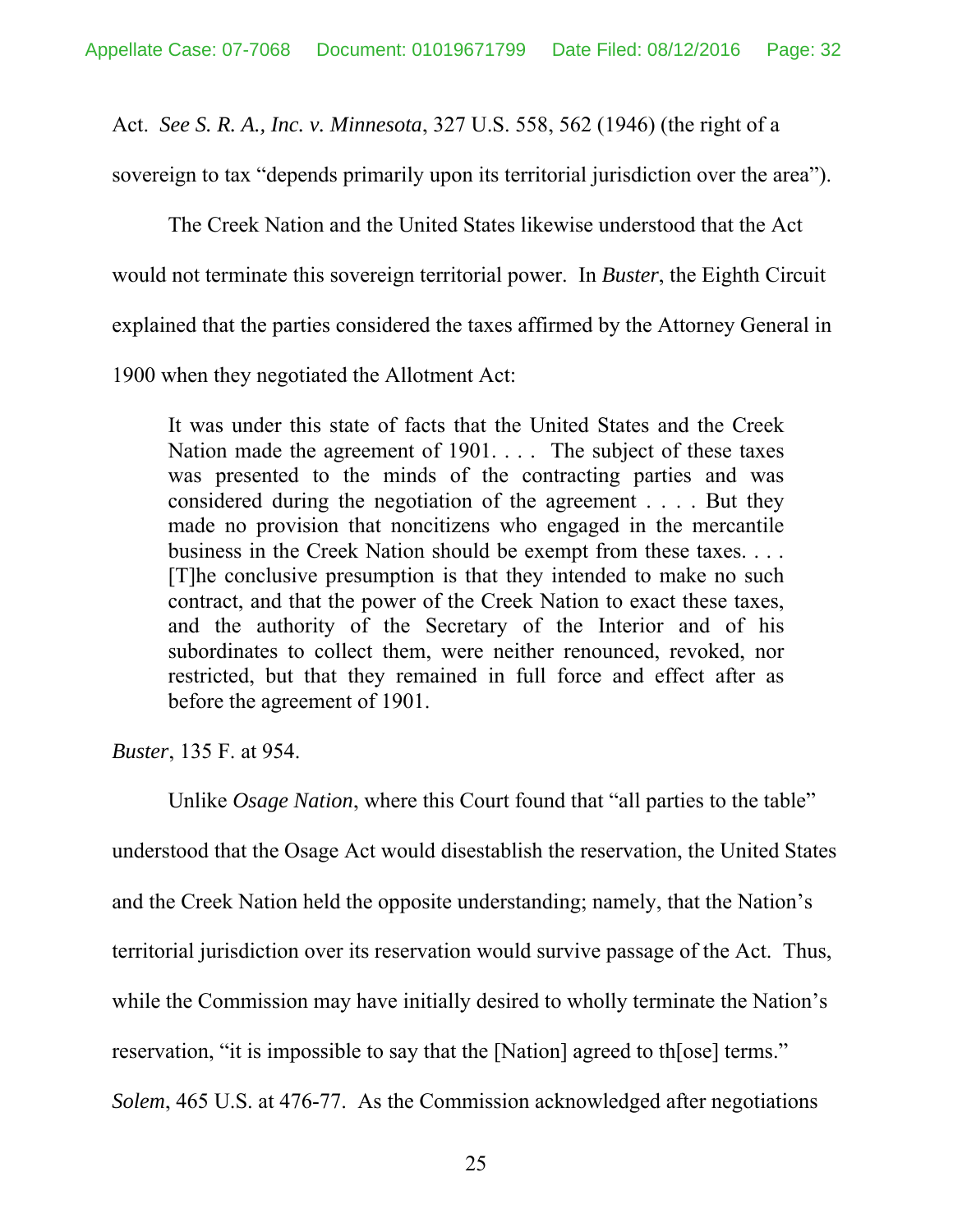of the Act concluded, "it would have been [impossible] to have adopted a more radical scheme of tribal extinguishment." 1900 Commission Report at 9 (Amici App. A at 12).

In sum, nothing in the history of the negotiations or implementation of the Act reflects the "clear congressional intent and [tribal] understanding that the reservation would be disestablished" that this Court found with respect to the Osage Allotment Act. *Osage Nation*, 597 F.3d at 1124. No unequivocal evidence exists of a "widely held, contemporaneous understanding that the [Creek] reservation would shrink as a result of the proposed legislation." *Parker*, 135 S. Ct*.* at 1081. Thus, just as the requisite evidence of disestablishment does not exist under Step 1 of the *Solem* framework, so too is it entirely lacking under Step 2. Under *Parker,* that should mark the end of the inquiry. 136 S. Ct. at 1081 (Court has "never relied solely on [Step 3 factors] to find diminishment").

#### **C. Step 3: The Post-Allotment Treatment Of The Lands And Demographic History Cannot Override, And In Fact Reinforces, The Absence Of Textual Evidence Of Disestablishment**

The district court did not analyze any statutory language or surrounding circumstances but instead grounded its decision in Step 3 factors. Order and Opinion, Doc. 71 at 51-53. That decision, which was handed down before *Parker*, simply cannot be squared with it. Without either clear textual evidence of Congress's intent to disestablish a reservation or "unequivocal" evidence of the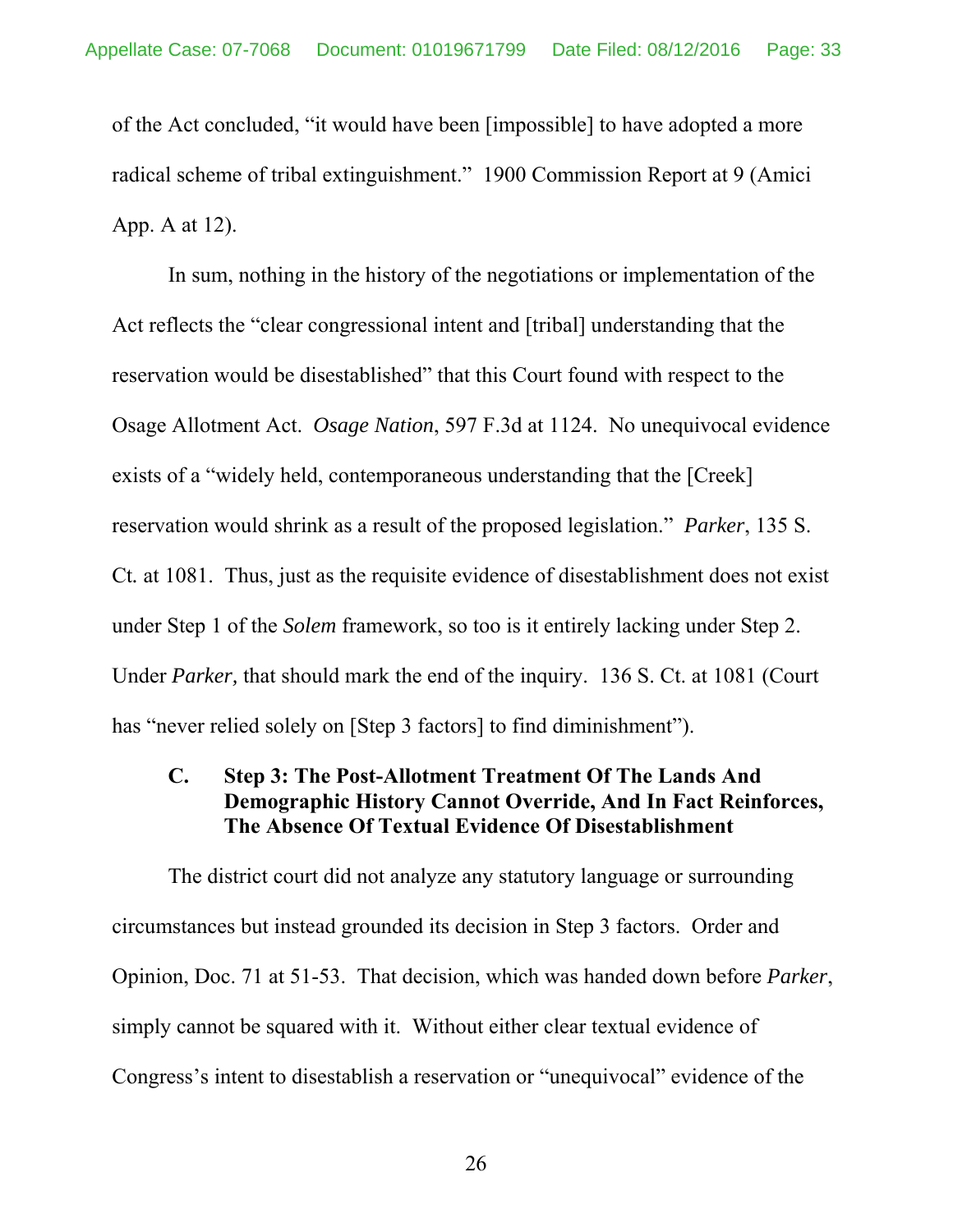same in the surrounding circumstances, *Parker*, 136 S. Ct. at 1080-81, courts "are bound . . . to rule that diminishment did not take place and that the old reservation boundaries survived," *Solem*, 465 U.S. at 472. Because the statutory language and surrounding circumstances fall far short of unequivocally establishing diminishment under the Creek Allotment Act, Step 3 evidence cannot be utilized to establish diminishment, no matter how compelling. *See Parker*, 136 S. Ct. at 1082. And as shown next, even if Step 3 evidence could bear such weight, those factors militate in favor of continued reservation status.

## **1. Post-allotment treatment of the Creek reservation by Congress, the BIA, and federal courts supports continued reservation status**

"Congress' own treatment of the affected areas, particularly in the years immediately following the opening," as well as "the manner in which the Bureau of Indian Affairs and local judicial authorities" treated the lands can indicate how Congress understood the allotment statute would operate with respect to reservation boundaries. *Solem*, 465 U.S. at 471.

In the years following allotment, Congress commonly referred to the Five Tribes' allotted lands as "reservations" or in other terms connoting geographically defined sovereignty – *i.e.*, referring to lands "*in*" those "Nations." For example, "seventeen years after statehood, Congress still referred to the lands of the Five Civilized Tribes as included in the generic category of 'Indian reservations.'"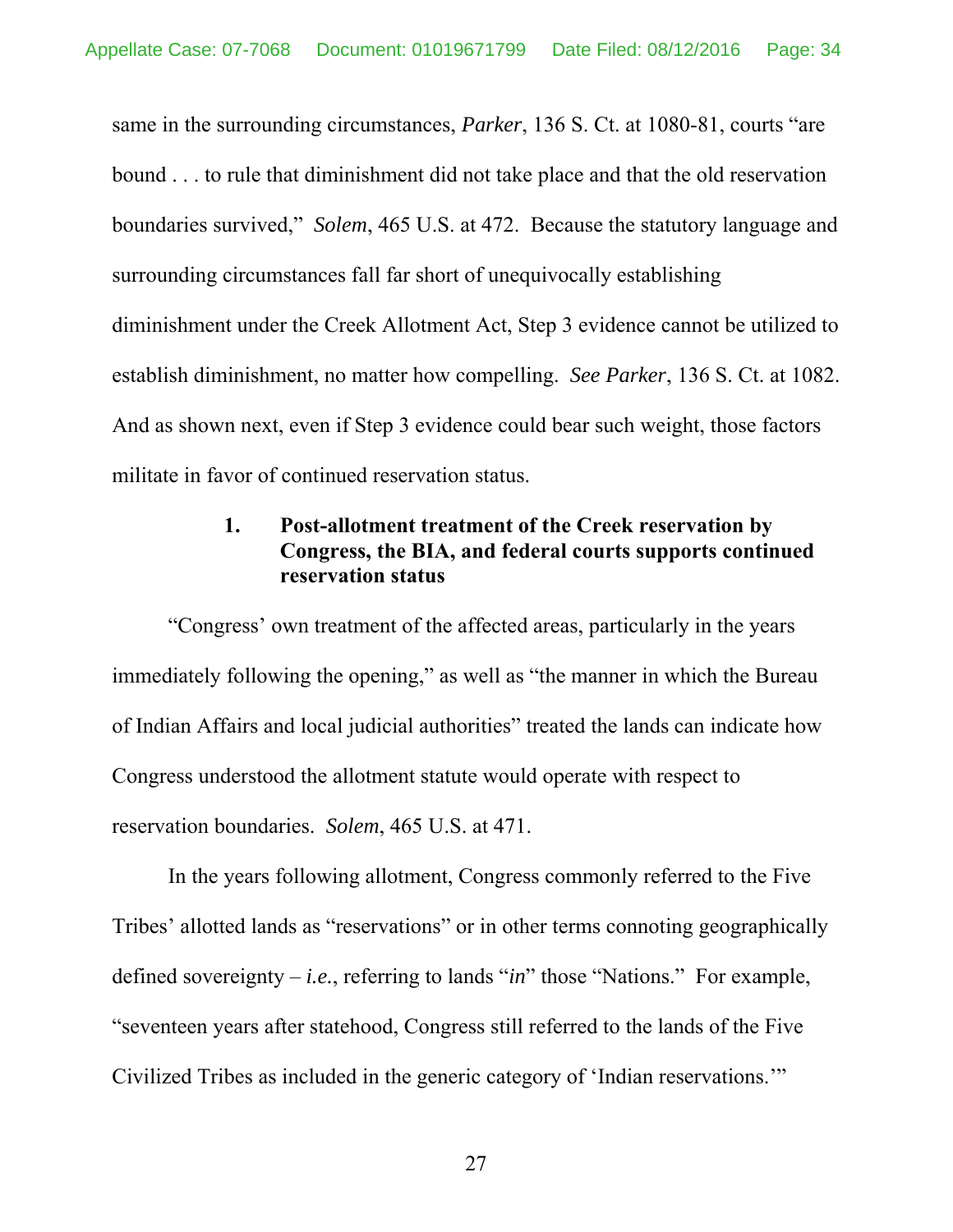*Indian Country, U.S.A.*, 829 F.2d at 975 (citing 43 Stat. 244 (1924)). And the 1936 Oklahoma Indian Welfare Act authorized the Secretary of the Interior to acquire agricultural lands for Indians in Oklahoma "within or without *existing Indian reservations*[.]" 25 U.S.C. § 501 (1936) (emphasis added). *See also*, *e.g.*, 33 Stat. 189, 204 (1904) (authorizing sale of certain "lands in the Creek Nation"); 35 Stat. 781, 805 (1909) (regarding "allotments in the Creek Nation"); 40 Stat. 561, 581 (1918) (appropriating funds for "the common schools in the Cherokee, Creek, Choctaw, Chickasaw, and Seminole Nations").

In light of these post-allotment statutes, the district court's conclusion that legislation enacted after 1906 "leaves no doubt," Order and Opinion, Doc. 71 at 52, that the Creek reservation was disestablished does not withstand scrutiny. The district court does not explain how the statutes it cites in support of this assertion indicate diminishment, and they do not. For example, the Act of June 14, 1918, 40 Stat. 606, § 2 (cited at Order and Opinion, Doc. 71 at 52), provides that "the laws of the State of Oklahoma" pertaining to heirship and partition will apply to restricted Creek allotments. But nothing about applying discrete provisions of state law to individual allotments is inconsistent with reservation status. In *United States v. Sands*, this Court held that pre-1906 statutes applying State laws relating to "alienation, partition, and heirship" to Five Tribes' allotments "did not abrogate the federal government's authority and responsibility, nor allow jurisdiction by the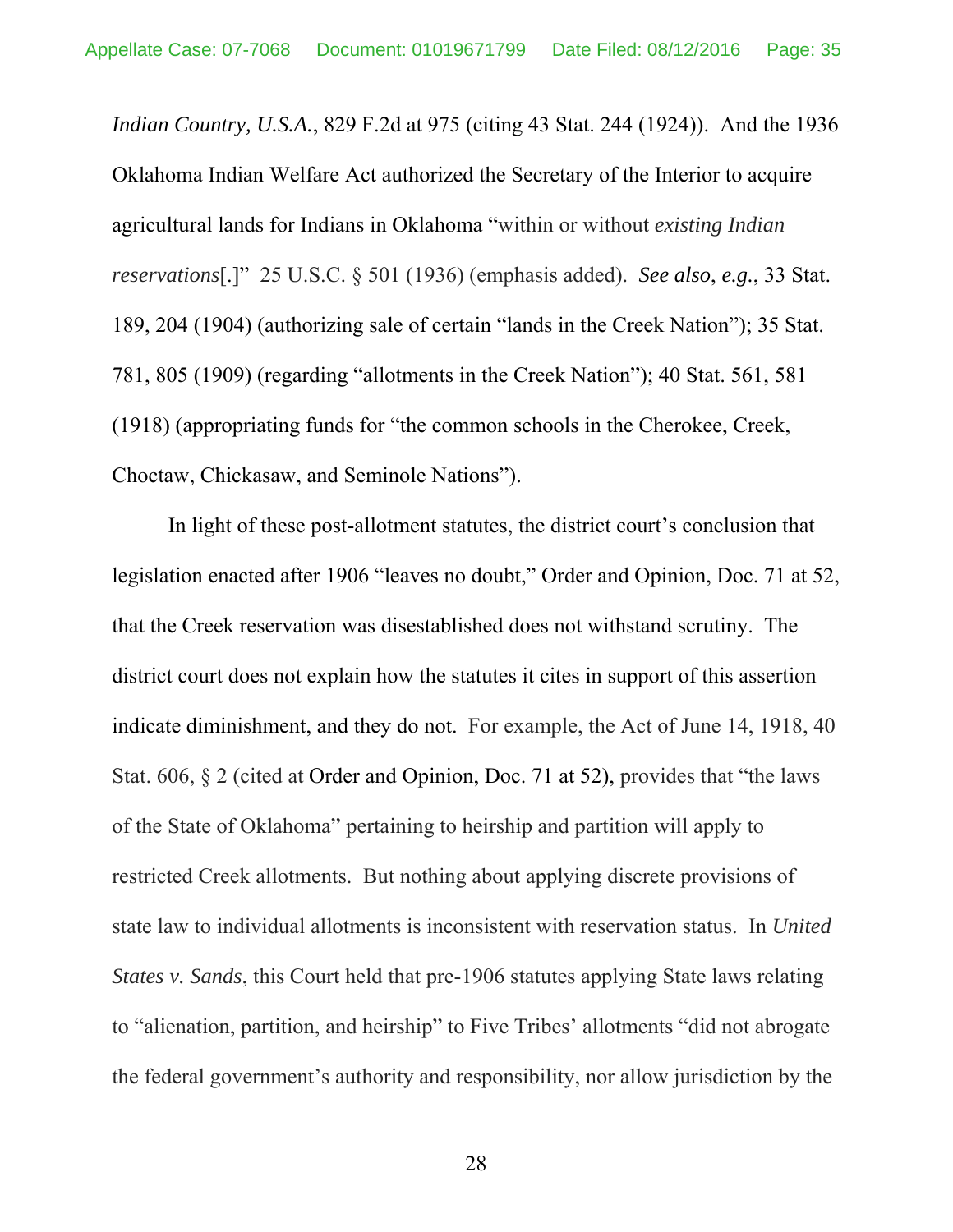State of Oklahoma" over those allotments.  $968$  F.2d 1058, 1061-62 (10<sup>th</sup> Cir.

1992). *See also United States v. Hellard*, 322 U.S. 363, 366 (1944) ("[W]e do not think that Congress did more by those provisions [of the 1918 Act] . . . than to grant the Oklahoma state courts jurisdiction over partition proceedings.").

Nor does a 1935 senate committee report, cited by the district court for the proposition that "'all Indian reservations . . . have ceased to exist' in Oklahoma,'" Order and Opinion, Doc. 71 at 53 (quoting S. Rep. No. 1232,  $74<sup>th</sup>$  Cong.,  $1<sup>st</sup>$  Sess. 6 (1935)) (Amici App. A at 45) (quotation marks omitted), support that conclusion. That report pertained to legislation that would become the Oklahoma Indian Welfare Act, which, as quoted above, referred to "existing Indian reservations" in Oklahoma. 25 U.S.C. § 501. Congress plainly rejected the proposition that all reservations had "ceased to exist" in Oklahoma.

Like Congress, the Bureau of Indian Affairs regarded the Five Tribes' allotted lands as reservations well into the  $20<sup>th</sup>$  century. For instance, the Annual Reports of the Commissioner of Indian Affairs included tables compiling "General data for each Indian reservation" through 1920 (after which these tables were apparently discontinued). These tables consistently included the Creek Nation's and the other Five Tribes' allotted territories amongst those "Reservation[s]." Amici App. B. Through at least 1914 the Annual Reports included an annually updated "Map showing Indian Reservations within the Limits of the United States"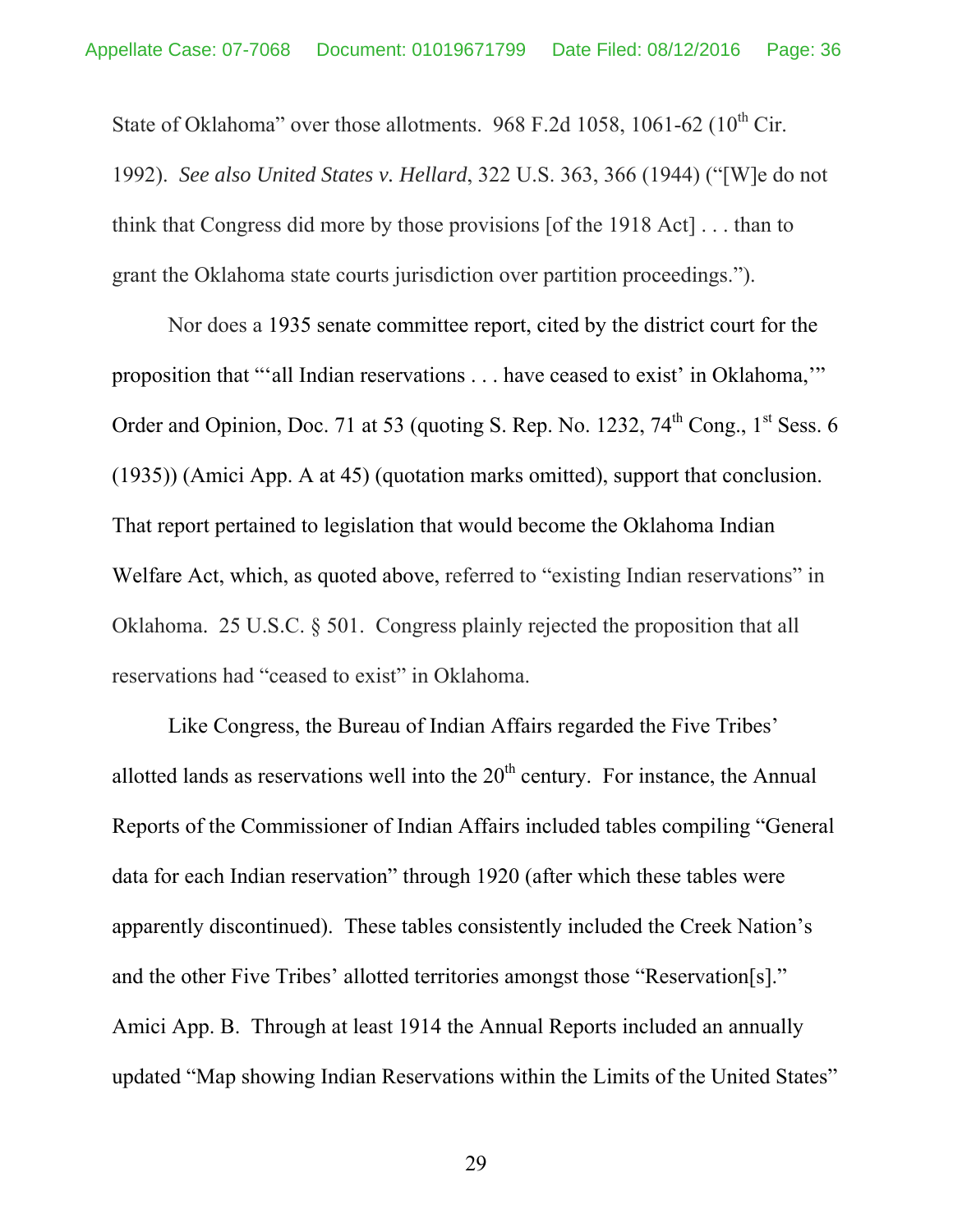that consistently identified the Five Tribes allotted lands as "Reservation[s]" which had not been "opened." Amici App. C.<sup>7</sup>

Contemporaneous federal court decisions likewise recognized that the allotted Creek lands retained reservation status. In 1905, as discussed above, the Eighth Circuit upheld the authority of federal agents to collect taxes on behalf of the Creek Nation on non-Indians "trading *within its borders*." *Buster*, 135 F. at 949 (emphasis added). The court expressly acknowledged the Nation's sovereign power "to govern the people within its borders." *Id*. at 952. *See Plains Commerce Bank v. Long Family Land & Cattle Co.*, 554 U.S. 316, 332–33 (2008) (*Buster*  addressed Nation's authority "within the reservation"). That federal officials, with the sanction of the federal courts, were enforcing the Creek Nation's sovereign taxing powers "within its borders" reinforces in compelling fashion the clear evidence of non-diminishment in the text of the Act. And these events notably occurred in "the years immediately following" the Creek Allotment Act. *Parker*, 136 S. Ct. at 1081.

As Oklahoma transitioned to statehood in 1907, the allotted Creek lands continued under federal supervision. Federal officials continued to maintain "control and direction of the schools among the Five Civilized Tribes," Report of the Commissioner of Indian Affairs at 95 (1907) (citing 34 Stat. 137 (1906))

<sup>7</sup> These maps were included in the Annual Reports until 1919. Counsel for *Amici* were unable to locate post-1914 copies of these maps of usable quality.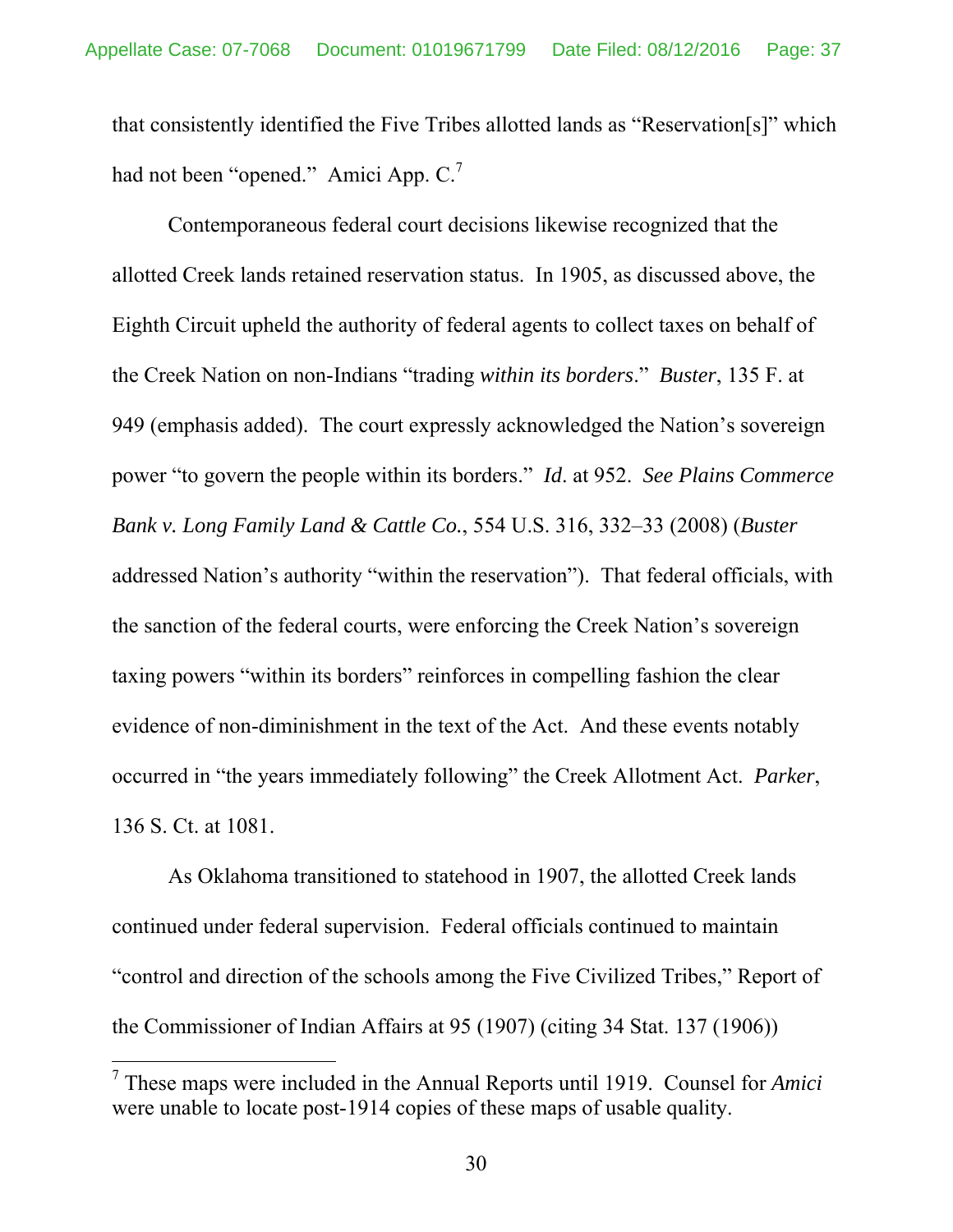(Amici App. A. at 26), approve mineral leases for the Tribes, *id*. at 98 (Amici App. A. at 29), and "collect the taxes and royalties belonging to the several tribes," *id*. at 103 (Amici App. A. at 34). And with the support of Congress, the Department continued to maintain a heavy presence within the Five Tribes' territories even after statehood, employing a "clerical force" and "district agents" to administer land sales and leases, removing intruders from restricted allotments, and maintaining and enlarging tribal schools. 35 Stat. 781, 803-04 (1909). These manifestations of federal supervision again weigh in favor of continued reservation status. *See Solem*, 465 U.S. at 480 (finding no diminishment based in part on evidence that the Tribe and the United States "took primary responsibility for policing and supplying social services" in the allotted reservation).

The foregoing are examples of Congress, the courts, and executive branch officials treating the Creek lands as a reservation in the years following allotment. And even if this Court is presented with examples to the contrary, a "'mixed record' of subsequent treatment of the disputed land cannot overcome the statutory text," *Parker*, 136 S. Ct. at 1082, where, as here, that text lacks the hallmarks of diminishment or other express termination language and instead is replete with provisions that the Supreme Court has found to indicate continued reservation status.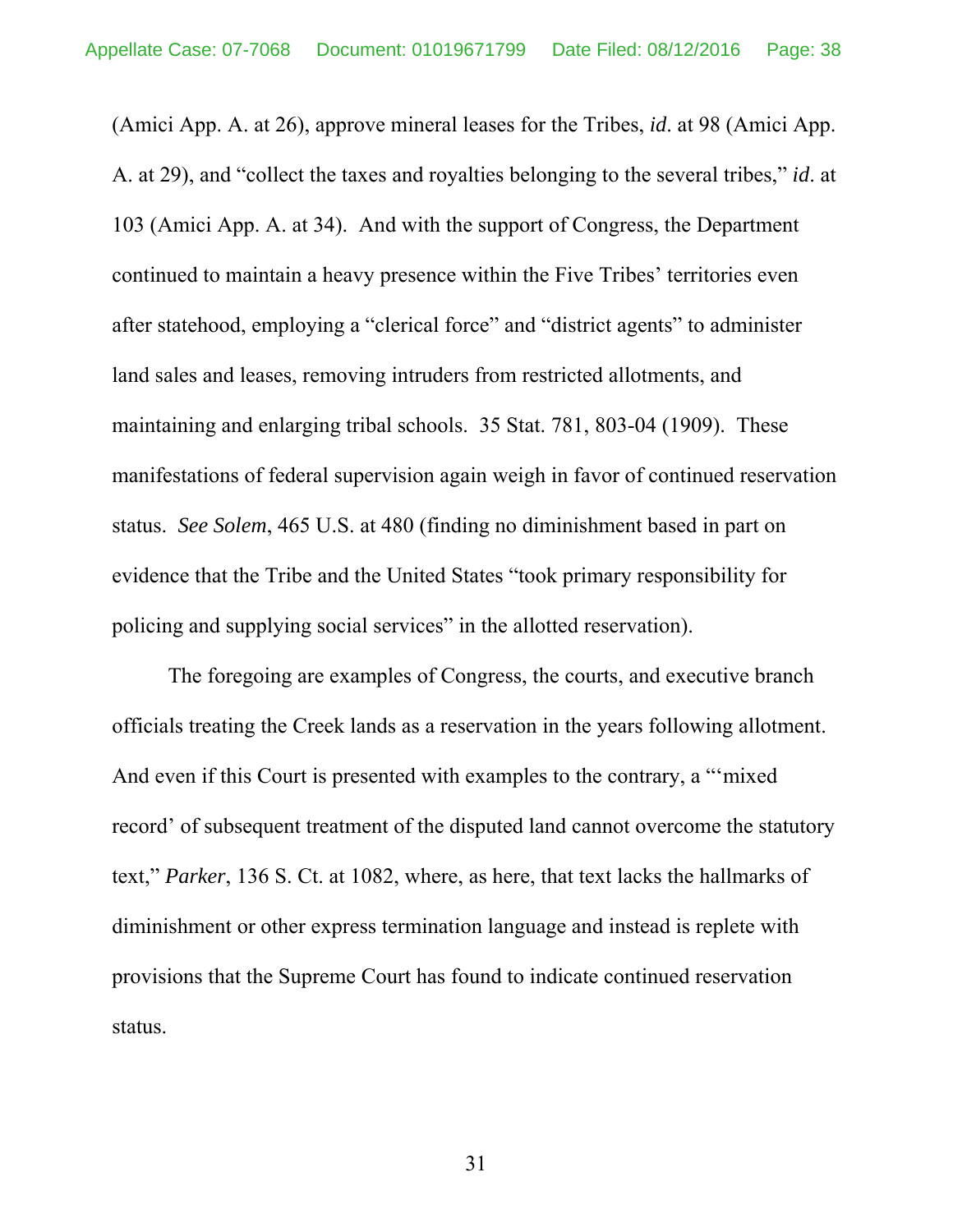## **2. Subsequent unsupported statements, including by this Court in** *Osage Nation***, do not undermine continued reservation status**

As the  $20<sup>th</sup>$  century progressed, the understanding that the Five Tribes' allotted lands remained reservations gave way to the increasingly prevalent view that those reservations had been disestablished. But this view was not grounded in the text of any act of Congress. It was instead an assumption premised, in part, on the assimilationist goals of the allotment era. *See*, *e.g.*, Francis Prucha, The Great Father 746-57 (1984) (suggesting that as a result of the allotment process and Oklahoma statehood the Five Tribes "failed to preserve their national existence," omitting any mention of Congress's express continuation of those governments in 1906).

Federal courts in the decades after allotment sometimes subscribed to this erroneous assumption. For example, in 1916 the United States Court of Claims found that the "Creek Nation of Indians kept up their tribal organization and customs and had a system of laws . . . until the year 1906, at which date the tribal government was terminated by the general provisions of the act of March 1, 1901[.]" *Turner v. United States*, 51 Ct. Cl. 125, 127 (1916). The Supreme Court affirmed that finding in 1919, stating that "[o]n March 4, 1906, the [Creek] tribal organization was dissolved pursuant to Act of March 1, 1901." 248 U.S. 354, 356 (1919) (citation omitted). In a clear indication of just how shaky such judicial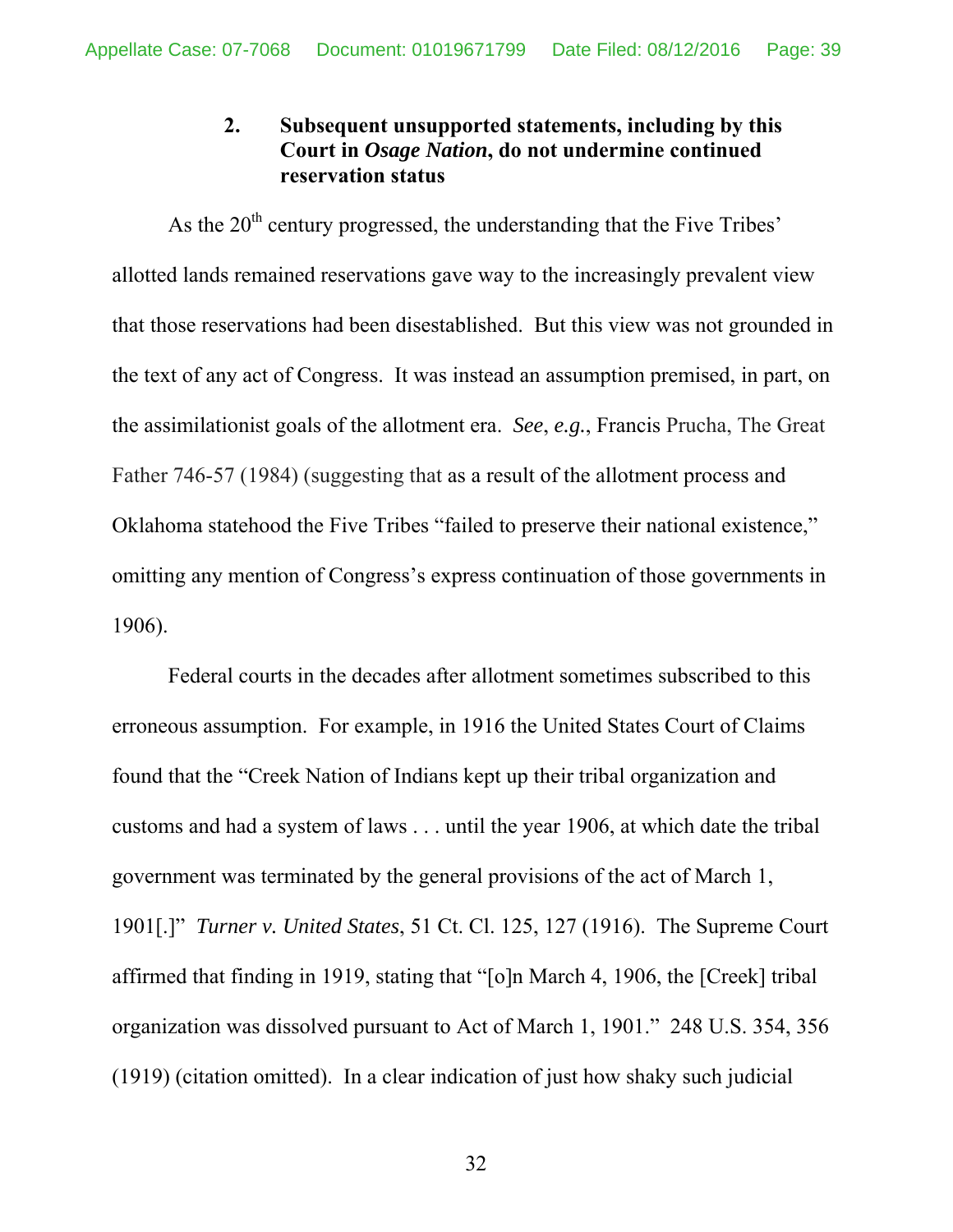assumptions were, the Supreme Court rejected this erroneous interpretation of law and Creek history in 1943. *Bd. of County Comm'rs v. Seber*, 318 U.S. 705, 718 and n.23 (1943) (noting that the "Act of March 1, 1901 . . . provided for the dissolution of the Creek Tribe on March 4, 1906, but this provision was revoked by . . . the Act of April 26, 1906"). This Court later did the same in *Indian Country, U.S.A.*829 F.2d at 981 ("[T]he legislation enacted in 1906 reveals that Congress decided not to implement that goal [of termination], and instead explicitly perpetuated the Creek Nation and recognized its continuing legislative authority").

This Court expressed the same assumption in *Osage Nation*, where it stated:

In preparation for Oklahoma's statehood, the Dawes Commission had already implemented an allotment process with the Five Civilized Tribes that extinguished national and tribal title to lands within the territory and disestablished the Creek and other Oklahoma reservations. *See* H.R. Rep. No. 59–496, at 9, 11 (1906).

597 F.3d at 1124. This statement plainly was not, and could not have been, a holding in the case, as the status of the Creek and other Five Tribes' reservations was not at issue. Moreover, neither the Creek Nation, the Seminole Nation, nor any of the other Five Tribes were party to that litigation, and accordingly it can have no binding or preclusive effect on them here. *Pelt v. Utah*, 539 F.3d 1271, 1281 ( $10^{th}$  Cir. 2008) ("It is a fundamental rule of civil procedure that one who was not a party to an action is not bound by the judgment.").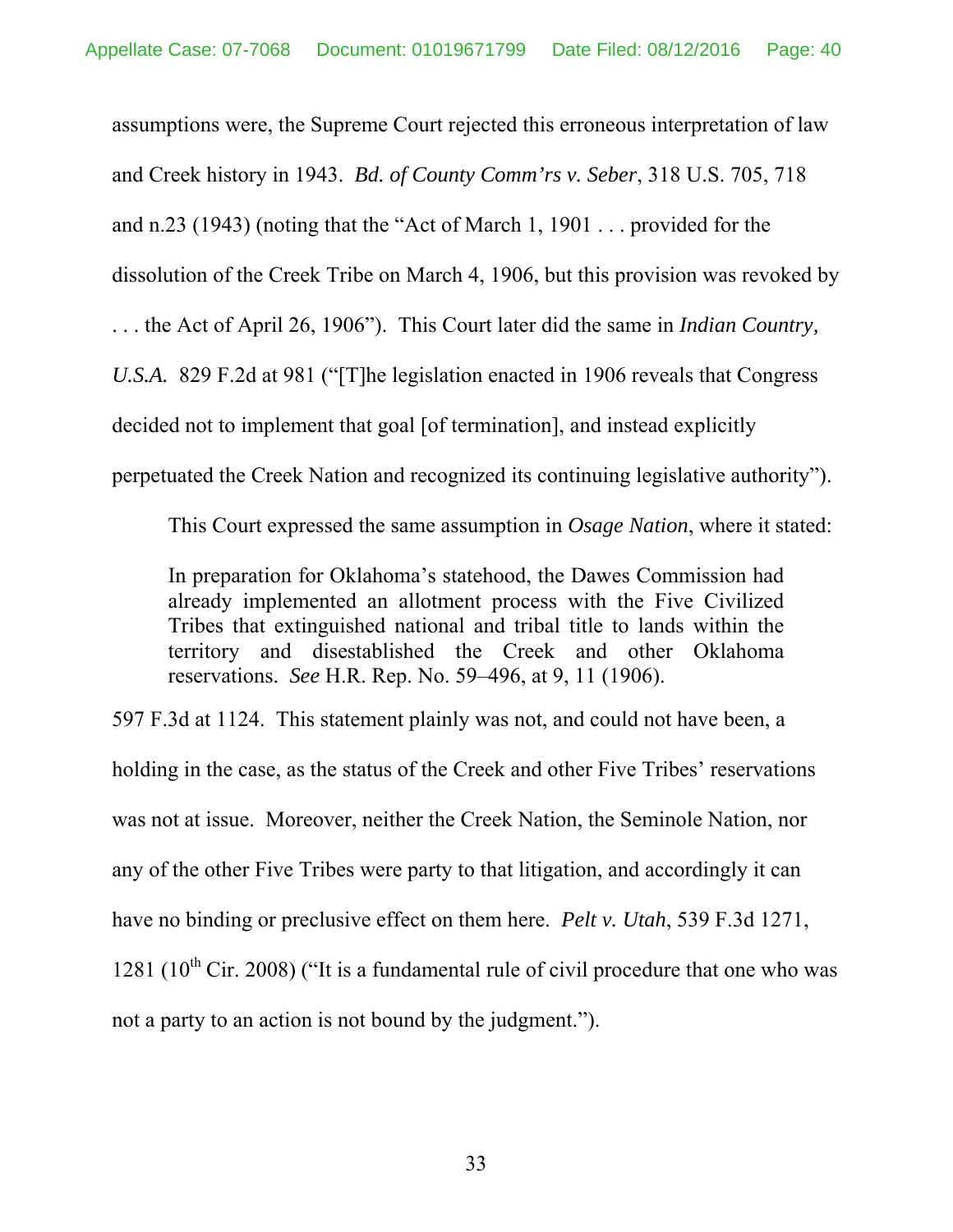Nor was the statement the product of the mandatory *Solem* framework. It makes no reference to statutory language. Rather, it cites one congressional report, which says nothing about disestablishing the Creek or other reservations. The report references the Dawes Commission's authority "for the extinguishment of the national or tribal title to any lands" of the Five Tribes, and reproduces a report to Congress that such work "is well advanced toward completion." H. Rep. No. 496,  $59<sup>th</sup>$  Cong., 1<sup>st</sup> Sess. at 9, 11 (1906) (Amici App. A. at 48, 50). But, as explained above, references to changes in *title* do not support an inference of a change to reservation *boundaries*. *Yazzie*, 909 F.2d at 1394-95; *see also supra* at 15-16. The report also notes that "agreements have been made with the Five Civilized Tribes providing for ... the abolition of tribal governments[.]" H. Rep. No. 496,  $59<sup>th</sup>$ Cong.,  $1<sup>st</sup>$  Sess. at 10-11 (1906) (Amici App. A. at 49-50). But, as again explained above, "Congress decided not to implement that goal, and instead explicitly perpetuated the Creek Nation and recognized its continuing legislative authority." *Indian Country, U.S.A.*, 829 F.2d at 981. The assertion in *Osage Nation* that Congress "disestablished the Creek and other Oklahoma reservations," 597 F.3d at 1124, should therefore play no role in this Court's deliberations here. *See Yazzie*, 990 F.2d at 1400 (declining to be bound by "unexamined and unsupported" statement in prior reservation diminishment case).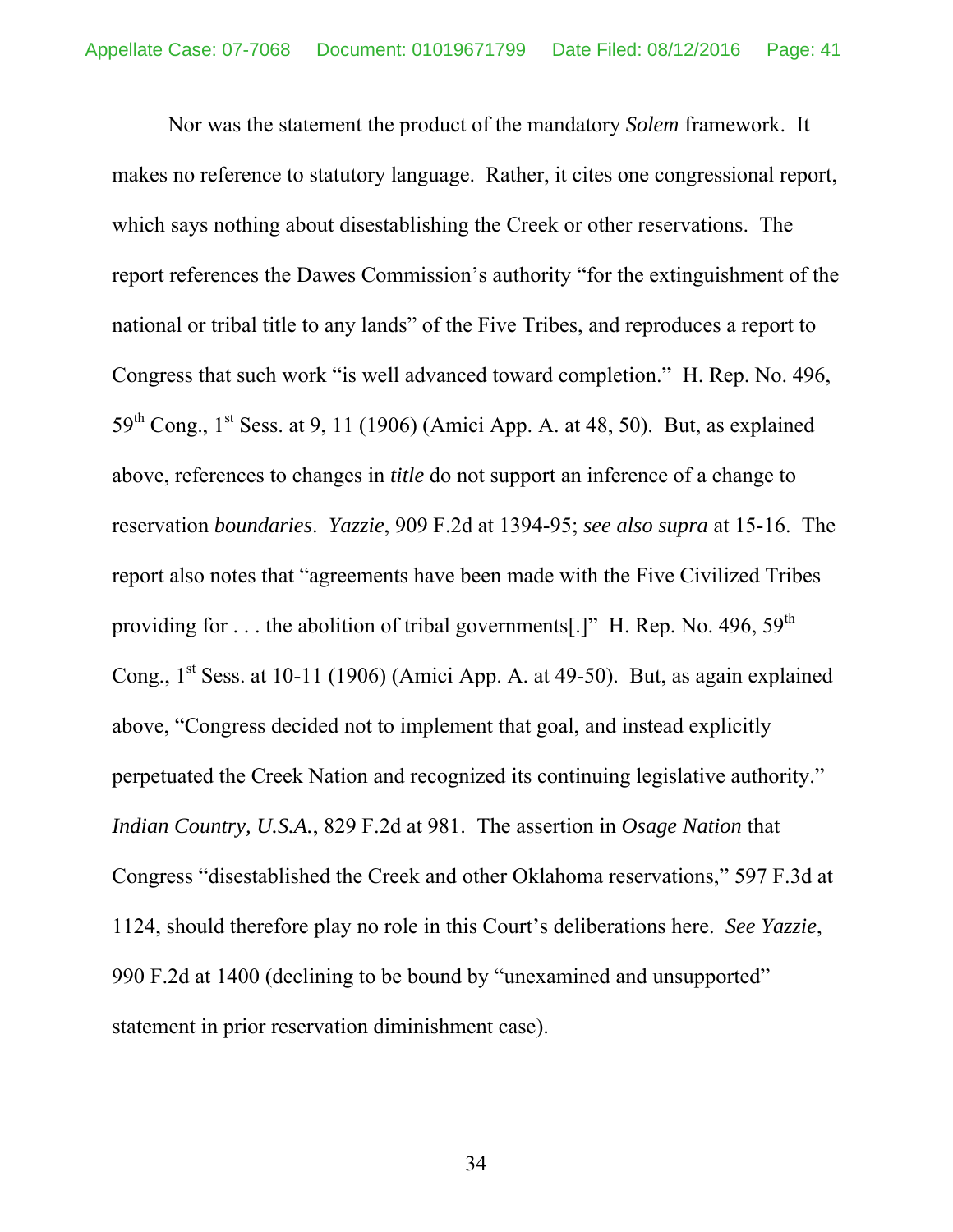### **3. The Nation's continuing presence within the boundaries of its 1866 reservation supports continued reservation status**

"[E]vidence of the changing demographics of disputed lands is 'the least compelling' evidence in our diminishment analysis, for [e]very surplus land Act necessarily resulted in a surge of non-Indian settlement and degraded the Indian character of the reservation, yet we have repeatedly stated that not every surplus land Act diminished the affected reservation." *Parker*, 136 S. Ct. at 1082 (quotations omitted). *Parker* underscores just how little weight changing demographics, including assertions of state jurisdiction, may bear in the absence of clear textual evidence of diminishment*.* There, the tribe "was almost entirely absent from the disputed territory for more than 120 years," had not enforced any tribal regulations or otherwise asserted governmental authority there, and had maintained no social or official presence, *id.* at 1081.Indeed, "[l]ess than 2% of Omaha tribal members ha[d] lived [in the disputed area] since the early  $20<sup>th</sup>$ century." *Id.* at 1078. In addition, "for more than a century and with few exceptions, reports from the Office of Indian Affairs and . . . opinion letters from Government officials treated the disputed land as Nebraska's," while only scattered references pointed in the opposite direction. *Id.* at 1082.

None of this mattered to the Court. It summarily dispatched with this evidence, stating that the "subsequent demographic history cannot overcome our conclusion that Congress did not intend to diminish the reservation in 1882," *id.,*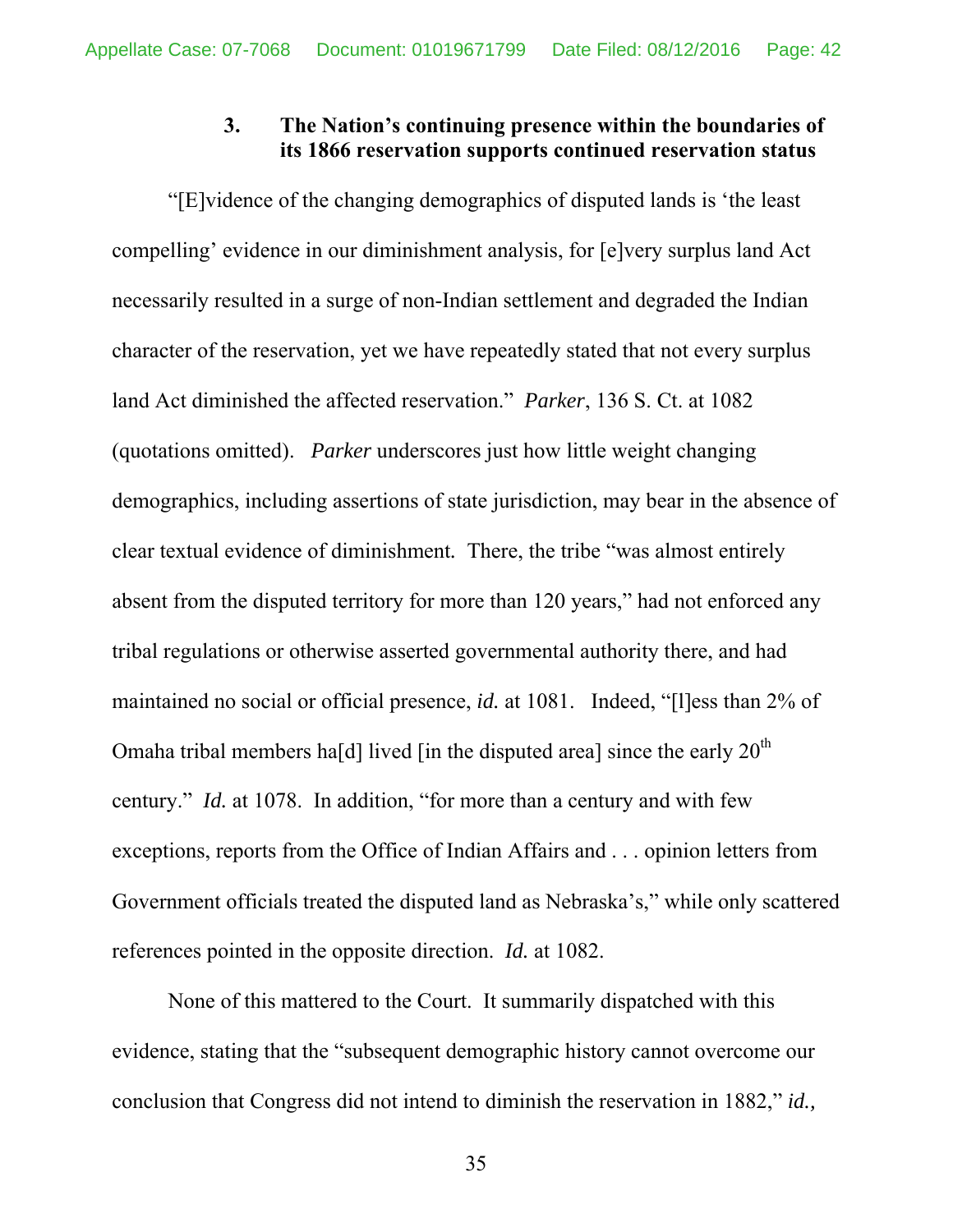and that the "'mixed record' of subsequent treatment of the disputed land cannot overcome the statutory text." *Id.*

In sharp contrast to the virtual absence of the Omaha Tribe and its members in *Parker*, the Creek Nation has maintained a "strong Tribal presence," *Solem*, 465 U.S. at 480," within its reservation to the present day. In 1979, the Nation adopted, and the United States ratified, a constitution confirming that its "political jurisdiction" is coextensive with the 1866 reservation boundaries. *See* Constitution of the Muscogee (Creek) Nation, art. I,  $\S 2$ .<sup>8</sup> The "territorial jurisdiction" of the Nation's courts likewise "extend[s] to all the territory defined in the 1866 Treaty with the United States." *Enlow v. Bevenue*, 1994 WL 1048313 at \*2 (MCN Supreme Court Oct. 13, 1994) (quoting Nation law). The seat of the Creek Nation government is in Okmulgee, Oklahoma, in the heart of the 1866 reservation, and more than half of the Nation's 80,000 members live within or near those boundaries. Amici App. D. at 2 (map of Creek Nation tribal headquarters in Okmulgee, Oklahoma).<sup>9</sup> See Solem, 465 U.S. at 480 (that "[t]he seat of tribal

 $\frac{8 \text{ http://www.creeksupremecourt.com/index.php/mcn-constitution}}{8 \text{ The Create Nation Cittzonehip Pozed published on men of Great No.}$ 

<sup>&</sup>lt;sup>9</sup> The Creek Nation Citizenship Board publishes a map of Creek Nation citizen residency by county in Oklahoma (last updated on April 20, 2016). According to that map, more than 40,000 of the Nation's 80,000 citizens live within the eight counties making up the vast majority of the 1866 boundaries. Portions of some of these counties fall outside of the 1866 boundaries, so some of these Creek citizens likely live just outside of this territory. http://www.muscogeenationnsn.gov/services/citizenship/.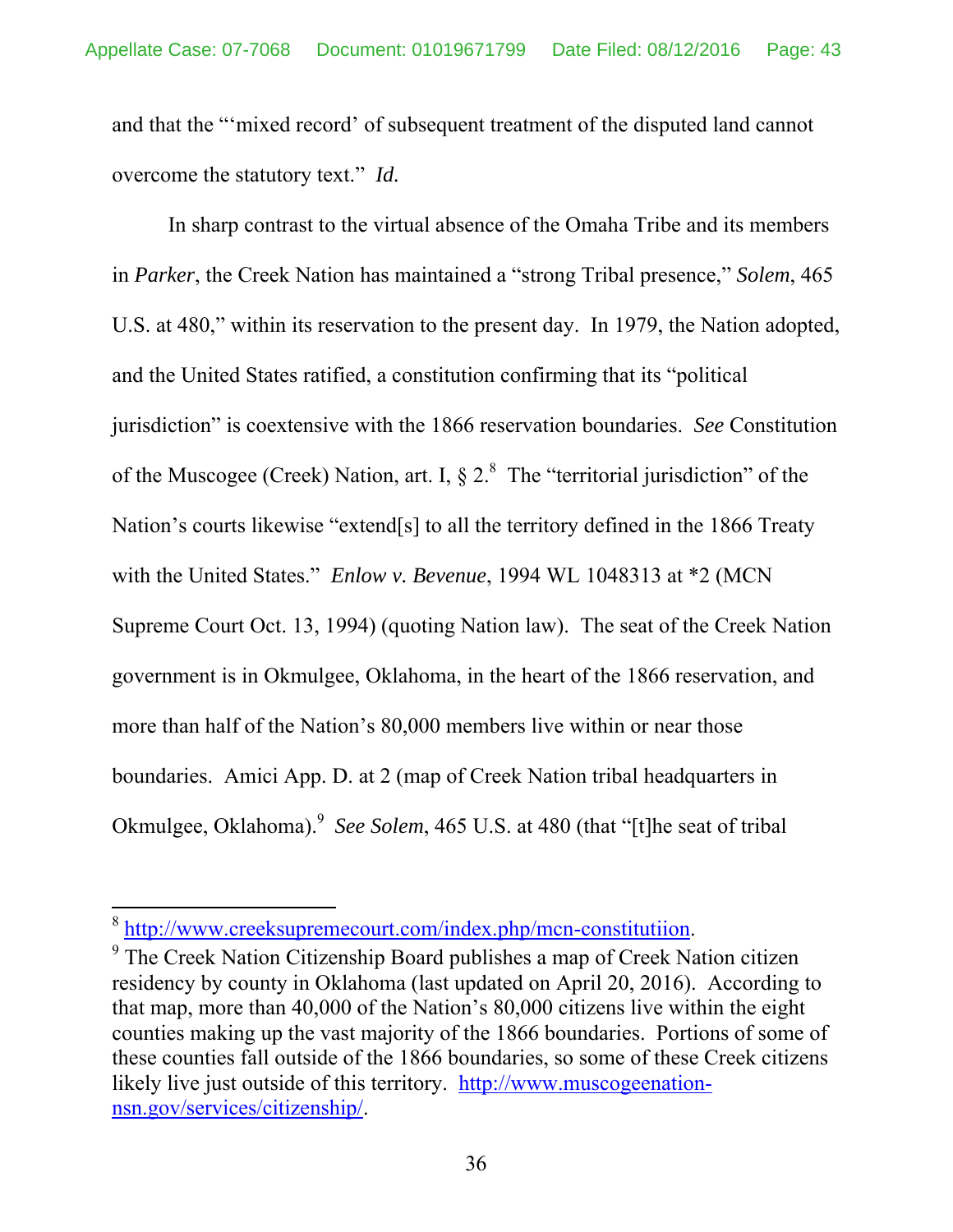government is now located in a town" in the disputed area where "roughly two thirds of the Tribe's enrolled members live" weighs against diminishment). Moreover, the Nation maintains tribal community centers, health centers, and emergency management response teams throughout its 1866 territory. Amici App. D. at 3-6. It also applies its traffic laws throughout this territory. Muscogee (Creek) Nation Code Annotated, tit. 22,  $\S$  1-106.<sup>10</sup> The Nation further provides financial support for "Muscogee (Creek) Nation Traditional Churches" and "established Ceremonial Grounds." There are "sixteen (16) established Ceremonial Grounds which are located within the Nation's jurisdictional boundaries." Muscogee (Creek) Nation Code Annotated, tit. 5, § 2-103(A).<sup>11</sup> See *Solem*, 465 U.S. at 480 (finding that "most important tribal activities take place" in disputed area weighs in favor of continued reservation status).

The State also asserts considerable governmental authority over the Creek reservation. The district court relied heavily on this fact.<sup>12</sup> But *Parker* again – in a

 $\frac{12}{12}$  Indeed, the United States and the State of Oklahoma have consistently attempted to justify the State's wholesale assertion of jurisdiction over Indian lands in Oklahoma, notwithstanding that this Court and state courts have been rejecting these theories for decades. *See*, *e.g.*, *Indian Country, U.S.A.*, 829 F.2d at 978 (rejecting arguments that statues passed during the allotment period "abolish[ed] Creek Nation jurisdiction over tribal lands . . . or . . . permit[ted] the assertion of jurisdiction by the State of Oklahoma"); *Sands*, 968 F.2d at 1061 (rejecting the United States' "frequently raised, but never accepted, argument that the State of

<sup>&</sup>lt;sup>10</sup> http://www.creeksupremecourt.com/images/code/webver/title22.pdf.

<sup>&</sup>lt;sup>11</sup> http://www.creeksupremecourt.com/images/pdf/Code\_amendments/T5-NCA10-009.PDF.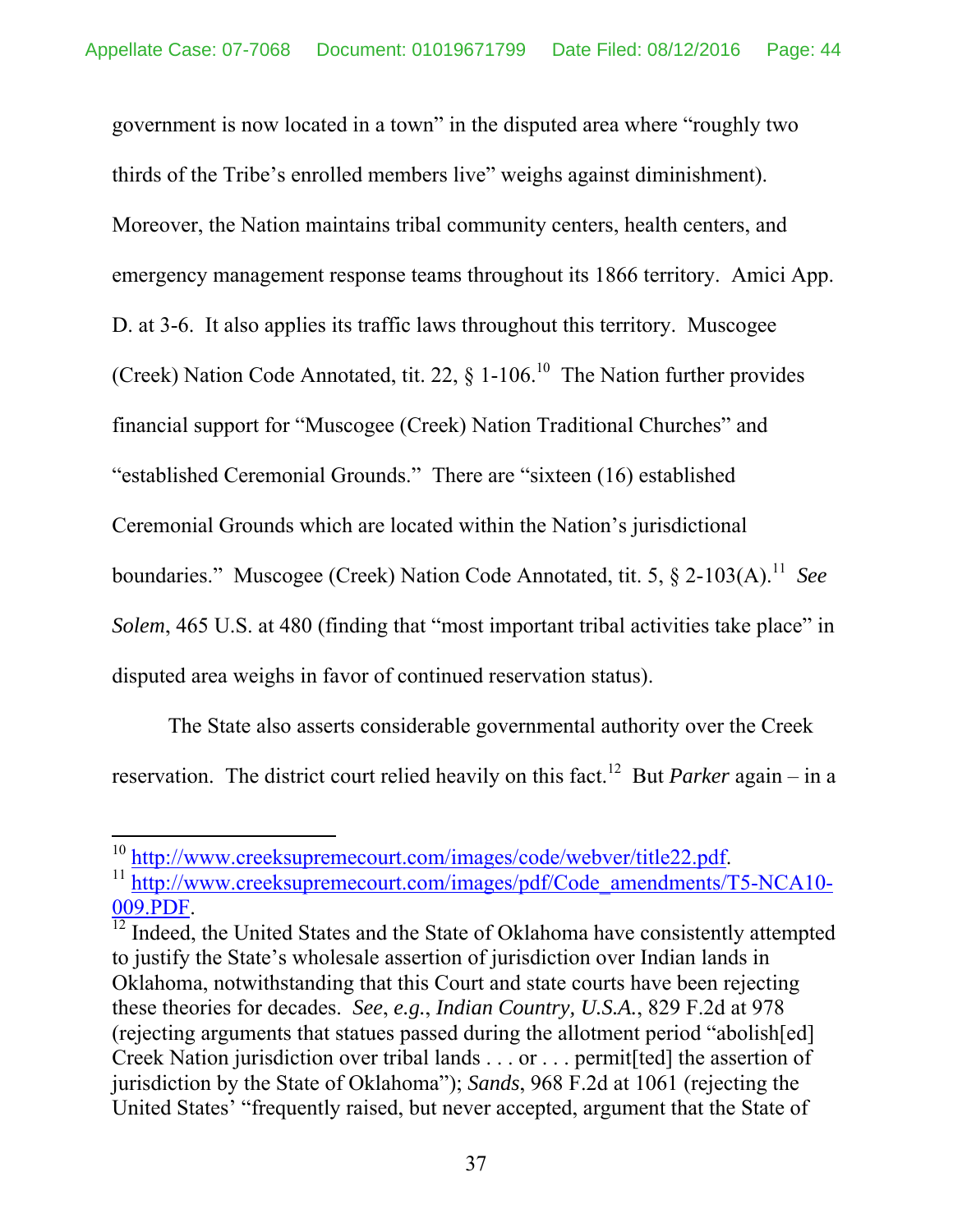context where Nebraska was exercising exclusive and unchallenged jurisdiction – repudiates the notion that assertions of state jurisdiction, regardless of how comprehensive or sustained, and regardless of the popular expectations that accompany them, can diminish a reservation. "[T]hese expectations alone, [even if] resulting from the Tribe's failure to assert jurisdiction, cannot diminish reservation boundaries. Only Congress has the power to diminish a reservation." *Parker*, 136 S. Ct. at 1082. *See also Indian Country, U.S.A.*, 829 F.2d at 974 (federal government's "past failure to challenge" state jurisdiction over disputed lands "or to treat them as reservation lands, does not . . . negate Congress' intent" as to reservation status).

#### **CONCLUSION**

 Nothing in the text of the Creek Allotment Act indicates that Congress intended for that Act to disestablish the Nation's reservation boundaries. The surrounding circumstances do not unequivocally support a diminishment finding, and the thoroughly mixed subsequent jurisdictional history cannot overcome the lack of textual diminishment language. Accordingly, should this Court reach the merits of Petitioner's reservation boundaries claim, the well-established analytical framework strongly reaffirmed in *Parker* leaves no doubt that "[t]he presumption

<u> 1989 - Johann Stein, marwolaethau a gweledydd a ganlad y ganlad y ganlad y ganlad y ganlad y ganlad y ganlad</u>

Oklahoma retained jurisdiction over criminal offenses in Indian country"); *State v. Klindt*, 782 P.2d 401, 403-04 (Okla. Crim. App. 1989) (overturning 1936 precedent that had allowed State of Oklahoma to exercise criminal jurisdiction over tribal members within Indian country).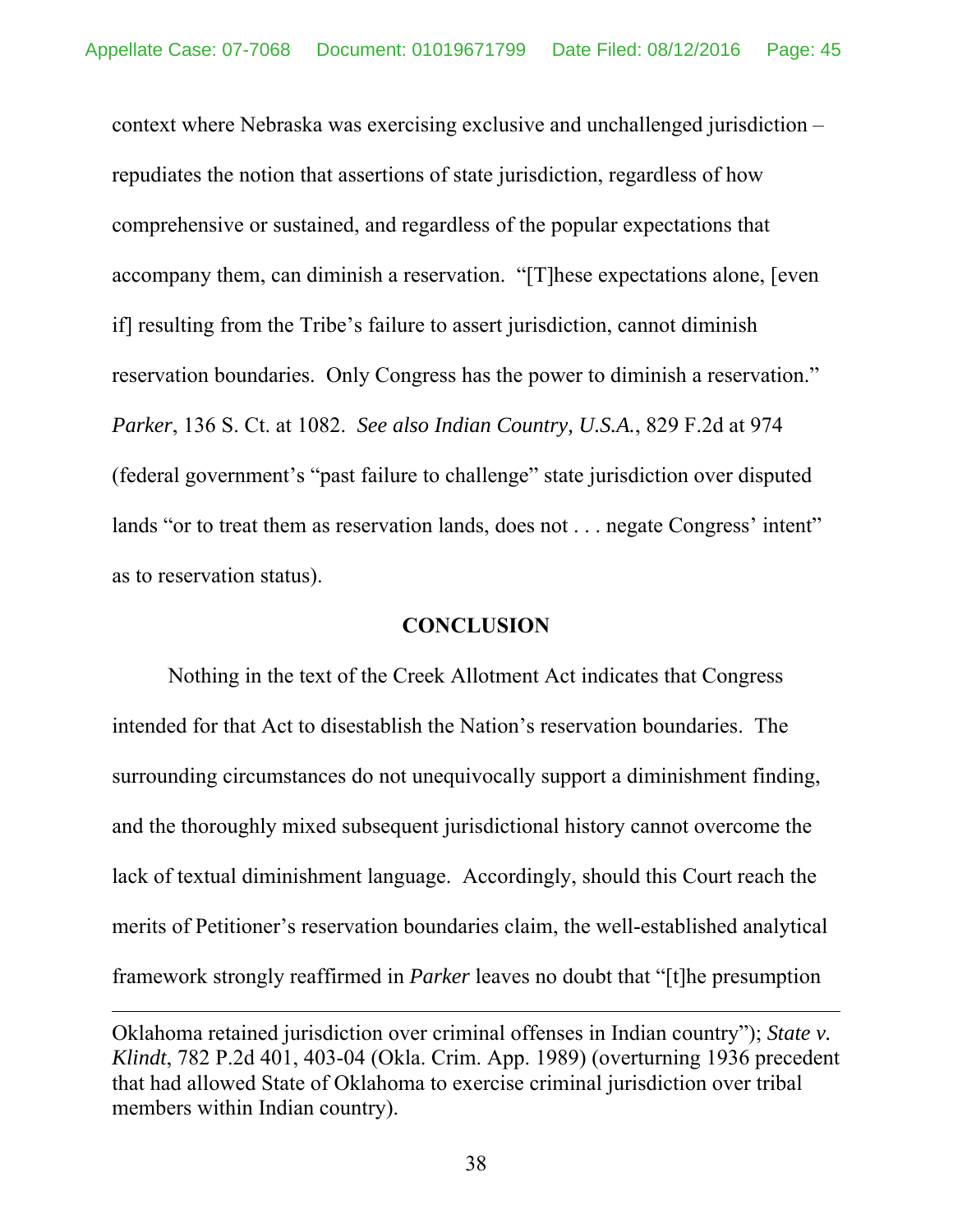that Congress did not intend to diminish the Reservation," *Solem*, 465 U.S. at 481, should stand.

Respectfully submitted this  $12<sup>nd</sup>$  day of August, 2016.

Kevin Dellinger Attorney General Lindsay Dowell Assistant Attorney General Muscogee (Creek) Nation Post Office Box 580 Okmulgee, Oklahoma 74447 (918) 732-7600 kdellinger@mcnag.com

*Counsel for Muscogee (Creek) Nation*

D. Michael McBride III Attorney General Christina Vaughn Assistant Attorney General Seminole Nation of Oklahoma CROWE & DUNLEVY 321 South Boston, Suite 500 Tulsa, Oklahoma 74103 (918) 592-9824 mike.mcbride@crowedunlevy.com

*Counsel for Seminole Nation of Oklahoma* 

By: /s/ David A. Giampetroni

 Riyaz A. Kanji David A. Giampetroni Philip H. Tinker KANJI & KATZEN, PLLC 303 Detroit Street Suite 400 Ann Arbor, Michigan 48104 (734) 769-5400 dgiampetroni@kanjikatzen.com

 *Counsel for Amici Muscogee (Creek) Nation and Seminole Nation of Oklahoma*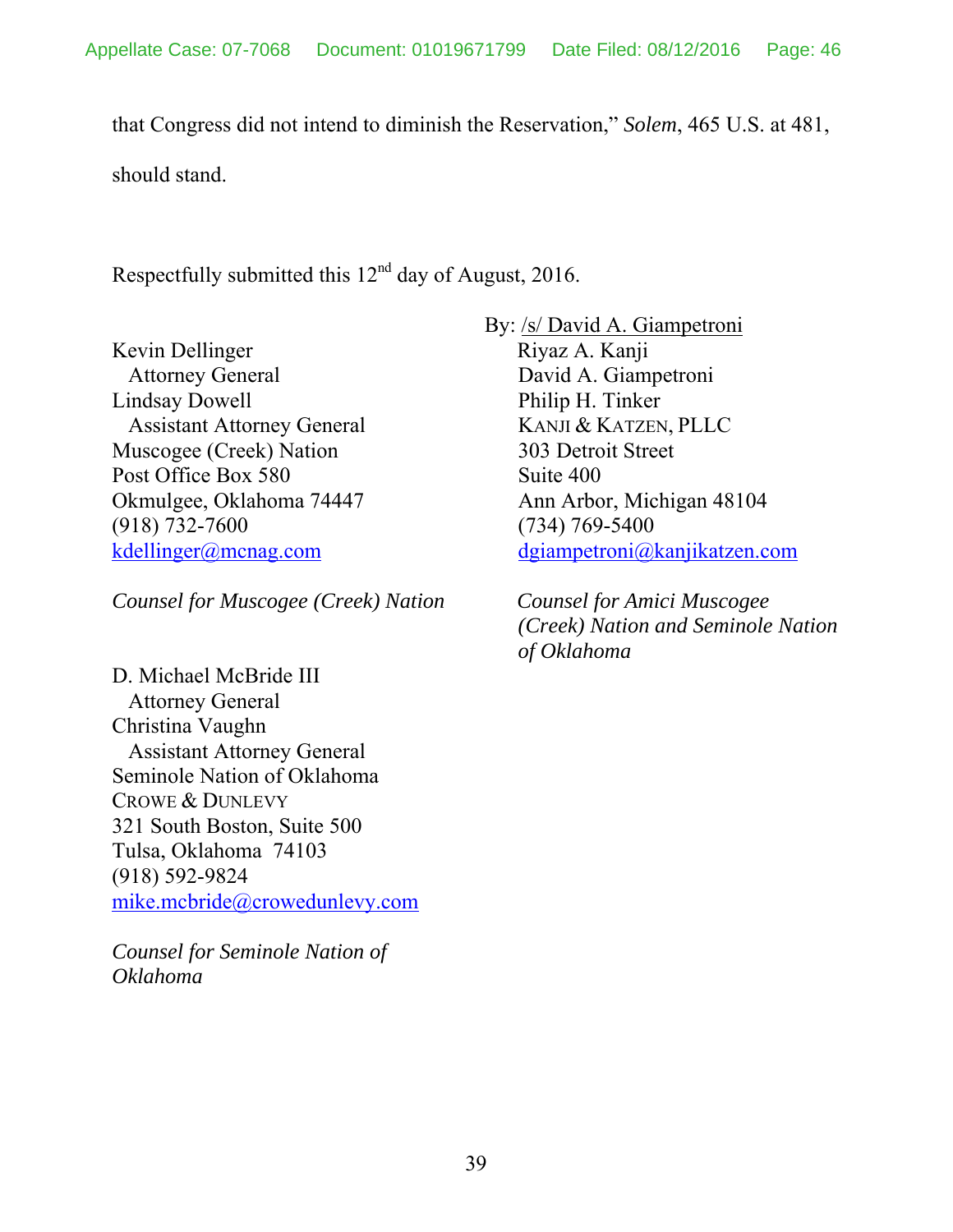# **CERTIFICATE OF COMPLIANCE WITH RULE 32(a)**

Certificate of Compliance With Type-Volume Limitation, Typeface Requirements, and Type Style Requirements

1. This brief complies with the type-volume limitation of Fed. R. App. P.  $32(a)(7)(B)$  because:

this brief contains 9,331 words, excluding the parts of the brief exempted by Fed. R. App. P. 32(a)(7)(B)(iii).

2. This brief complies with the typeface requirements of Fed. R. App. P. 32(a)(5) and the type style requirements of Fed. R. App. P. 32(a)(6) because:

this brief has been prepared in a proportionally spaced typeface using Microsoft Word 2010 in 14 point Times New Roman font.

Date: August 12, 2016 /s/ David A. Giampetroni David A. Giampetroni

> KANJI & KATZEN, PLLC 303 Detroit Street, Suite 400 Ann Arbor, Michigan 48104 dgiampetrioni@kanjikatzen.com Ph: (734) 769-5400

*Attorney for Amici Muscogee (Creek) Nation and Seminole Nation of Oklahoma*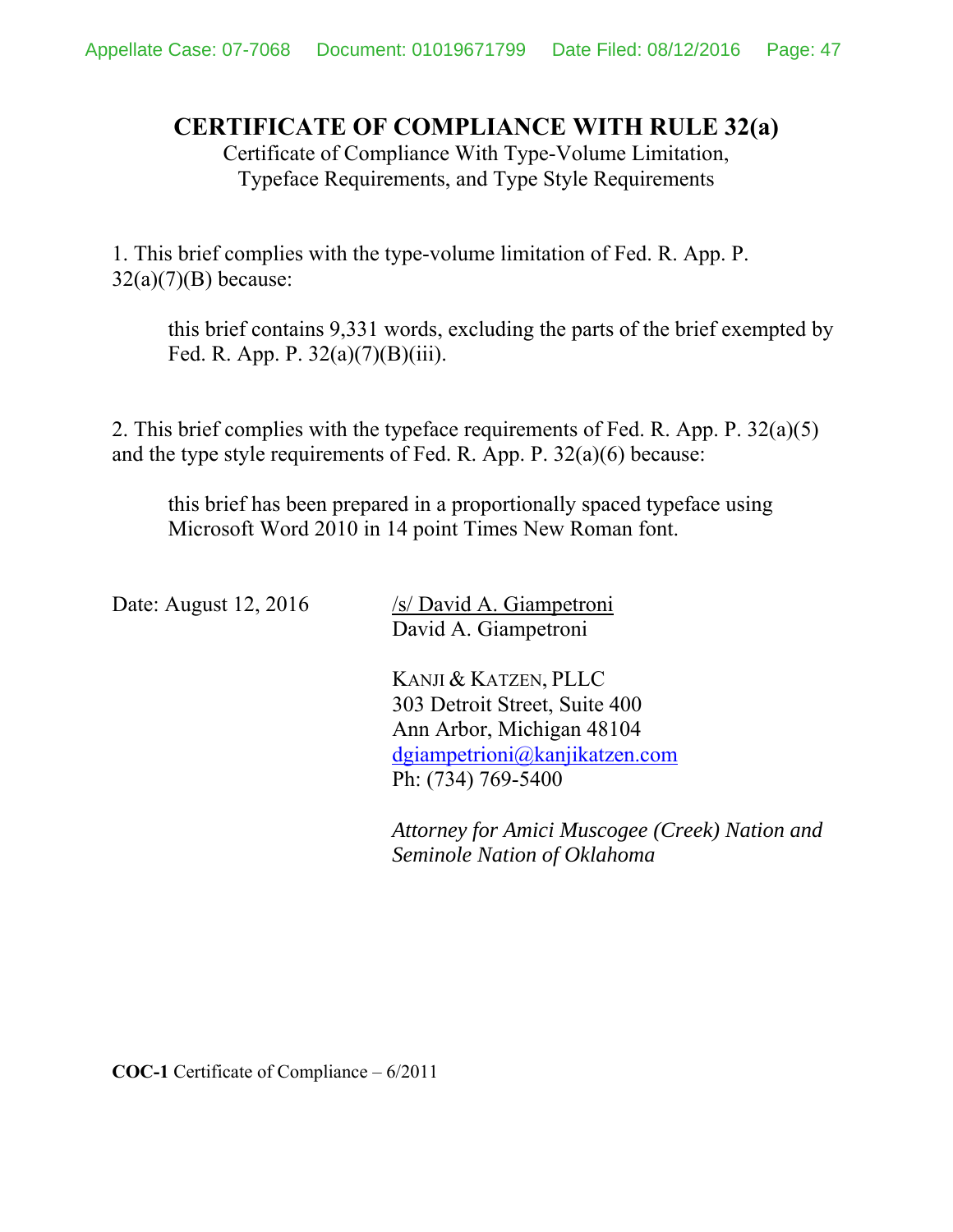#### **CERTIFICATE OF SERVICE**

 I hereby certify that on August 12, 2016, I electronically filed the foregoing using the court's CM/ECF system which will send notification of such filing to the following:

Patti Palmer Ghezzi, OBA #6875 Randy A. Bauman, OBA #610 Assistant Federal Public Defenders patti\_ghezzi@fd.org randy\_bauman@fd.org Counsel for Petitioner Patrick Dwayne Murphy

Jennifer Crabb, Assistant Attorney General Counsel for Respondent/Appellant fhc.docket@oag.ok.gov

Date: August 12, 2016 /s/ David A. Giampetroni David A. Giampetroni KANJI & KATZEN, PLLC 303 Detroit Street Suite 400 Ann Arbor, Michigan 48104 dgiampetroni@kanjikatzen.com (734) 769-5400

> *Counsel for Amici Muscogee (Creek) Nation and Seminole Nation of Oklahoma*